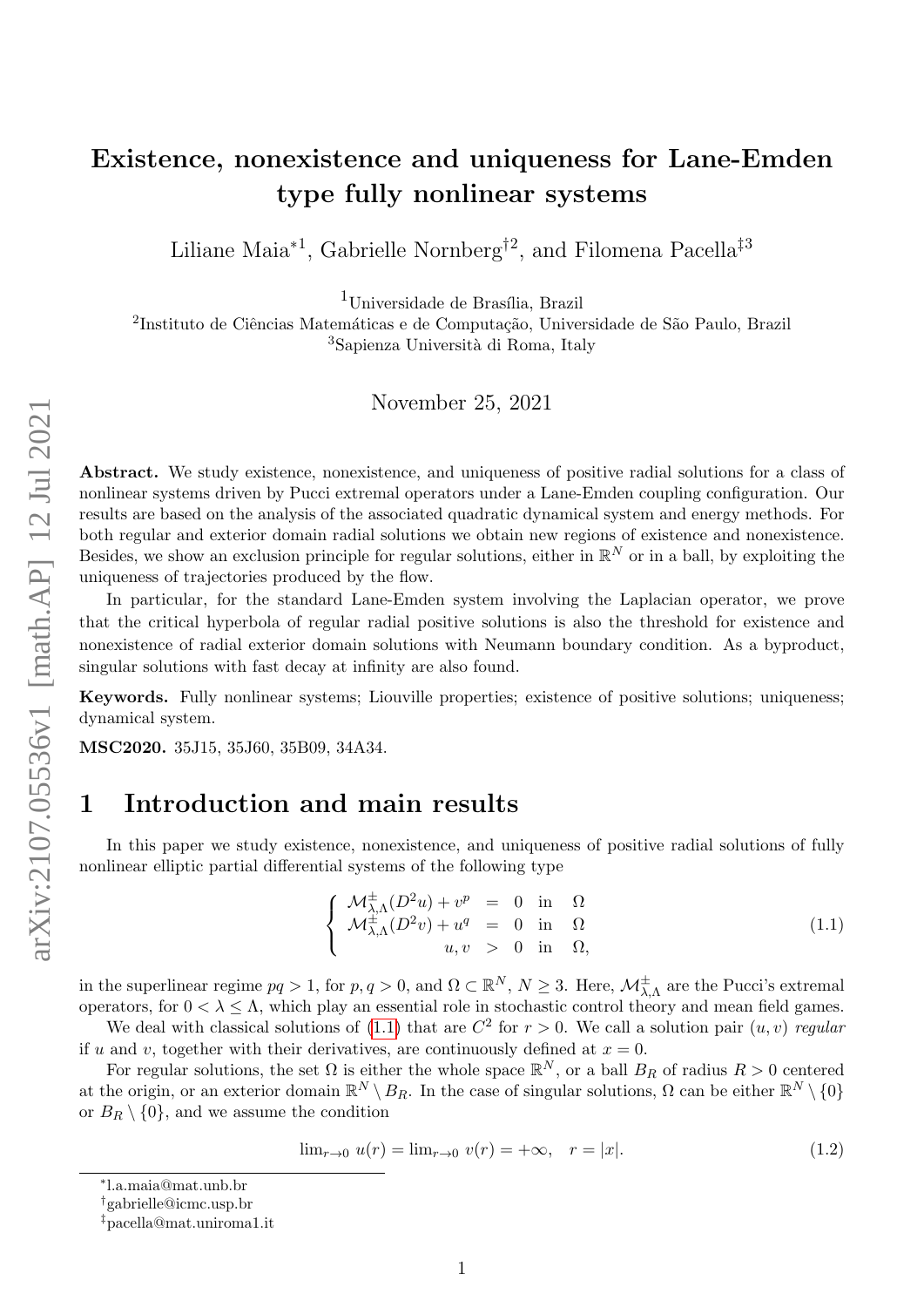In addition, whenever  $\Omega$  has a boundary, we prescribe the Dirichlet condition

 $u, v = 0$  on  $\partial\Omega$ , or  $u, v = 0$  on  $\partial\Omega \setminus \{0\}$  under [\(1.2\)](#page-0-1). (1.3)

We highlight that positive solutions of  $(1.1)$  in a ball for  $pq > 1$  are always radial, see [\[9\]](#page-29-0) (see also [\[6\]](#page-29-1) for the respective scalar case  $p = q$ ).

Next, we define the positive parameters  $\alpha$ ,  $\beta$  given by

<span id="page-1-5"></span><span id="page-1-2"></span><span id="page-1-1"></span><span id="page-1-0"></span>
$$
\alpha = \frac{2(p+1)}{pq-1}, \qquad \beta = \frac{2(q+1)}{pq-1}
$$
\n(1.4)

for  $p, q > 0$  such that  $pq > 1$ . They play a role in the scaling

$$
u_{\gamma}(r) = \gamma^{\alpha} u(\gamma r), \qquad v_{\gamma}(r) = \gamma^{\beta} v(\gamma r), \qquad \text{for } \gamma > 0,
$$
\n(1.5)

under which the system [\(1.1\)](#page-0-0) in  $\mathbb{R}^N$  is invariant; see also Remark [2.3.](#page-6-0)

Let us have in mind the following initial value problem with positive shooting parameters  $\xi, \eta$ , which produces the radial regular solutions of [\(1.1\)](#page-0-0),

$$
\begin{cases}\nu'' = M_{\pm} \left( -r^{-1}(N-1) \, m_{\pm}(u') - |v|^{p-1} v \right), & u(0) = \xi, \ u'(0) = 0, & \xi > 0, \\
v'' = M_{\pm} \left( -r^{-1}(N-1) \, m_{\pm}(v') - |u|^{q-1} u \right), & v(0) = \eta, \ v'(0) = 0, & \eta > 0,\n\end{cases}
$$
\n(1.6)

where  $M_{\pm}$  and  $m_{\pm}$  are the Lipschitz functions

$$
m_{+}(s) = \begin{cases} \lambda s & \text{if } s \le 0 \\ \Lambda s & \text{if } s > 0 \end{cases} \quad \text{and} \quad M_{+}(s) = \begin{cases} s/\lambda & \text{if } s \le 0 \\ s/\Lambda & \text{if } s > 0; \end{cases}
$$
 (1.7)

$$
m_{-}(s) = \begin{cases} \Lambda s & \text{if } s \le 0 \\ \lambda s & \text{if } s > 0 \end{cases} \quad \text{and} \quad M_{-}(s) = \begin{cases} s/\Lambda & \text{if } s \le 0 \\ s/\lambda & \text{if } s > 0. \end{cases}
$$
 (1.8)

The first main result of this paper concerns uniqueness of regular radial solutions of [\(1.1\)](#page-0-0) when  $\Omega = \mathbb{R}^N$ , and uniqueness of solutions to the associated Dirichlet problem [\(1.1\)](#page-0-0), [\(1.3\)](#page-1-0) for  $\Omega = B_R$ .

<span id="page-1-3"></span>**Theorem 1.1.** Let  $p, q > 0$  with  $pq > 1$ . Then:

- (i) problem [\(1.1\)](#page-0-0) with  $\Omega = \mathbb{R}^N$  has at most one radial positive regular solution up to scaling [\(1.5\)](#page-1-1). Moreover, the set of shooting parameters  $(\xi, \eta)$  for which [\(1.6\)](#page-1-2) admits a positive radial solution in  $\mathbb{R}^N$  is the graph of a simple smooth curve  $\eta = c \, \xi^{\frac{q+1}{p+1}},$  where c is a constant;
- (ii) problem [\(1.1\)](#page-0-0), [\(1.3\)](#page-1-0) with  $\Omega = B_R$ ,  $R > 0$ , has at most one positive solution  $(u, v)$ , which is radial. Further, given  $\bar{R} > 0$ , any other solution pair  $(\bar{u}, \bar{v})$  in  $B_{\bar{R}}$  is obtained from  $(u, v)$  by rescaling, i.e.  $(\bar{u}, \bar{v}) = (u_{\gamma}, v_{\gamma})$  in [\(1.5\)](#page-1-1), for some  $\gamma > 0$  such that  $\bar{R} = \gamma R$ .

Next we consider the following hyperbolas  $\mathcal H$  and  $\widetilde{\mathcal H}$  on the plane,

<span id="page-1-4"></span>
$$
(p,q) \in \mathcal{H} \quad \Leftrightarrow \quad \alpha + \beta = N - 2 \quad \Leftrightarrow \quad \frac{1}{p+1} + \frac{1}{q+1} = \frac{N-2}{N}, \tag{1.9}
$$

<span id="page-1-6"></span>
$$
(p,q) \in \widetilde{\mathcal{H}}_{\pm} \quad \Leftrightarrow \quad \alpha + \beta = \widetilde{N}_{\pm} - 2 \quad \Leftrightarrow \quad \frac{1}{p+1} + \frac{1}{q+1} = \frac{\widetilde{N}_{\pm} - 2}{\widetilde{N}_{\pm}},\tag{1.10}
$$

where  $\tilde{N}_{\pm}$  are the dimensional-like numbers

$$
\tilde{N}_{+} = \frac{\lambda}{\Lambda}(N-1) + 1, \qquad \tilde{N}_{-} = \frac{\Lambda}{\lambda}(N-1) + 1.
$$
\n(1.11)

For a pair  $(p, q)$  with  $p, q > 0$  and  $pq > 1$ , the region below H is expressed by  $\alpha + \beta > N - 2$ , and the region above H by  $\alpha + \beta < N - 2$ ; the same for  $\mathcal{H}_{\pm}$  by replacing N by  $\tilde{N}_{\pm}$ .

<span id="page-1-7"></span>**Definition 1.2.** Let  $(u, v)$  be a radial solution pair of [\(1.1\)](#page-0-0) defined for all  $r \ge r_0$ , for some  $r_0 \ge 0$ ,  $r = |x|$ . We say  $(u, v)$  is *fast decaying* if there exists  $c > 0$  such that at least one between  $u, v$  satisfies  $\lim_{r\to\infty} r^{\tilde{N}-2}w(r) = c$ , where  $\tilde{N}$  is either  $\tilde{N}_+$  if the operator is  $\mathcal{M}^+$  or  $\tilde{N}_-$  for  $\mathcal{M}^-$ .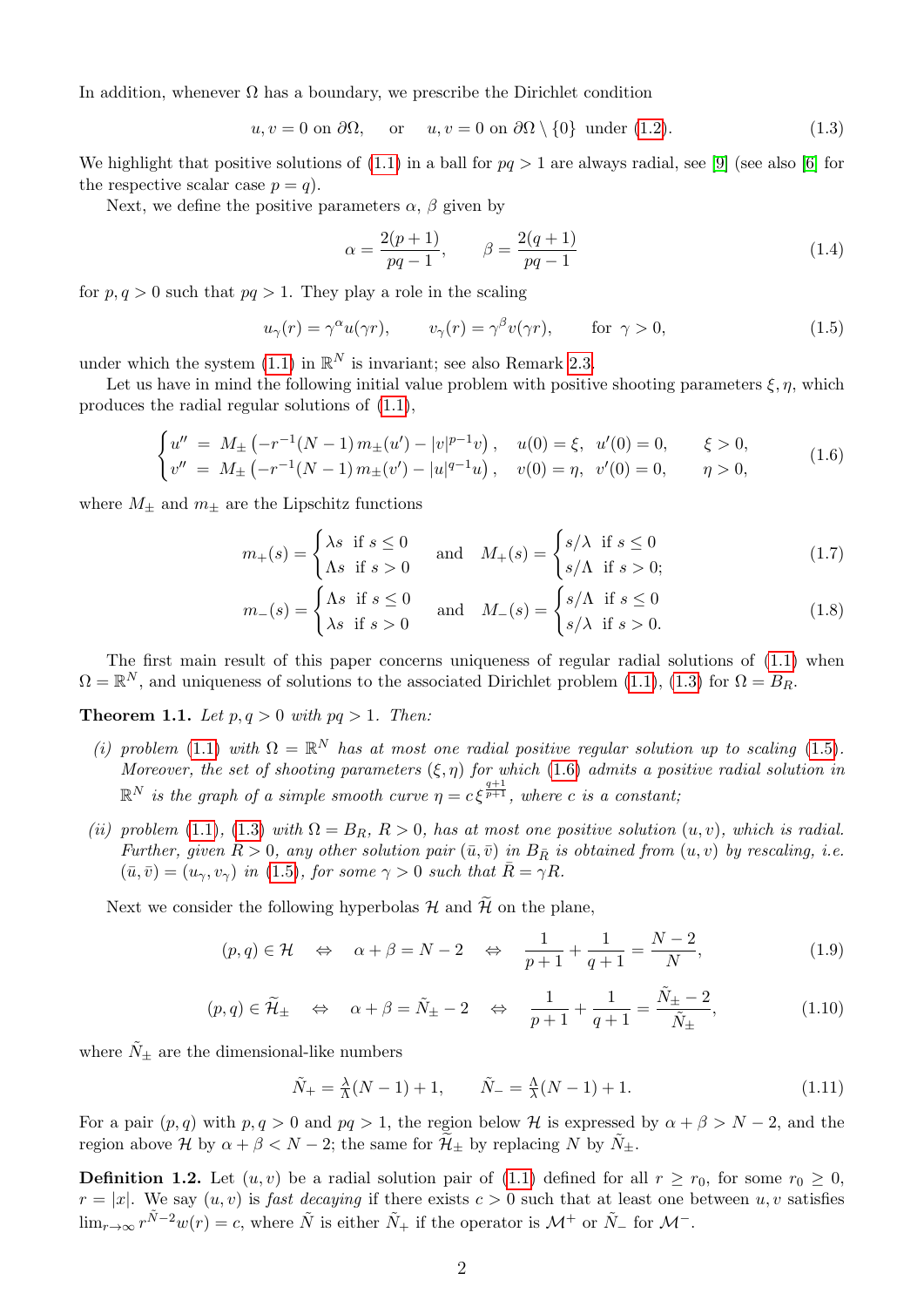In the case of regular solutions, for the standard Lane-Emden system involving the Laplacian operator  $\lambda = \Lambda = 1$ , the following result is well known.

<span id="page-2-0"></span>**Theorem 1.3** ([\[3,](#page-28-0) [7,](#page-29-2) [19,](#page-29-3) [24,](#page-30-0) [25\]](#page-30-1)). Below H, for each  $R > 0$  there exists a unique radial solution of [\(1.1\)](#page-0-0), [\(1.3\)](#page-1-0) in  $B_R$ , and there is no radial solution of (1.1) in  $\mathbb{R}^N$ . On H there exists a unique radial fast decaying solution of [\(1.1\)](#page-0-0) in  $\mathbb{R}^N$  up to scaling, and there is no radial solution of (1.1), [\(1.3\)](#page-1-0) in any ball. Above H there exists a unique radial solution of [\(1.1\)](#page-0-0) in  $\mathbb{R}^N$  up to scaling, and there is no radial solution of  $(1.1)$ ,  $(1.3)$  in any ball.

In what concerns the qualitative analysis of regular solutions in Theorem [1.3,](#page-2-0) we obtain the following concavity result, for both solutions in the ball and fast decaying ones.

<span id="page-2-6"></span>**Theorem 1.4.** If  $\lambda = \Lambda$  and the pair  $(p, q)$  is below or on the hyperbola H, then a regular solution  $(u, v)$ of  $(1.1)$  is such that u and v change concavity exactly once.

The respective nonradial case has been widely investigated at least since the works of de Figueiredo, see [\[8\]](#page-29-4). The nonexistence of solutions between hyperbolas  $pq = 1$  and H is still open in general, except for dimensions  $N = 3, 4$  in [\[21,](#page-29-5) [26\]](#page-30-2).

In the fully nonlinear scalar perspective, the very first classification result on radial positive solutions of Lane-Emden equations involving Pucci operators was obtained by Felmer and Quaas in [\[10,](#page-29-6) [11\]](#page-29-7), by using an innovative ODE approach. Further existence in annuli and exterior domains were found in [\[13\]](#page-29-8) and [\[12\]](#page-29-9), respectively. More recently in [\[18\]](#page-29-10) we derived a complete classification of singular solutions, even for weighted equations, via a special change of variables, as in [\[3\]](#page-28-0), that permits us visualizing all orbits of the corresponding dynamical system. We note that the study of quadratic systems to treat Emden-Fowler type problems has long been used, see also [\[17,](#page-29-11) [28\]](#page-30-3).

As far as the fully nonlinear system is concerned, Quaas and Sirakov proved in [\[23\]](#page-29-12) that problem [\(1.1\)](#page-0-0) has no solutions in  $\mathbb{R}^N$  if at least one between  $\alpha$  and  $\beta$  is larger than or equal to  $N_{\pm} - 2$ , whenever p, q enjoy the superlinearity  $pq > 1$  under the additional assumption  $p, q \ge 1$ . They also used this result and the blow-up method to show existence of a solution to  $(1.1)$  in a ball. In [\[1\]](#page-28-1), Armstrong and Sirakov removed the assumption  $p, q \geq 1$ , by extending the result to the region

$$
\mathcal{R}_s^{\pm} = \{ (p, q) \in \mathbb{R}^2 : p, q > 0, pq > 1, \text{ with } \alpha \ge \tilde{N}_{\pm} - 2 \text{ or } \beta \ge \tilde{N}_{\pm} - 2 \},\tag{1.12}
$$

on the plane  $(p, q)$ . We recall [\(1.12\)](#page-2-1) describes the range of nonexistence of supersolutions, which in turn extends the scalar case developed in [\[5\]](#page-29-13). Obviously this is far from optimal when referring to solutions of [\(1.1\)](#page-0-0).

In this paper we improve such region in what concerns nonexistence of solutions to [\(1.1\)](#page-0-0), as long as p, q are close to the diagonal  $p = q$ , see Figure [1.](#page-3-0) In the case of the operator  $\mathcal{M}^+$ , the novelty depends on whether  $\mathcal{R}_s^+$  does not contain  $\mathcal{H}$ . This would correspond to the scalar situation  $p_s^+ < p_{\Delta}$ . Meanwhile, for the operator  $\mathcal{M}^-$  this is always an improvement, in analogy to the scalar case  $p_s^-$  <  $p_\Delta$ . Here,

<span id="page-2-5"></span><span id="page-2-4"></span><span id="page-2-3"></span><span id="page-2-2"></span><span id="page-2-1"></span>
$$
p_s^{\pm} = \frac{\tilde{N}_{\pm}}{\tilde{N}_{\pm} - 2} \quad \text{and} \quad p_{\Delta} = \frac{N + 2}{N - 2},
$$

where  $p_s^{\pm}$  is the corresponding Serrin exponent for the Pucci's operator  $\mathcal{M}^{\pm}$  from [\[5\]](#page-29-13), while  $p_{\Delta}$  is the critical exponent for the Lane-Emden equation driven by the Laplacian operator.

Now we define the regions, down and up, for the operator  $\mathcal{M}^+$ ,

$$
\mathcal{R}_d^+ = \{ (p, q) \in \mathbb{R}_+^2 : \frac{N}{p+1} + \frac{\tilde{N}_+}{q+1} > N - 2, \frac{\tilde{N}_+}{p+1} + \frac{N}{q+1} > N - 2, \quad pq > 1 \},\tag{1.13}
$$

$$
\mathcal{R}_u^+ = \{ (p, q) \in \mathbb{R}_+^2 : \frac{N}{p+1} + \frac{\tilde{N}_+}{q+1} < \tilde{N}_+ - 2, \frac{\tilde{N}_+}{p+1} + \frac{N}{q+1} < \tilde{N}_+ - 2 \},\tag{1.14}
$$

and the respective lower and upper regions for  $\mathcal{M}^-$  given by

$$
\mathcal{R}_d^- = \{ (p, q) \in \mathbb{R}_+^2 : \frac{N}{p+1} + \frac{\tilde{N}_-}{q+1} > \tilde{N}_- - 2, \frac{\tilde{N}_-}{p+1} + \frac{N}{q+1} > \tilde{N}_- - 2, \quad pq > 1 \},\tag{1.15}
$$

$$
\mathcal{R}_u^- = \{ (p, q) \in \mathbb{R}_+^2 : \frac{N}{p+1} + \frac{\tilde{N}_-}{q+1} < N - 2, \frac{\tilde{N}_-}{p+1} + \frac{N}{q+1} < N - 2 \}. \tag{1.16}
$$

Our next main result exhibits existence and nonexistence results in these regions.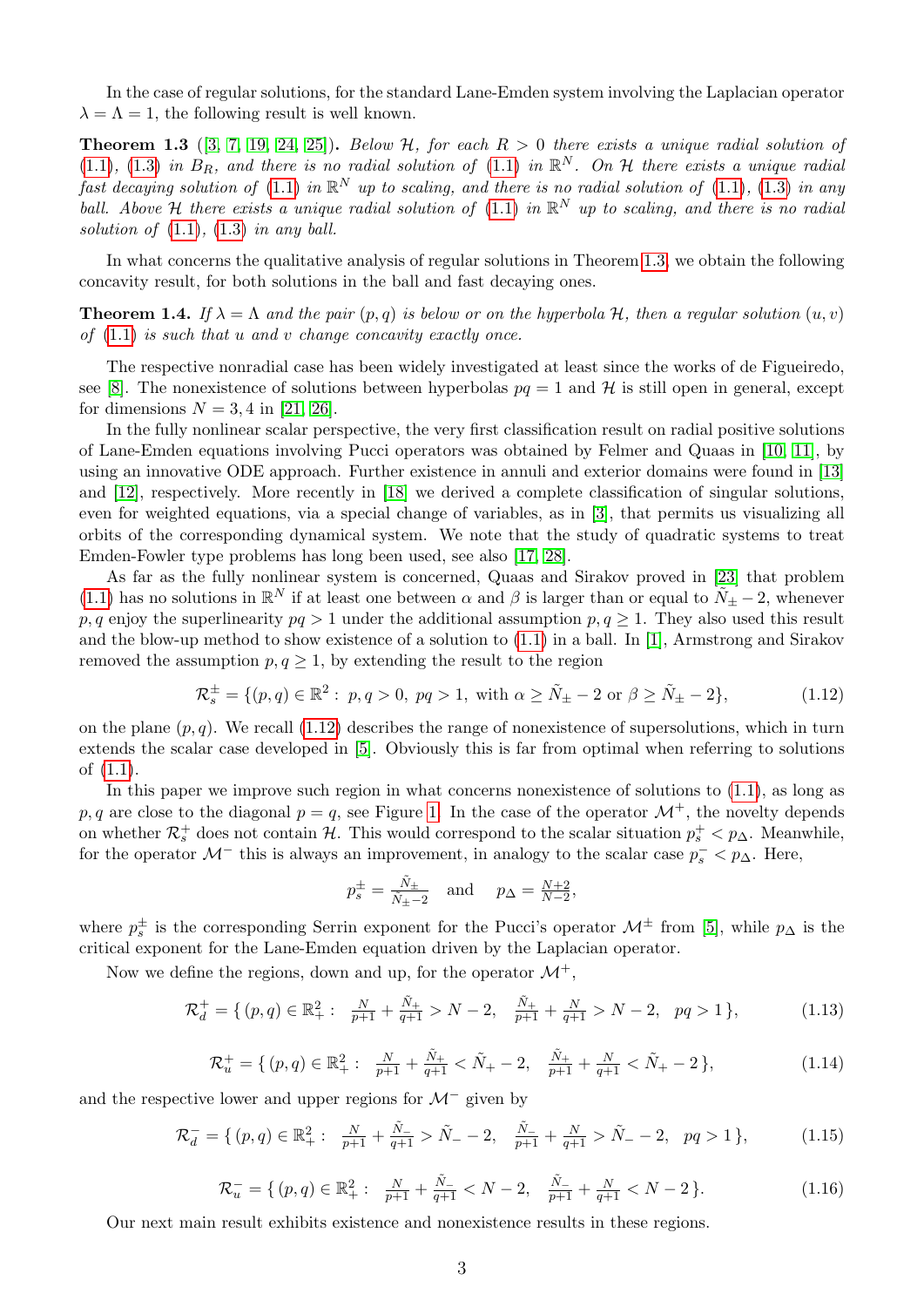<span id="page-3-0"></span>

Figure 1: Our improved region  $\mathcal{R}_d^+$  in [\(1.13\)](#page-2-2) for  $\mathcal{M}^+$  with respect to region  $\mathcal{R}_s^+$  in [\(1.12\)](#page-2-1).

<span id="page-3-1"></span>**Theorem 1.5** (Regular solutions). Let  $\lambda \neq \Lambda$ . With respect to regular solutions of [\(1.1\)](#page-0-0), it follows:

- (i) if  $(p, q) \in \mathcal{R}_d^{\pm}$  then problem  $(1.1)$  in  $\mathbb{R}^N$  does not have positive radial solutions. Moreover, for each  $R > 0$  there exists a unique positive solution [\(1.1\)](#page-0-0), [\(1.3\)](#page-1-0) in the ball  $B_R$ ;
- <span id="page-3-2"></span>(ii) if  $(p,q) \in \overline{\mathcal{R}_u^{\pm}}$  then there exists a unique (up to scaling) positive radial solution of [\(1.1\)](#page-0-0) in  $\mathbb{R}^N$ . Further, there is no solutions of  $(1.1)$ ,  $(1.3)$  in any ball  $B_R$ .



Figure 2: The regions  $\mathcal{R}_d^+$  in [\(1.13\)](#page-2-2) and  $\mathcal{R}_u^+$  in [\(1.14\)](#page-2-3) for the operator  $\mathcal{M}^+$ .

Our approach for proving Theorem [1.5](#page-3-1) relies on a suitable choice of piecewise defined energies for the associated quadratic system. They are discontinuous functions ruled by four hyperbolas rather than just one when comparing it to proof of Theorem [1.3](#page-2-0) in [\[3\]](#page-28-0). Moreover, regarding the study of fast decaying solutions, we develop a brand new study at the stationary points responsible for generating fast decaying trajectories in the dynamical system. It is an open question whether or not uniqueness of fast decaying solutions holds in the region above  $\mathcal{R}_s^{\pm}$  in light of Theorem [1.1,](#page-1-3) cf. the scalar case [\[12,](#page-29-9) [18\]](#page-29-10).

We define the set of regular solutions in a ball as

$$
\mathcal{C} = \{ (p, q) \in \mathbb{R}^2 : p, q > 0, pq > 1; \text{ there exists a solution } (u, v) \text{ of } (1.1), (1.3) \text{ in } B_R \}.
$$

Since C is nonempty, and the set  $\{q : (p,q) \in C\}$  is bounded from above by Theorem [1.5](#page-3-1) for each fixed p, we may define  $\partial \mathcal{C}$ . We believe  $\mathcal{C}$  is connected and  $\partial \mathcal{C}$  consists of a continuous curve on the plane  $(p, q)$ . We show in Corollary [4.2](#page-26-0) that regular solutions in  $\mathcal{R}_d^{\pm}$  change concavity exactly once, although we guess this property is preserved up to  $(p, q) \in \overline{\mathcal{C}}$  as in the scalar case [\[18\]](#page-29-10).

Next, we denote the set of ground state regular solutions as

 $\mathcal{G} = \{(p, q) \in \mathbb{R}^2 : p, q > 0, pq > 1\}$ ; there exists a radial solution  $(u, v)$  of  $(1.1)$  in  $\mathbb{R}^N$ .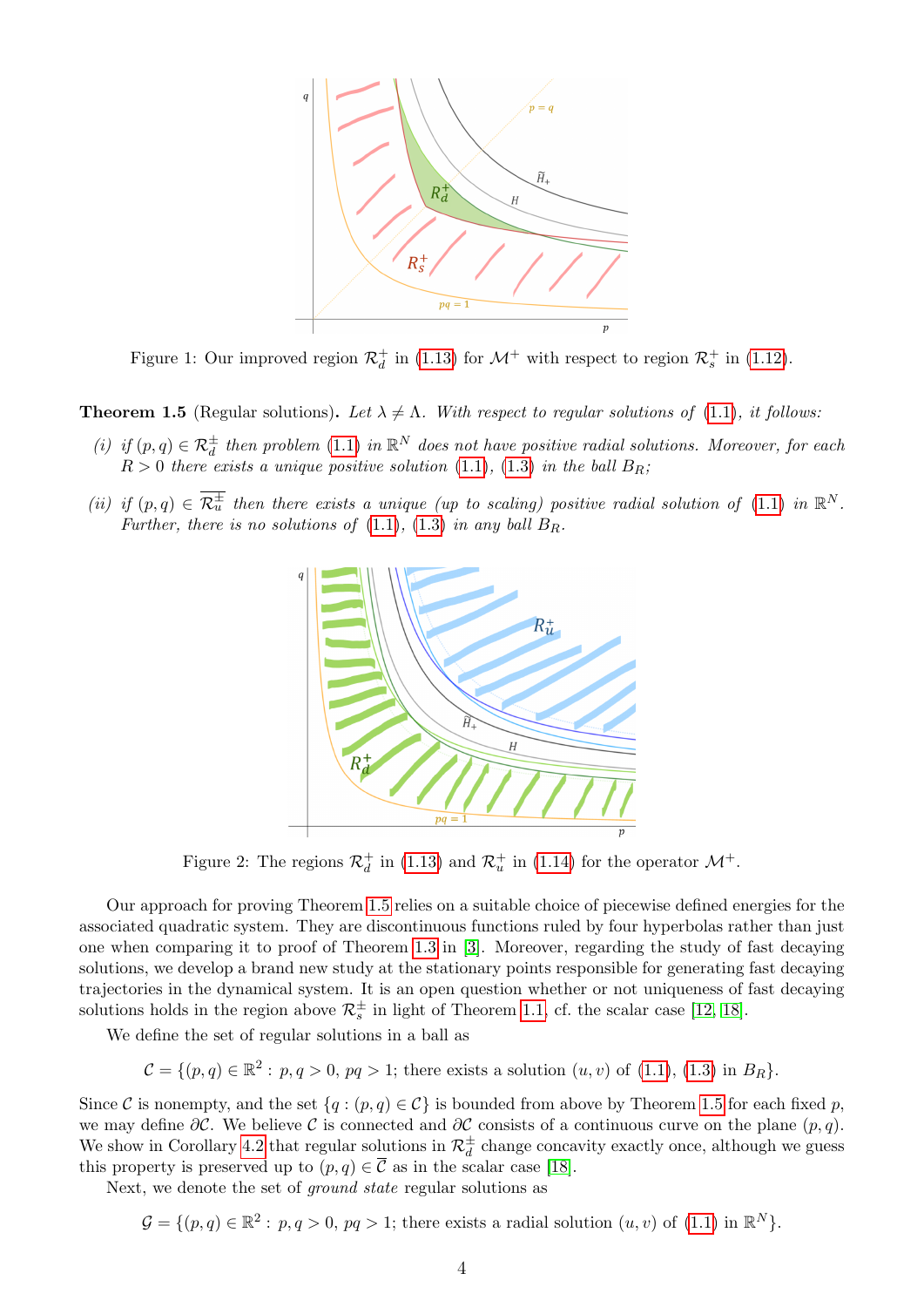Our next result allows us to characterize the complementary set to  $\mathcal G$  as  $\mathcal C$ . In other words, it says that we cannot have regular solutions both in a ball and in  $\mathbb{R}^N$  simultaneously.

<span id="page-4-0"></span>**Theorem 1.6** (Exclusion principle). For C and G as above concerning regular solutions, we have  $\{(p, q) \in$  $\mathbb{R}^2: p, q > 0, pq > 1$  =  $\mathcal{C} \sqcup \mathcal{G}$ , where  $\sqcup$  is a disjoint union.

Our strategy for obtaining Theorem [1.6](#page-4-0) is to show how uniqueness of regular solutions presented in Theorem [1.1](#page-1-3) either in  $\mathbb{R}^N$  or in  $B_R$ , up to rescaling, is translated into uniqueness of trajectories for the respective dynamical system. This is the heart of the paper and, up to our knowledge, it is the first time an exclusion result of this nature is proven in this context.

In view of Theorem [1.6,](#page-4-0) we conjecture that  $\partial C$  turns out to be a critical curve on the  $(p, q)$  plane, being the threshold between existence and nonexistence of regular solutions in  $\mathbb{R}^N$ . As a byproduct, we also conjecture that this produces a critical curve for existence and nonexistence of fast decaying exterior domain solutions. We point out that  $\partial \mathcal{C} \subset \mathcal{G}$  since  $\mathcal{C}$  is open (see Proposition [3.10\)](#page-20-0). It is natural to expect, on this critical curve, the behavior of the solutions at infinity being subject to a fast decaying profile.

We also give a result on exterior domain and singular solutions. Up to our knowledge, they are novelties even for standard Lane-Emden systems driven by the Laplacian operator.

Particularly for the next theorem, we consider the (nonempty) regions  $\mathcal{R}_D^{\pm} \subset \mathcal{R}_d^{\pm}$  given by

$$
\begin{aligned} \mathcal{R}_D^+ &:= \{ \, (p,q) \in \mathbb{R}^2: \; \tfrac{1}{p+1} + \tfrac{1}{q+1} > \tfrac{\Lambda}{\lambda} \tfrac{2N - \tilde{N}_+ - 2}{\tilde{N}_+} \,, \; \; pq > 1 \, \} \quad \text{ for } \mathcal{M}^+, \\ \mathcal{R}_D^- &:= \{ \, (p,q) \in \mathbb{R}^2: \; \tfrac{1}{p+1} + \tfrac{1}{q+1} > \tfrac{\Lambda}{\lambda} \tfrac{2\tilde{N}_- - N - 2}{\tilde{N}_-} \,, \; \; pq > 1 \, \} \quad \text{ for } \mathcal{M}^-. \end{aligned}
$$

<span id="page-4-1"></span>**Theorem 1.7** (Exterior domain Neumann). Let  $\lambda \leq \Lambda$  and  $R > 0$ . Regarding solutions of [\(1.1\)](#page-0-0) defined in the exterior domain  $\mathbb{R}^N \setminus B_R$ , with  $u, v > 0$  on  $\partial B_R$ , and  $\partial_\nu u, \partial_\nu v = 0$  on  $\partial B_R$ , it holds:

- (i) if  $(p, q) \in \overline{\mathcal{R}_D^{\pm}}$  then there is no radial positive exterior domain solution of  $(1.1)$ ;
- (ii) if  $(p, q) \in \mathcal{R}_u^{\pm}$  there exist exterior domain fast decaying solutions of [\(1.1\)](#page-0-0).

Moreover, if  $\lambda = \Lambda$  then the hyperbola H in [\(1.9\)](#page-1-4) gives us the threshold for existence and nonexistence of exterior domain solutions with Neumann boundary condition.

<span id="page-4-2"></span>**Theorem 1.8** (Singular solutions). Let  $\lambda \leq \Lambda$ . Regarding singular solutions of [\(1.1\)](#page-0-0)–[\(1.2\)](#page-0-1), one has:

- (i) if  $(p, q) \in \mathcal{R}_d^{\pm}$  there exists a singular fast decaying solution of [\(1.1\)](#page-0-0), [\(1.2\)](#page-0-1) in  $\mathbb{R}^N$ ;
- (ii) if  $(p,q) \in \overline{\mathcal{R}_u^{\pm}}$  then there is no singular fast decaying solution of  $(1.1)$ ,  $(1.2)$  in  $\mathbb{R}^N$ .

Furthermore, if  $\lambda = \Lambda$  then the hyperbola H in [\(1.9\)](#page-1-4) divides existence and nonexistence of fast decaying singular solutions in  $\mathbb{R}^N$ .

Finally, for the standard Lane-Emden system, we obtain the following Liouville type result on exterior domain solutions with Dirichlet boundary condition.

<span id="page-4-3"></span>**Theorem 1.9** (Liouville exterior domain Dirichlet). Let  $\lambda = \Lambda$ . If  $\alpha + \beta \ge N - 2$  then there is no radial positive exterior domain solution of [\(1.1\)](#page-0-0) for any  $R > 0$  with Dirichlet boundary condition [\(1.3\)](#page-1-0).

We highlight that the extension of our results to Hénon weights  $|x|^a, |x|^b$  with  $a, b > -1$  could be treated as in [\[18\]](#page-29-10), in the spirit of [\[3\]](#page-28-0). We prefer to skip it in this work to keep the presentation simpler, by focusing in what is new for the system.

The paper is organized as follows. In Section [2](#page-5-0) we recall some preliminary facts on radial solutions of Pucci's operators and study the associated quadratic system. Section [3](#page-14-0) is dedicated to the global study of the dynamical system and we prove Theorems [1.1](#page-1-3) and [1.6.](#page-4-0) Setion [4](#page-23-0) is devoted to energy and qualitative analyses, and the proof of the remaining theorems are provided.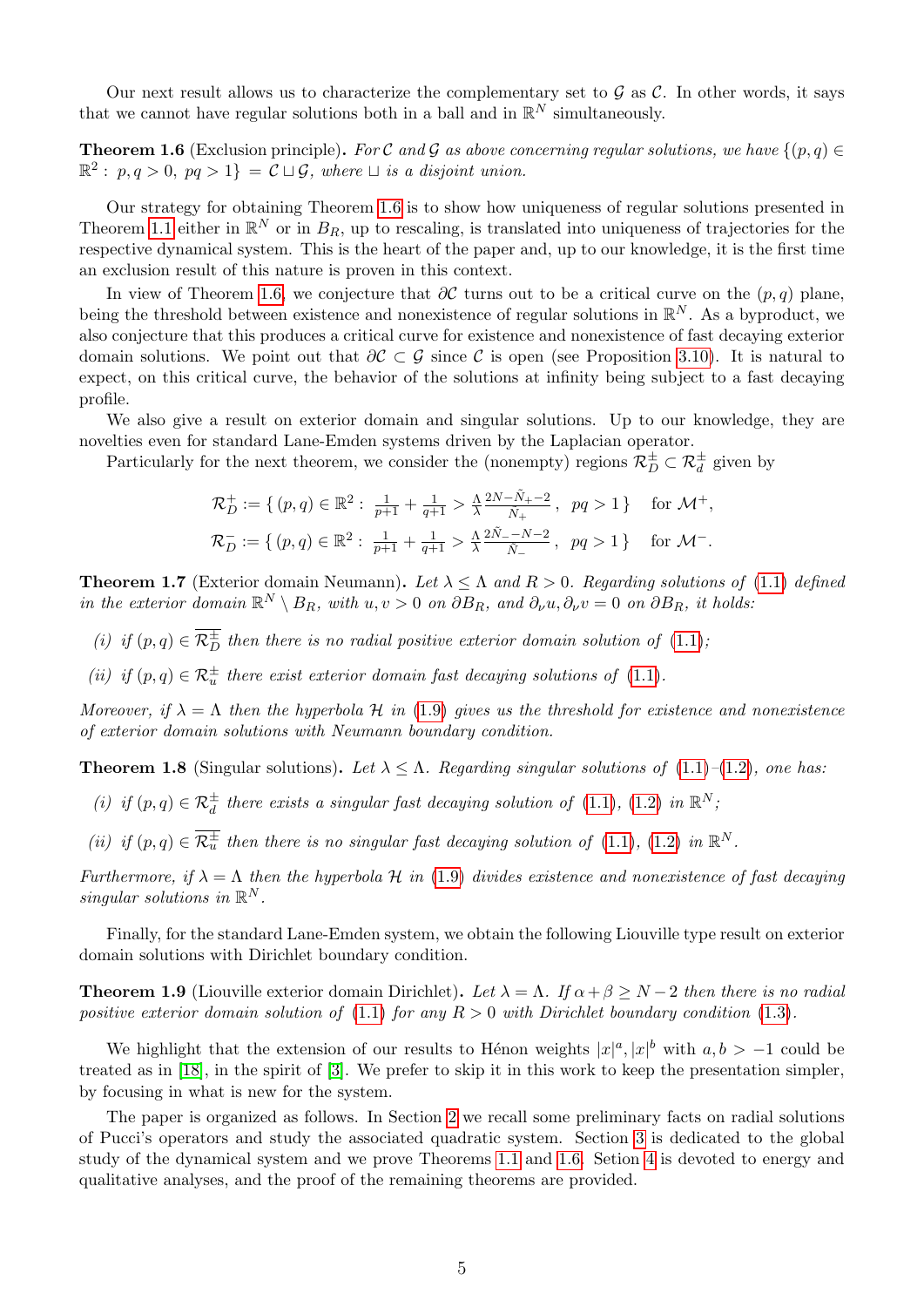### <span id="page-5-0"></span>2 The dynamical system

In this section we define some new variables which allow us to transform the radial fully nonlinear equations into a quadratic dynamical system.

#### 2.1 The second order PDE system

We start by recalling that the Pucci's extremal operators  $\mathcal{M}^{\pm}_{\lambda,\Lambda}$ , for  $0<\lambda\leq\Lambda$ , are defined as

$$
\mathcal{M}^+_{\lambda,\Lambda}(X) := \sup_{\lambda I \leq A \leq \Lambda I} \text{tr}(AX), \quad \mathcal{M}^-_{\lambda,\Lambda}(X) := \inf_{\lambda I \leq A \leq \Lambda I} \text{tr}(AX),
$$

where  $A, X$  are  $N \times N$  symmetric matrices, and I is the identity matrix. Equivalently, if we denote by  ${e_i}_{1 \leq i \leq N}$  the eigenvalues of X, we can define the Pucci's operators as

$$
\mathcal{M}^+_{\lambda,\Lambda}(X) = \Lambda \sum_{e_i>0} e_i + \lambda \sum_{e_i<0} e_i, \quad \mathcal{M}^-_{\lambda,\Lambda}(X) = \lambda \sum_{e_i>0} e_i + \Lambda \sum_{e_i<0} e_i.
$$
 (2.1)

From now on we will drop writing the parameters  $\lambda, \Lambda$  in the notations for the Pucci's operators.

When u is a radial function, to simplify notation we set  $u(|x|) = u(r)$  for  $r = |x|$ . If in addition u is  $C^2$ , the eigenvalues of the Hessian matrix  $D^2u$  are u'' which is simple, and  $\frac{u'(r)}{r}$  with multiplicity  $N-1$ .

The Lane-Emden system [\(1.1\)](#page-0-0) for  $\mathcal{M}^+$  is written in radial coordinates as

<span id="page-5-1"></span>
$$
\begin{cases}\nu'' = M_{+}(-r^{-1}(N-1) m_{+}(u') - v^{p}),\\v'' = M_{+}(-r^{-1}(N-1) m_{+}(v') - u^{q}), \quad u, v > 0,\end{cases}
$$
\n
$$
(P_{+})
$$

while for  $\mathcal{M}^-$  one has

<span id="page-5-2"></span>
$$
\begin{cases}\nu'' = M_{-}(-r^{-1}(N-1) m_{-}(u') - v^{p}),\\v'' = M_{-}(-r^{-1}(N-1) m_{-}(v') - u^{q}), \quad u, v > 0,\end{cases}
$$
\n
$$
(P_{-})
$$

which are understood in the maximal interval where  $u, v$  are both positive.

We stress that by regular solution of  $(P_+)$  $(P_+)$  $(P_+)$  or  $(P_-)$  we mean a solution pair  $(u, v)$  which is positively defined at  $r = 0$ , and twice differentiable up to 0.

Let us consider the following functions which determine the sign of  $-u''$ ,  $-v''$ ,

$$
H_1(r) = r^{-1}(N-1)m_{\pm}(u') + v^p, \qquad H_2(r) = r^{-1}(N-1)m_{\pm}(v') + u^q.
$$
 (2.2)

Next we show that solutions of  $(P_+)$  $(P_+)$  $(P_+)$  or  $(P_-)$  are strictly concave around  $r = 0$ .

<span id="page-5-3"></span>**Lemma 2.1.** Every regular solution pair  $(u, v)$  of  $(P_+)$  $(P_+)$  $(P_+)$  or  $(P_-)$  satisfies  $u''(0) < 0$ ,  $v''(0) < 0$ . In particular, u and v are both concave in a neighborhood of  $r = 0$ .

*Proof.* Suppose by contradiction that  $u''(0) \geq 0$ . Then note that

$$
H_1(0) = \lim_{r \to 0^+} H_1(r) = \lim_{r \to 0^+} \left\{ (N-1) m_{\pm} \left( \frac{u'(r) - u'(0)}{r} \right) + v^p(r) \right\} \ge v^p(0) > 0,
$$

since  $m_{\pm}$  are Lipschitz continuous. Now the continuity of  $M_{\pm}$  yields  $u''(0) = \lim_{r \to 0^+} u''(r) = M_{\pm}(-H_1(0))$ 0, a contradiction. Analogously one shows that  $v''(0) < 0$ .

<span id="page-5-4"></span>**Lemma 2.2.** If  $(u, v)$  is a regular or singular solution pair of  $(P_+)$  $(P_+)$  $(P_+)$  or  $(P_-)$  (together with [\(1.2\)](#page-0-1) in the singular case) then  $u', v' < 0$  in  $(0, +\infty)$  as long as both u, v remain positive.

*Proof.* Let us prove only the monotonicity for u, since the one for v is analogous. If  $(u, v)$  is regular, by Lemma [2.1](#page-5-3) we have  $u''(0) < 0$ , thus u' is decreasing in a neighborhood of 0. Since  $u'(0) = 0$ , then  $u'(r) < 0$  in some interval of positive r. On the other hand, if  $(u, v)$  is singular satisfying [\(1.2\)](#page-0-1), then u is necessarily decreasing in a neighborhood of  $r = 0$ . Anyway, let  $(0, r_0)$  be the maximal interval where  $u' < 0$ . There are two possibilities: either  $r_0 = \infty$ , or  $u'(r_0) = 0$ .

If we had  $u'(r_0) = 0$  at some point where u is positive, i.e. with  $u(r_0) > 0$ , we would obtain  $u''(r_0) < 0$ from the equation. That is,  $u'$  is strictly decreasing when passing through the point  $r_0$ , and hence attains negatives values on the left of  $r_0$ . This contradicts the definition of  $r_0$ . Thus u' can never vanish at a positivity point of u if u solves either  $(P_+)$  $(P_+)$  $(P_+)$  or  $(P_-)$ .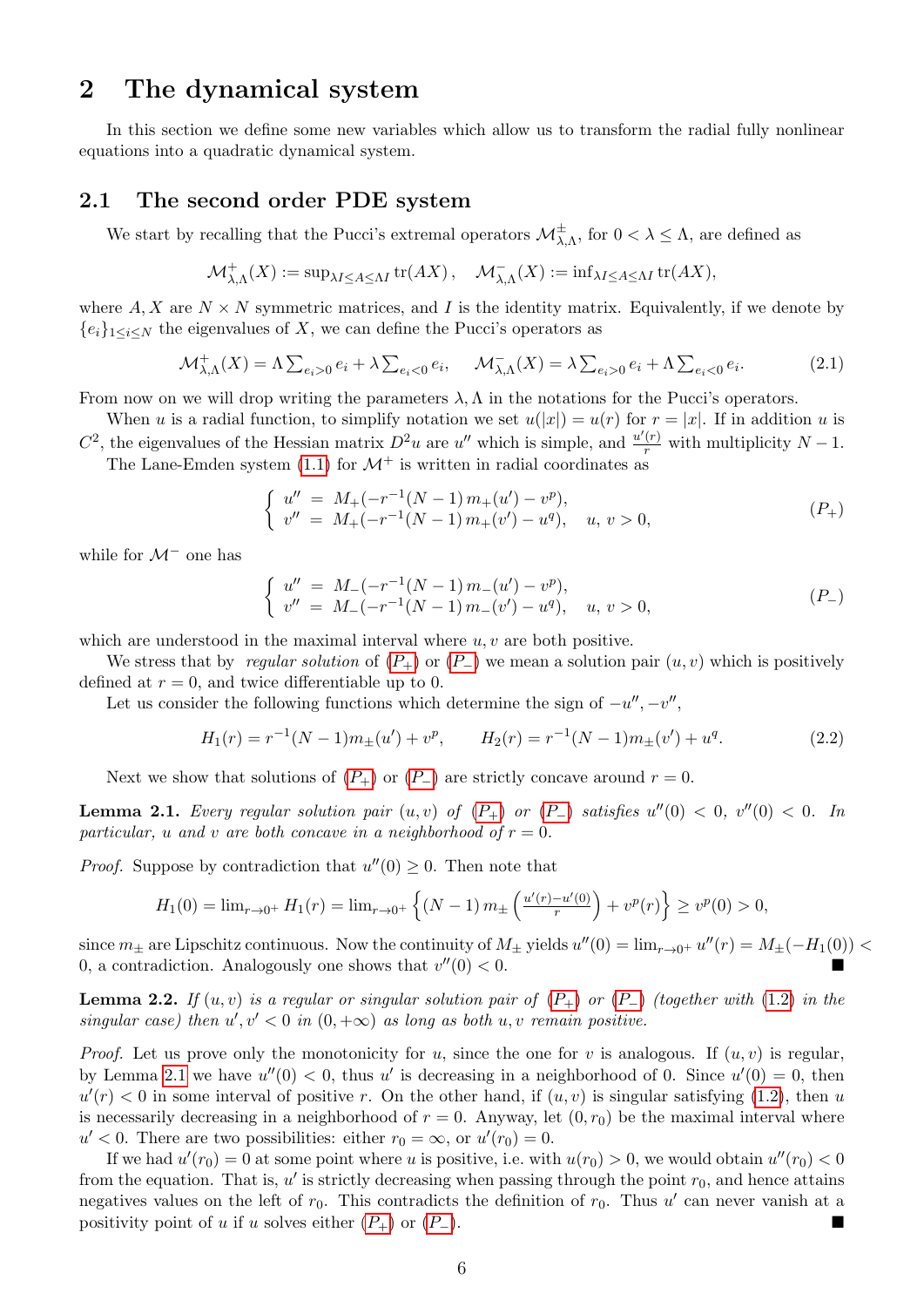In what concerns the initial value problem [\(1.6\)](#page-1-2), we recall once again that a regular solution  $(u, v)$ of  $(1.6)$  is twice differentiable up to 0. Since a solution pair of  $(1.6)$  is positive near 0, by the previous lemmas we obtain that it is a solution for the system driven by the Laplacian operator around  $r = 0$ . Now, by [\[24,](#page-30-0) Lemma 2.1] for instance, local solutions of [\(1.6\)](#page-1-2) exist. We denote by  $u_{\xi,\eta}$ ,  $v_{\xi,\eta}$  the solutions of [\(1.6\)](#page-1-2). Then we set  $R_{\xi,\eta}$ , with  $R_{\xi,\eta} \leq +\infty$ , the radius of the maximal interval  $[0, R)$  where  $u_{\xi,\eta}$  and  $v_{\xi,\eta}$  are both positive.

Hence  $(u, v)$  is a solution of  $(P_{\pm})$  in  $[0, R_{\xi,\eta})$ . Obviously, if  $R_{\xi,\eta} = +\infty$  then  $(u, v)$  corresponds to a radial positive solution of [\(1.1\)](#page-0-0) for  $\Omega = \mathbb{R}^{N}$ . When  $R_{\xi,\eta} < +\infty$  and  $u(R_{\xi,\eta}) = v(R_{\xi,\eta}) = 0$  it gives a positive solution of the Dirichlet problem [\(1.1\)](#page-0-0), [\(1.3\)](#page-1-0) in the ball  $\Omega = B_{R_{\epsilon,n}}$ .

<span id="page-6-0"></span>**Remark 2.3.** Given a regular positive solution pair  $(u, v)$  in  $[0, R_{\xi,\eta})$ , with  $u = u_{\xi,\eta}$  and  $v = v_{\xi,\eta}$ , which satisfies [\(1.6\)](#page-1-2) for some positive constants  $\xi, \eta$ , then the rescaled functions  $u_{\gamma}$  and  $v_{\gamma}$  as in [\(1.5\)](#page-1-1),  $\gamma > 0$ , still give a positive solution pair of the same equation in  $[0, \gamma^{-1} R_{\xi,\eta})$  with initial values  $u_{\gamma}(0) = \gamma^{\alpha} \xi$  and  $v_{\gamma}(0) = \gamma^{\beta} \eta.$ 

If  $u, v$  are defined in the whole interval  $[0, +\infty)$ , thus there is a family of entire regular solutions obtained via  $u_{\gamma}, v_{\gamma}$  for all  $\gamma > 0$ . If there are no other entire solutions then we say that  $(u, v)$  is unique up to scaling.

On the other hand, a solution in the ball of radius  $R_{\xi,\eta}$  automatically produces a solution for an arbitrary ball, by properly choosing the parameter  $\gamma > 0$ .

#### 2.2 The associated quadratic system

Let u, v be a positive solution pair of  $(P_+)$  $(P_+)$  $(P_+)$  or  $(P_-)$ , then we can define the new functions

$$
X(t) = -\frac{ru'}{u}, \quad Y(t) = -\frac{rv'}{v}, \quad Z(t) = -\frac{rv^p}{u'}, \quad W(t) = -\frac{ru^q}{v'}, \tag{2.3}
$$

for  $t = \ln(r)$ , whenever  $r > 0$  is such that  $u, v \neq 0$  and  $u', v' \neq 0$ . The phase space is contained in  $\mathbb{R}^4$ and, throughout the paper, we denote its positive cone as

<span id="page-6-3"></span><span id="page-6-2"></span><span id="page-6-1"></span>
$$
\mathcal{K} = \{ (X, Y, Z, W) \in \mathbb{R}^4 : X, Y, Z, W > 0 \}.
$$

Since we are studying positive solutions, the points  $(X(t), Y(t), Z(t), W(t))$  belong to K when both  $u', v' < 0$ . As a consequence of this monotonicity, the problems  $(P_+)$  $(P_+)$  $(P_+)$  and  $(P_-)$  then become in K as:

for 
$$
\mathcal{M}^+
$$
 in  $\mathcal{K}$ : 
$$
\begin{cases} u'' = M_+(-\lambda r^{-1}(N-1)u' - v^p), \\ v'' = M_+(-\lambda r^{-1}(N-1)v' - u^q), \quad u, v > 0; \end{cases}
$$
 (2.4)

for 
$$
\mathcal{M}^-
$$
 in  $\mathcal{K}$ : 
$$
\begin{cases} u'' = M_-(-\Lambda r^{-1}(N-1)u' - v^p), \\ v'' = M_-(-\Lambda r^{-1}(N-1)v' - u^q), & u, v > 0. \end{cases}
$$
 (2.5)

<span id="page-6-6"></span>**Remark 2.4.** Regular or singular solutions of  $(P_+)$  $(P_+)$  $(P_+)$  and  $(P_-)$  enjoy the monotonicity  $u', v' < 0$  by Lemma [2.2.](#page-5-4) Thus their study and respective dynamics is restricted to  $\overline{\mathcal{K}}$ .

In terms of the functions [\(2.3\)](#page-6-1), we derive the following autonomous dynamical system, corresponding to [\(2.4\)](#page-6-2) for  $\mathcal{M}^+$ , where the dot stands for  $\frac{d}{dt}$ ,

<span id="page-6-4"></span>
$$
\mathcal{M}^+ \text{ in } \mathcal{K}: \quad \begin{cases} \n\dot{X} = X \left[ X + 1 - M_+(\lambda(N-1) - Z) \right] \\ \n\dot{Y} = Y \left[ Y + 1 - M_+(\lambda(N-1) - W) \right] \\ \n\dot{Z} = Z \left[ 1 - pY + M_+(\lambda(N-1) - Z) \right] \\ \n\dot{W} = W \left[ 1 - qX + M_+(\lambda(N-1) - W) \right]. \n\end{cases} \tag{2.6}
$$

Similarly one has for  $\mathcal{M}^-$ , associated to [\(2.5\)](#page-6-3),

<span id="page-6-5"></span>
$$
\mathcal{M}^{-} \text{ in } \mathcal{K}: \quad \begin{cases} \n\dot{X} = X [X+1-M_{-}(\Lambda(N-1)-Z)] \\
\dot{Y} = Y [Y+1-M_{-}(\Lambda(N-1)-W)] \\
\dot{Z} = Z [1-pY+M_{-}(\Lambda(N-1)-Z)] \\
\dot{W} = W [1-qX+M_{-}(\Lambda(N-1)-W)].\n\end{cases} \tag{2.7}
$$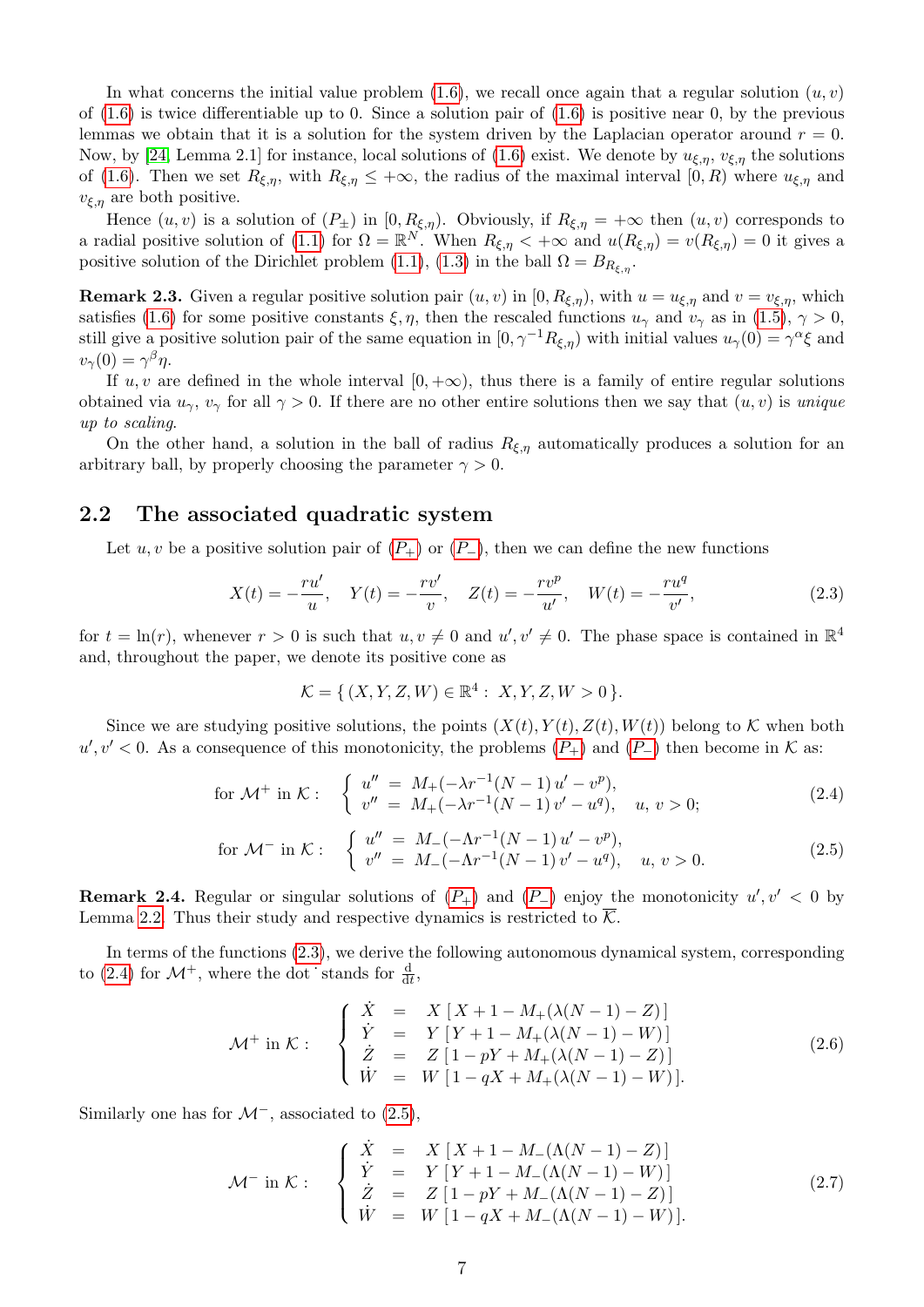We stress that trajectories of  $(2.6)$ ,  $(2.7)$  correspond to positive, decreasing solutions of  $(P_+), (P_-)$  $(P_+), (P_-)$  $(P_+), (P_-)$ .

On the other hand, given a trajectory  $\tau = (X, Y, Z, W)$  of [\(2.6\)](#page-6-4) or [\(2.7\)](#page-6-5) in K, we define

$$
u(r) = r^{-\alpha} (XZ)^{\frac{1}{pq-1}} (YW)^{\frac{p}{pq-1}}(t), \ \ v(r) = r^{-\beta} (XZ)^{\frac{q}{pq-1}} (YW)^{\frac{1}{pq-1}}(t), \ \ \text{where} \ \ r = e^t. \tag{2.8}
$$

Thus we deduce

<span id="page-7-2"></span><span id="page-7-0"></span>
$$
u'(r) = -\alpha r^{-\alpha-1} (XZ)^{\frac{1}{pq-1}}(t) (YW)^{\frac{p}{pq-1}}(t) + \frac{r^{-\alpha}}{pq-1} (XZ)^{\frac{1}{pq-1}-1}(t) \frac{\dot{X}Z + X\dot{Z}}{r}
$$
  
+  $\frac{pr^{-\alpha}}{pq-1} (YW)^{\frac{p}{pq-1}-1}(t) \frac{\dot{Y}W + Y\dot{W}}{r} = \frac{u}{r} \{-\alpha + \frac{X+2-pY}{pq-1} + p\frac{Y+2-qX}{pq-1}\} = -\frac{X(t)u(r)}{r},$ 

and analogously for v'. Since  $X, Y \in C^1$ , then  $u, v \in C^2$ . Moreover,  $u, v$  satisfy either  $(P_+)$  $(P_+)$  $(P_+)$  or  $(P_-)$  from the respective equations for  $\dot{X}, \dot{Y}, \dot{Z}, \dot{W}$  in the dynamical system.

In other words,  $(X, Y, Z, W)$  is a solution of system  $(2.6)$  or  $(2.7)$  in K if and only if  $(u, v)$  defined by [\(2.8\)](#page-7-0) is a positive pair solution of  $(P_+)$  $(P_+)$  $(P_+)$  or  $(P_-)$  with  $u', v' < 0$ .

An important role in the study of our problem is played by the following hyperplanes for  $\mathcal{M}^+$ ,

$$
\pi_{\lambda,Z} = \{(X,Y,Z,W) : Z = \lambda(N-1)\} \cap \mathcal{K}, \quad \pi_{\lambda,W} = \{(X,Y,Z,W) : W = \lambda(N-1)\} \cap \mathcal{K},\tag{2.9}
$$

which, as in the scalar case (see [\[18\]](#page-29-10)), correspond to the vanishing of  $u''$  and  $v''$ , respectively. They allow us to define the following regions

$$
R_{\lambda,Z}^+ = \{ (X, Y, Z, W) \in \mathcal{K} : Z > \lambda(N-1) \}, R_{\lambda,Z}^- = \{ (X, Y, Z, W) \in \mathcal{K} : Z < \lambda(N-1) \},
$$
  

$$
R_{\lambda,W}^+ = \{ (X, Y, Z, W) \in \mathcal{K} : W > \lambda(N-1) \}, R_{\lambda,W}^- = \{ (X, Y, Z, W) \in \mathcal{K} : W < \lambda(N-1) \},
$$
 (2.10)

which represent the sets where the corresponding functions  $u, v$  are concave or convex. More precisely,  $R^+_{\lambda,Z}$  and  $R^+_{\lambda,W}$  are the regions of strictly concavity of u and v respectively, while  $R^-_{\lambda,Z}$  and  $R^-_{\lambda,W}$  are the regions of strictly convexity of  $u$  and  $v$ .

The corresponding notations for the operator  $\mathcal{M}^-$  are

$$
\pi_{\Lambda,Z} = \{(X, Y, Z, W) : Z = \Lambda(N-1)\} \cap \mathcal{K}, \quad \pi_{\Lambda,W} = \{(X, Y, Z, W) : W = \Lambda(N-1)\} \cap \mathcal{K},\tag{2.11}
$$

$$
R_{\Lambda,Z}^+ = \{ (X, Y, Z, W) \in \mathcal{K} : Z > \Lambda(N-1) \}, R_{\Lambda,Z}^- = \{ (X, Y, Z, W) \in \mathcal{K} : Z < \Lambda(N-1) \},
$$
  

$$
R_{\Lambda,W}^+ = \{ (X, Y, Z, W) \in \mathcal{K} : W > \Lambda(N-1) \}, R_{\Lambda,W}^- = \{ (X, Y, Z, W) \in \mathcal{K} : W < \Lambda(N-1) \}.
$$
 (2.12)

We recall that Henon-Lane-Emden problems for Laplacian operators were already studied in [\[3\]](#page-28-0) in terms of the dynamical system [\(2.6\)](#page-6-4) in the case  $\lambda = \Lambda = 1$  after the transformation [\(2.3\)](#page-6-1).

At this stage it is worth observing that the systems [\(2.6\)](#page-6-4) and [\(2.7\)](#page-6-5) are continuous on  $\pi_{\lambda,Z}$ ,  $\pi_{\lambda,W}$ . More than that, the right hand sides are locally Lipschitz functions of  $X, Y, Z, W$ , so the usual ODE theory applies. That is, one recovers existence, uniqueness, and continuity with respect to initial data as well as continuity with respect to the parameters  $p, q$ , whenever  $u, v > 0$ .

#### 2.3 Stationary points and local analysis

We start the section investigating the sets where  $\dot{X} = 0$ ,  $\dot{Y} = 0$ ,  $\dot{Z} = 0$ , and  $\dot{W} = 0$ . One writes the dynamical systems [\(2.6\)](#page-6-4) and [\(2.7\)](#page-6-5) as the following ODE first order autonomous equation

<span id="page-7-3"></span><span id="page-7-1"></span>
$$
(\dot{X}, \dot{Y}, \dot{Z}, \dot{W}) = F(X, Y, Z, W), \quad \text{where} \quad F := (f_1, f_2, g_1, g_2). \tag{2.13}
$$

Firstly we recall some standard definitions from ODE theory.

**Definition 2.5.** A stationary point Q of [\(2.13\)](#page-7-1) is a zero of the vector field F. If  $\sigma_1, \sigma_2, \sigma_3, \sigma_4$  are the eigenvalues of the Jacobian matrix  $DF(Q)$ , then Q is hyperbolic if all of them have nonzero real parts. If this is the case, Q is a source if  $\text{Re}(\sigma_i) > 0$  for all  $i = 1, 2, 3, 4$ , and a sink if  $\text{Re}(\sigma_i) < 0$  for  $i = 1, 2, 3, 4$ ; Q is a saddle point if it is hyperbolic and  $\text{Re}(\sigma_i) < 0 < \text{Re}(\sigma_i)$  for some  $i \neq j$ .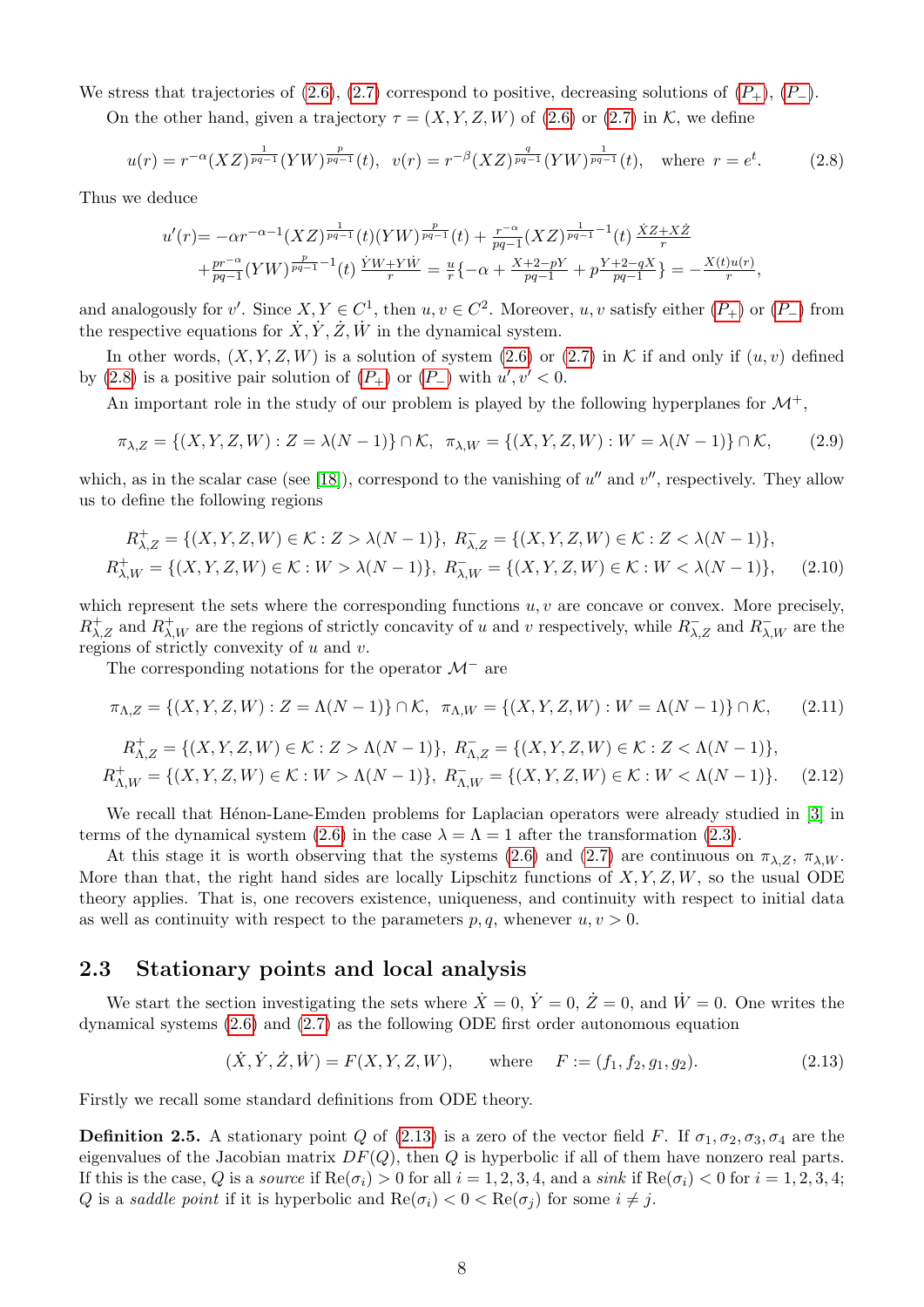The dynamical system is described through local stable and unstable manifolds near hyperbolic stationary points of the system [\(2.13\)](#page-7-1), see for instance [\[20,](#page-29-14) Theorem 6.2]. Here the usual theory for autonomous systems applies. No stationary points exist on the hyperplane subsets [\(2.9\)](#page-7-2), [\(2.11\)](#page-7-3), as we will see in Lemmas [2.7](#page-8-0) and [2.9.](#page-9-0)

Observe that if  $X = 0$  then  $X = 0$ , which means that a trajectory which starts on the hyperplane  $X = 0$  never leaves it; similarly for the others coordinate hyperplanes.

The following sets in  $(X, Y, Z, W)$  play an important role for the system  $(2.6)$ ,

$$
\pi_{1,\lambda} = \{ (X, Y, Z, W) : Z = \Lambda(\tilde{N}_+ - 2) - \Lambda X \} \cap \mathcal{K},
$$
\n(2.14)

$$
\pi_{2,\lambda} = \{ (X, Y, Z, W) : W = \Lambda(\tilde{N}_+ - 2) - \Lambda Y \} \cap \mathcal{K},
$$
\n(2.15)

which are the sets where  $\dot{X} = 0, X > 0$ , and  $\dot{Y} = 0, Y > 0$  respectively. Also,

<span id="page-8-5"></span><span id="page-8-3"></span><span id="page-8-1"></span>
$$
\pi_{3,\lambda} = \pi_{3,\lambda}^+ \cup \pi_{3,\lambda}^- , \quad \pi_{4,\lambda} = \pi_{4,\lambda}^+ \cup \pi_{4,\lambda}^-
$$
 (2.16)

are the sets were  $\dot{Z}=0, Z>0$ , and  $\dot{W}=0, W>0$  respectively, where

$$
\pi_{3,\lambda}^+ = \{(X, Y, Z, W) : Z = \lambda(N - pY)\} \cap R_{\lambda, Z}^+, \pi_{3,\lambda}^- = \{(X, Y, Z, W) : Z = \Lambda(\tilde{N}_+ - pY)\} \cap R_{\lambda, Z}^-, \pi_{4,\lambda}^+ = \{(X, Y, Z, W) : W = \lambda(N - qX)\} \cap R_{\lambda, W}^+, \pi_{4,\lambda}^- = \{(X, Y, Z, W) : W = \Lambda(\tilde{N}_+ - qX)\} \cap R_{\lambda, W}^+.
$$

Note that  $\pi_{1,\lambda}$  is a hyperplane entirely contained in  $R^{-}_{\lambda,Z}$  so that  $\dot{X} > 0$  in the region  $R^{+}_{\lambda,Z} \cup \pi_{\lambda,Z}$ . Analogously,  $\pi_{2,\lambda} \subset R_{\lambda,W}^-$  with  $\dot{Y} > 0$  in  $R_{\lambda,W}^+ \cup \pi_{\lambda,W}$ . In turn,  $\pi_{3,\lambda}$  and  $\pi_{4,\lambda}$  in [\(2.16\)](#page-8-1) are unions of half hyperplanes which join on  $(X, \frac{1}{p}, \lambda(N-1), W) \in \pi_{\lambda, W} \cap \overline{\pi}_{4,\lambda}$ ; and on  $(\frac{1}{q}, Y, Z, \lambda(N-1)) \in \pi_{\lambda, Z} \cap \overline{\pi}_{3,\lambda}$ respectively. Here  $\overline{\pi}_{\lambda,i}$  denotes the closure of  $\pi_{\lambda,i}$  in  $\mathbb{R}^4$ . The respective sets for  $\mathcal{M}^-$  are defined in  $(2.18)–(2.20)$  $(2.18)–(2.20)$  $(2.18)–(2.20)$  ahead.

With the goal of studying the complementary region to  $(1.12)$ , from now on we assume the following hypothesis on the parameters  $\alpha$ ,  $\beta$  from [\(1.4\)](#page-1-5),

<span id="page-8-2"></span>
$$
0 < \alpha, \beta < \tilde{N}_{\pm} - 2,\tag{2.17}
$$

where the sign + corresponds to the operator  $\mathcal{M}^+$ , and  $-$  to  $\mathcal{M}^-$ .

<span id="page-8-4"></span>**Remark 2.6.** The hypothesis [\(2.17\)](#page-8-2) ensures that p or q is larger than  $\frac{\tilde{N}_{\pm}}{\tilde{N}_{\pm}-2}$ . In fact, a pair  $(p,q)$  with  $p,q\leq\frac{\tilde{N}_{\pm}}{\tilde{N}_{\pm}}$  $\frac{N_{\pm}}{N_{\pm}-2}$  belongs to the region [\(1.12\)](#page-2-1).

<span id="page-8-0"></span>**Lemma 2.7** ( $\mathcal{M}^+$ ). Under assumption [\(2.17\)](#page-8-2), the stationary points of the dynamical system [\(2.6\)](#page-6-4) in K are given as follows:

$$
O = (0,0,0,0), \quad N_0 = (0,0,\lambda N,\lambda N), \quad M_0 = (X_0, Y_0, Z_0, W_0), \quad A_0 = (\tilde{N}_+ - 2, \tilde{N}_+ - 2, 0, 0),
$$
  
\n
$$
I_0 = (\tilde{N}_+ - 2, 0, 0, 0), \quad J_0 = (0, \tilde{N}_+ - 2, 0, 0), \quad K_0 = (0, 0, \lambda N, 0), \quad L_0 = (0, 0, 0, \lambda N),
$$
  
\n
$$
P_0 = (\tilde{N}_+ - 2, -2 + q(\tilde{N}_+ - 2), 0, \Lambda(\tilde{N}_+ - q(\tilde{N}_+ - 2))), \quad G_0 = (\tilde{N}_+ - 2, 0, 0, \Lambda(\tilde{N}_+ - q(\tilde{N}_+ - 2)),
$$
  
\n
$$
Q_0 = (-2 + p(\tilde{N}_+ - 2), \tilde{N}_+ - 2, \Lambda(\tilde{N}_+ - p(\tilde{N}_+ - 2)), 0) \quad H_0 = (0, \tilde{N}_+ - 2, \Lambda(\tilde{N}_+ - p(\tilde{N}_+ - 2), 0),
$$

where  $X_0 = \alpha$ ,  $Y_0 = \beta$ ,  $Z_0 = \Lambda(\tilde{N}_+ - 2 - \alpha)$ ,  $W_0 = \Lambda(\tilde{N}_+ - 2 - \beta)$ .

*Proof.* We already noticed that  $\dot{X} > 0$  in  $R_{\lambda,Z}^+ \cup \pi_{\lambda,Z}$ , and  $\dot{Y} > 0$  in  $R_{\lambda,W}^+ \cup \pi_{\lambda,W}$ . In particular, no stationary points are admissible on the concavity hyperplanes  $\pi_{\lambda,Z}$  and  $\pi_{\lambda,W}$ , neither in the interior of the regions  $R_{\lambda,Z}^+$  and  $R_{\lambda,W}^+$ .

On the boundary of  $R^+_{\lambda,W}$ ,  $\dot{X} = 0$  implies  $X = 0$ . In this case, by [\(2.16\)](#page-8-1),  $\pi_{4,\lambda} \subset R^+_{\lambda,W}$  and  $W = \lambda N$ , so one gets the point  $N_0$ . Meanwhile, from  $W = 0$  we obtain the point  $L_0$ . Analogously, on the boundary of  $R^+_{\lambda,W},\,\dot Y=0$  yields  $Y=0$ , and so we derive the point  $K_0$ .

Therefore, all the other points are computed in the intersection of the regions  $\overline{R}_{\lambda,Z}^-$  and  $\overline{R}_{\lambda,W}^-$  with respect to either the coordinate hyperplanes or the planes defined in [\(2.14\)](#page-8-3)-[\(2.16\)](#page-8-1). Note that this corresponds to stationary points in the case of the Laplacian operator in dimension  $N_+$  for both  $u, v$ .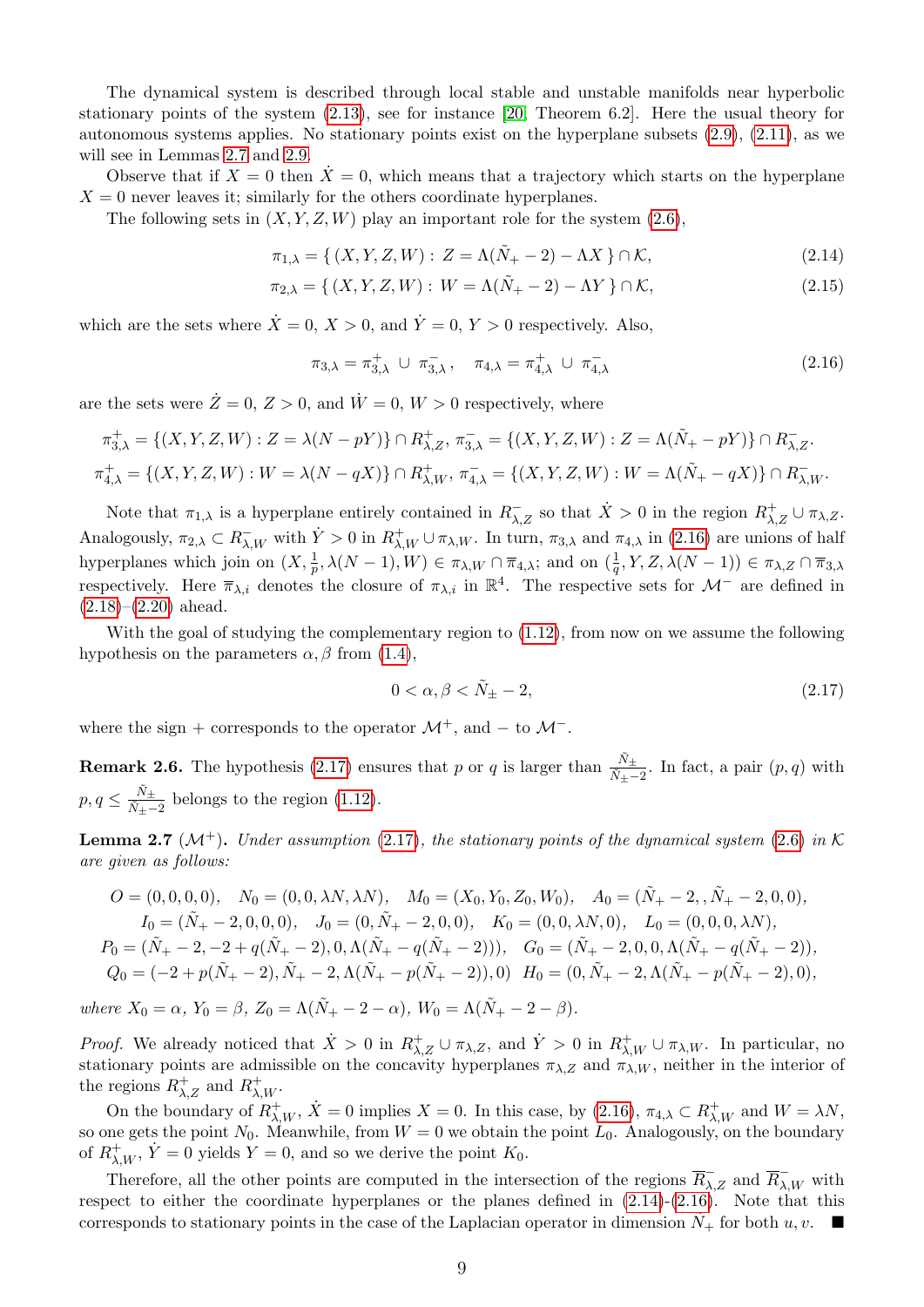**Remark 2.8.** The assumption [\(2.17\)](#page-8-2) ensures that  $M_0 \in \mathcal{K}$ .

Analogously, for the operator  $\mathcal{M}^-$  we define:

$$
\pi_{1,\Lambda} = \{ (X, Y, Z, W) : Z = \lambda(\tilde{N}_- - 2) - \lambda X \} \cap \mathcal{K},
$$
\n(2.18)

$$
\pi_{2,\Lambda} = \{ (X, Y, Z, W) : W = \lambda(\tilde{N}_- - 2) - \lambda Y \} \cap \mathcal{K},
$$
\n(2.19)

<span id="page-9-2"></span><span id="page-9-1"></span>
$$
\pi_{3,\Lambda} = \pi_{3,\Lambda}^+ \cup \pi_{3,\lambda}^-,\quad \pi_{4,\Lambda} = \pi_{4,\Lambda}^+ \cup \pi_{4,\Lambda}^-,\tag{2.20}
$$

which are the sets such that  $\dot{X} = 0, X > 0$ ;  $\dot{Y} = 0, Y > 0$ ;  $\dot{Z} = 0, Z > 0$ ; and  $\dot{W} = 0, W > 0$ respectively, where

$$
\pi_{3,\Lambda}^+ = \{(X, Y, Z, W) : Z = \Lambda(N - pY)\} \cap R_{\Lambda, Z}^+, \pi_{3,\Lambda}^- = \{(X, Y, Z, W) : Z = \lambda(\tilde{N}_- - pY)\} \cap R_{\Lambda, Z}^-,
$$
  

$$
\pi_{4,\Lambda}^+ = \{(X, Y, Z, W) : W = \Lambda(N - qX)\} \cap R_{\Lambda, W}^+, \pi_{4,\Lambda}^- = \{(X, Y, Z, W) : W = \lambda(\tilde{N}_- - qX)\} \cap R_{\Lambda, W}^-,
$$

Then one finds out the respective stationary points for  $\mathcal{M}^-$ .

<span id="page-9-0"></span>**Lemma 2.9** ( $\mathcal{M}^-$ ). Under assumption [\(2.17\)](#page-8-2), the stationary points of the system [\(2.7\)](#page-6-5) in K are

$$
O = (0,0,0,0), \quad N_0 = (0,0,\Lambda N,\Lambda N), \quad M_0 = (X_0, Y_0, Z_0, W_0), \quad A_0 = (\tilde{N}_- - 2, \tilde{N}_- - 2, 0, 0), I_0 = (\tilde{N}_- - 2, 0, 0, 0), \quad J_0 = (0, \tilde{N}_- - 2, 0, 0), \quad K_0 = (0, 0, \Lambda N, 0), \quad L_0 = (0, 0, 0, \Lambda N), P_0 = (\tilde{N}_- - 2, -2 + q(\tilde{N}_- - 2), 0, \lambda(\tilde{N}_- - q(\tilde{N}_- - 2))), \quad G_0 = (\tilde{N}_- - 2, 0, 0, \lambda(\tilde{N}_- - q(\tilde{N}_- - 2)), Q_0 = (-2 + p(\tilde{N}_- - 2), \tilde{N}_- - 2, \lambda(\tilde{N}_- - p(\tilde{N}_- - 2)), 0), \quad H_0 = (0, \tilde{N}_- - 2, \lambda(\tilde{N}_- - p(\tilde{N}_- - 2), 0),
$$

where  $X_0 = \alpha$ ,  $Y_0 = \beta$ ,  $Z_0 = \lambda(\tilde{N}_- - 2 - \alpha)$ ,  $W_0 = \lambda(\tilde{N}_- - 2 - \beta)$ .

As in [\[3\]](#page-28-0), the points  $C_0 = (0, -2, 0, \lambda N)$ ,  $D_0 = (-2, 0, \lambda N, 0)$ ,  $R_0 = (0, -2, \lambda (N + 2p), \lambda N)$ , and  $S_0 = (-2, 0, \lambda N, \lambda (N + 2q))$  are also stationary points for both systems [\(2.6\)](#page-6-4) and [\(2.7\)](#page-6-5), but they do not play any role in our analysis since they do not belong to  $\mathcal{K}$ .

Let us also define the subsets of hyperplanes

<span id="page-9-3"></span>
$$
L_X^{\pm} = \{ (X, Y, Z, W) : X = \tilde{N}_{\pm} - 2 \} \cap \mathcal{K}, \ L_Y^{\pm} = \{ (X, Y, Z, W) : Y = \tilde{N}_{\pm} - 2 \} \cap \mathcal{K}. \tag{2.21}
$$

The next proposition gathers the crucial dynamics at each stationary point in  $K$ . In what follows we denote by  $W_s(P)$  and  $W_u(P)$  the stable (directions entering) and unstable (directions exiting) manifolds at a stationary point P, respectively. Set  $\dim_s(P) := \dim(\mathcal{W}_s(P))$ ,  $\dim_u(P) := \dim(\mathcal{W}_u(P))$ , see [\[15,](#page-29-15) [27\]](#page-30-4).

<span id="page-9-4"></span>**Proposition 2.10** ( $\mathcal{M}^{\pm}$ ). Assume [\(2.17\)](#page-8-2), then the following properties are verified for the dynamical systems  $(2.6)$  and  $(2.7)$ ,

1. (Point  $M_0$ ) The point  $M_0$  is always a saddle point. More precisely:

(i) there are trajectories converging to  $M_0$  as  $t \to +\infty$  whose corresponding solutions  $(u, v)$  of  $(P_+)$  $(P_+)$  $(P_+)$  or  $(P_-)$  satisfy  $\lim_{r\to\infty} r^{\alpha}u = c_1 > 0$  and  $\lim_{r\to\infty} r^{\beta}v = c_2 > 0$ ;

(ii) there exist trajectories approaching  $M_0$  as  $t \to -\infty$  with respective solutions  $(u, v)$  of  $(P_+)$  $(P_+)$  $(P_+)$  or  $(P_{-})$  $(P_{-})$  $(P_{-})$  verifying  $\lim_{r\to 0} r^{\alpha}u = c_3 > 0$  and  $\lim_{r\to 0} r^{\beta}v = c_4 > 0$ ;

(iii) the hyperbola  $\widetilde{\mathcal{H}}_{\pm}$  in [\(1.10\)](#page-1-6) is equal to the set of points  $(p, q)$  for which the linearized system at  $M_0$  has imaginary roots.

- 2. ([P](#page-5-1)oint N<sub>0</sub>) A trajectory exits N<sub>0</sub> at  $-\infty$  if and only if its corresponding solution (u, v) of (P<sub>+</sub>) or  $(P_+)$  $(P_+)$  $(P_+)$  is regular. Also,  $\dim_u(N_0) = 2$  and there are infinitely many trajectories issued from  $N_0$ .
- 3. (Point A<sub>0</sub>) (i) If  $p(\tilde{N}_{\pm} 2) > \tilde{N}_{\pm}$  and  $q(\tilde{N}_{\pm} 2) > \tilde{N}_{\pm}$  then there exist trajectories converging to  $A_0$  as  $t \to +\infty$ . If  $p \neq q$  then  $\dim_s(A_0) = 2$ .

The corresponding solutions  $(u, v)$  of  $(P_+)$  $(P_+)$  $(P_+)$  or  $(P_-)$  are such that

$$
\lim_{r \to +\infty} r^{\tilde{N}_{\pm} - 2} u = c_1 > 0
$$
, and  $\lim_{r \to +\infty} r^{\tilde{N}_{\pm} - 2} v = c_2 > 0$ .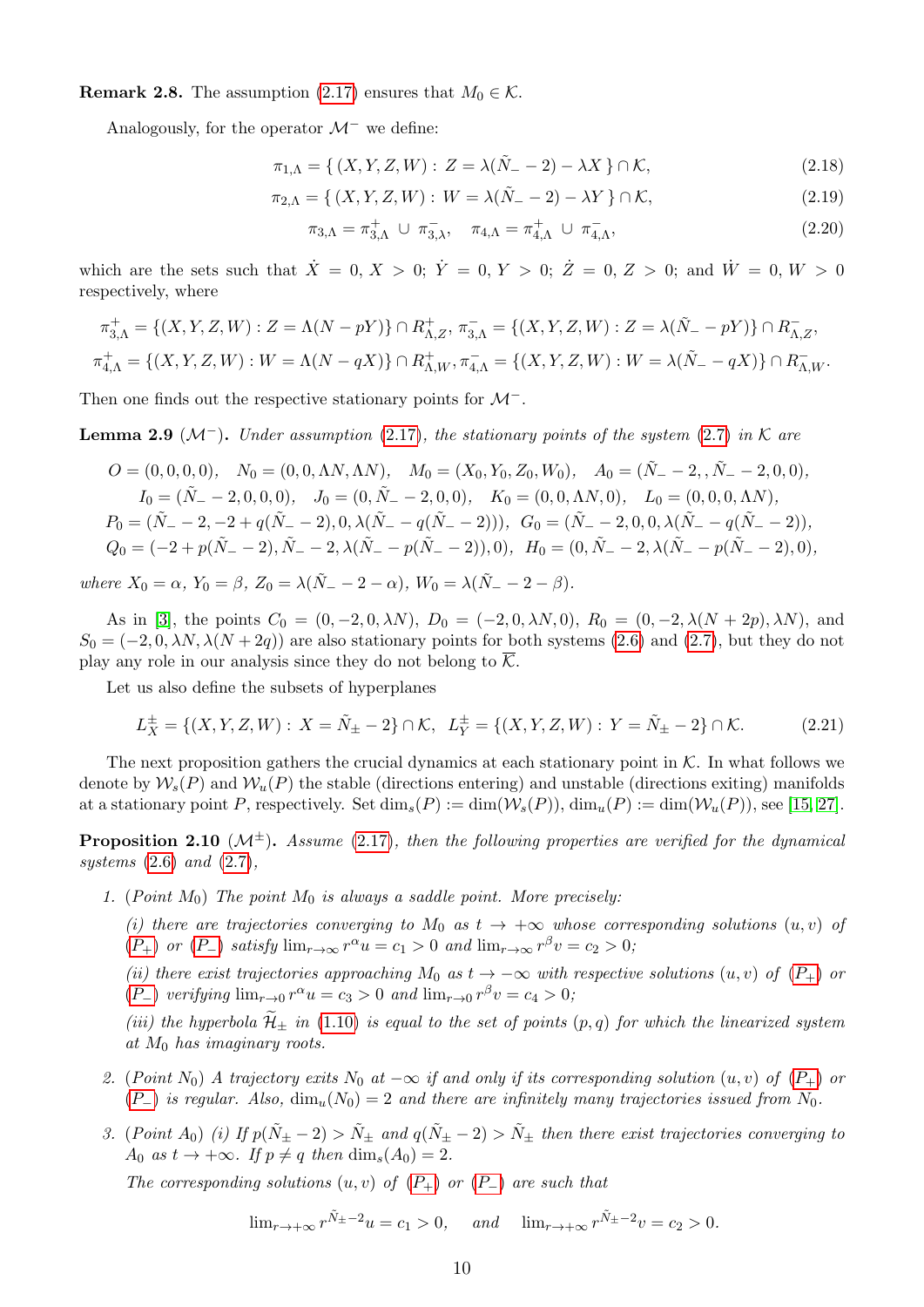(ii) If either  $p(\tilde{N}_{\pm} - 2) < \tilde{N}_{\pm}$  or  $q(\tilde{N}_{\pm} - 2) < \tilde{N}_{\pm}$  (they cannot hold simultaneously by assumption [\(2.17\)](#page-8-2), see Remark [2.6\)](#page-8-4), then  $\dim_s(A_0) = 1$  with either  $Z = 0$  or  $W = 0$  when  $p \neq q$ . In this case there is no trajectory in K converging to  $A_0$  when  $t \to +\infty$ .

4. (Point P<sub>0</sub>) (i) If  $2 < (\tilde{N}_{\pm} - 2)q < \tilde{N}_{\pm}$  then  $\dim_s(P_0) = 2$ . Further,

$$
\dim\left(\mathcal{W}_s(P_0)\cap\{Z=0\}\right)=1,
$$

and there exist trajectories in K converging to  $P_0$  when  $t \to +\infty$ . The corresponding solutions  $(u, v)$  of  $(P_+)$  $(P_+)$  $(P_+)$  or  $(P_-)$  satisfy

 $\lim_{r \to +\infty} r^{\tilde{N}_{\pm} - 2} u = c_1 > 0, \quad \lim_{r \to +\infty} r^{\kappa} v = c_2 > 0, \quad \kappa := (\tilde{N}_{\pm} - 2)q - 2;$ 

(ii) If  $q(\tilde{N}_{\pm} - 2) = \tilde{N}_{\pm}$  then  $P_0 = A_0$  and there is a trajectory in K converging to this point as  $t \to +\infty$ . The corresponding solutions  $(u, v)$  of  $(P_+)$  $(P_+)$  $(P_+)$  or  $(P_-)$  have decay

$$
\lim_{r \to +\infty} r^{\tilde{N}_{\pm} - 2} u = c_1 > 0, \quad \text{and} \quad \lim_{r \to +\infty} r^{\tilde{N}_{\pm} - 2} |\ln r|^{-1} v = c_2 > 0. \tag{2.22}
$$

5. (Point  $Q_0$ ) (i) If  $2 < (\tilde{N}_+ - 2)p < \tilde{N}_+$  then  $\dim_s(Q_0) = 2$ ,

<span id="page-10-0"></span>
$$
\dim\left(\mathcal{W}_s(Q_0)\cap\{W=0\}\right)=1,
$$

and there exist trajectories converging to  $Q_0$  when  $t \to +\infty$ . The corresponding solutions  $(u, v)$  of  $(P_+)$  $(P_+)$  $(P_+)$  or  $(P_-)$  verify

$$
\lim_{r \to +\infty} r^{\ell} u = c_1 > 0, \quad \lim_{r \to +\infty} r^{\tilde{N}_{\pm} - 2} v = c_2 > 0, \quad \ell := (\tilde{N}_{\pm} - 2)q - 2.
$$

(ii) If  $p(\tilde{N}_{\pm} - 2) = \tilde{N}_{\pm}$  thus  $Q_0 = A_0$  and there exists a trajectory in K converging to  $A_0$  as  $t \to +\infty$ , with corresponding solutions  $(u, v)$  of  $(P_+)$  $(P_+)$  $(P_+)$  or  $(P_-)$  such that

$$
\lim_{r \to +\infty} r^{\tilde{N}_{\pm} - 2} |\ln r|^{-1} u = c_1 > 0, \quad \text{and} \quad \lim_{r \to +\infty} r^{\tilde{N}_{\pm} - 2} v = c_2 > 0.
$$

Further, there is no trajectory converging to any of the points O,  $K_0$ ,  $L_0$ ,  $I_0$ ,  $J_0$ ,  $G_0$ ,  $H_0$  when  $r \to +\infty$ .

Proof. The dynamics at each stationary point depends upon the linearization of the systems  $(2.6)$  and  $(2.7)$ . Since each stationary point belongs to the interior of a region where the concavity of  $u, v$  is well defined and they coincide, then our systems correspond to a standard Lane-Emden system involving the Laplacian operator, either in dimension N or in dimension  $\tilde{N}_+$ . So, the local analysis stated in items  $1-5$  is implied by [\[3,](#page-28-0) Propositions 4.1–4.11], with the exception of item 4(ii) and 5(ii). For the latter, we need to gather some techniques employed in [\[16,](#page-29-16) Section 4.3] and [\[3,](#page-28-0) Theorem 1.4 (2)] on the critical case. We present some details in what follows, for reader's convenience. To fix the ideas we consider the operator  $\mathcal{M}^+$ : for  $\mathcal{M}^-$  it is analogous.

Note that the linearization around a stationary point is written as

$$
L(X,Y,Z,W) = \begin{pmatrix} 2X - (\tilde{N} - 2) + \frac{Z}{\iota} & 0 & \frac{X}{\iota} & 0 \\ 0 & 2Y - (\tilde{N} - 2) + \frac{W}{\iota} & 0 & \frac{Y}{\iota} \\ 0 & -pZ & \tilde{N} - pY - \frac{2Z}{\iota} & 0 \\ -qW & 0 & 0 & \tilde{N} - qX - \frac{2W}{\iota} \end{pmatrix},
$$

where  $\tilde{N} = N$  and  $\iota = \lambda$  in  $R^+_{\lambda,Z} \cap R^+_{\lambda,W}$ , while  $\tilde{N} = \tilde{N}_+$  and  $\iota = \Lambda$  in  $R^-_{\lambda,Z} \cap R^-_{\lambda,W}$ .

2. The computation of  $L(N_0)$  produces the eigenvalues 2 and  $-N$ , each one with eigenspaces of dimension two. Also, the eigenvectors associated with the eigenvalue 2 have the form

$$
(X, Y, Z, W)
$$
, where  $Z = -\frac{p\lambda N}{N+2}Y$ ,  $W = -\frac{q\lambda N}{N+2}X$ ,

that is, the tangent unstable plane is spanned by the eigenvectors  $(1,0,0,-\frac{q\lambda N}{N+2})$  and  $(0,1,-\frac{p\lambda N}{N+2},0)$ . Thus, the tangent plane to the stable manifold at  $N_0$  is described by

<span id="page-10-1"></span>
$$
(X, Y, \lambda N - \frac{p\lambda N}{N+2}Y, \lambda N - \frac{q\lambda N}{N+2}X), \qquad (2.23)
$$

from which the statement of item 2 follows.

3. The eigenvectors of the linearization around  $A_0$  related to the negative eigenvalues  $\lambda_1 = \tilde{N}_+$  –  $p(\tilde{N}_+ - 2)$  and  $\lambda_2 = \tilde{N}_+ - q(\tilde{N}_+ - 2)$  satisfy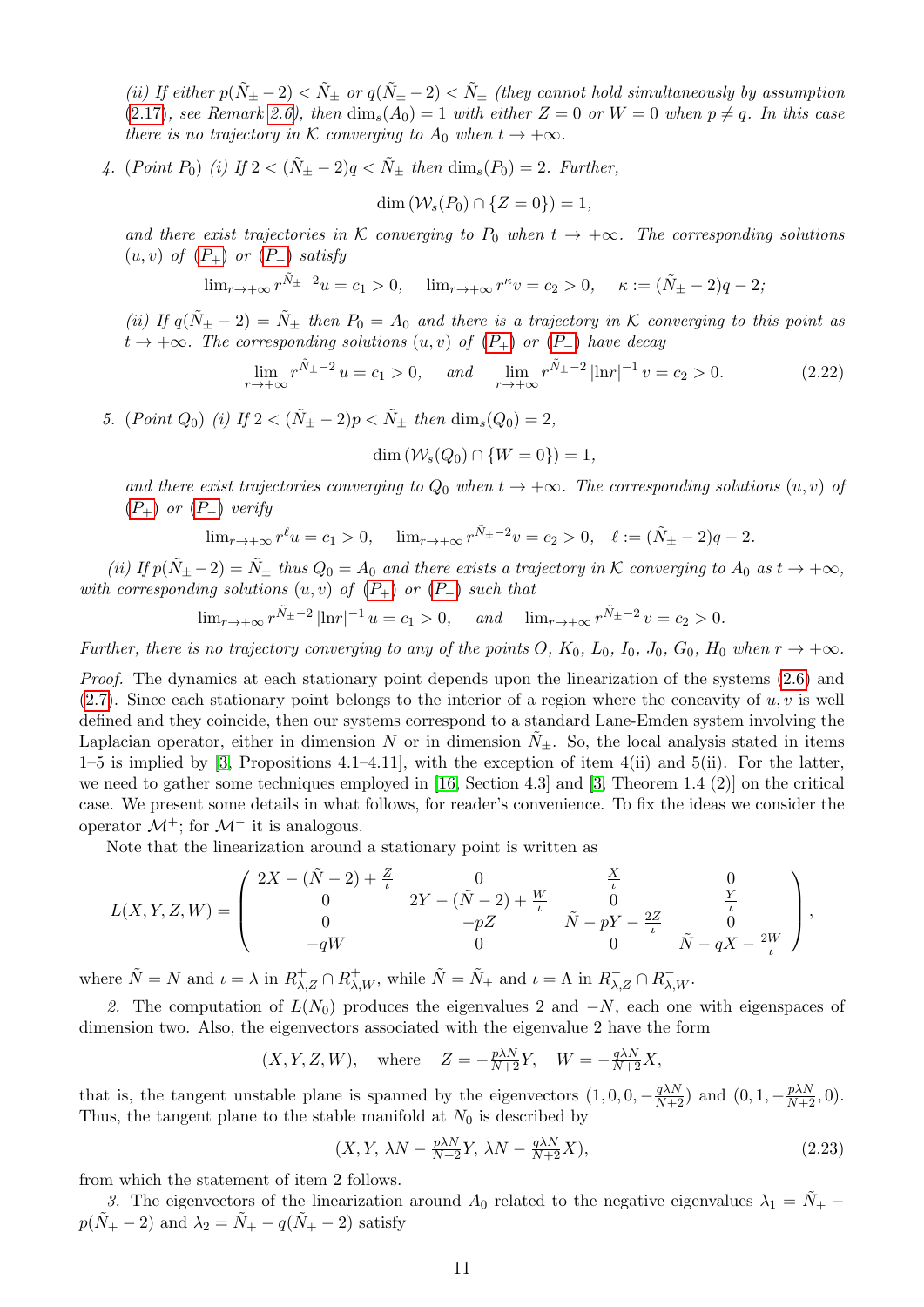$$
X = -\frac{\tilde{N}_+ - 2}{\Lambda(p(\tilde{N}_+ - 2) - 2)}Z, \quad Y = W = 0 \text{ regarding } \lambda_1;
$$
  

$$
Y = -\frac{\tilde{N}_+ - 2}{\Lambda(q(\tilde{N}_+ - 2) - 2)}W, \quad X = Z = 0 \text{ with respect to } \lambda_2;
$$

whenever  $p \neq q$ , which gives a plane spanned by the vectors

$$
\left(-\frac{\tilde{N}_{+}-2}{\Lambda(p(\tilde{N}_{+}-2)-2)},0,1,0\right) \quad \text{and} \quad \left(0,-\frac{\tilde{N}_{+}-2}{\Lambda(q(\tilde{N}_{+}-2)-2)},0,1\right)
$$

and translated to the point  $A_0$ , namely

$$
\left(\tilde{N}_{+} - 2 - \frac{\tilde{N}_{+} - 2}{\Lambda(p(\tilde{N}_{+} - 2) - 2)}Z, \tilde{N}_{+} - 2 - \frac{\tilde{N}_{+} - 2}{\Lambda(q(\tilde{N}_{+} - 2) - 2)}W, Z, W\right).
$$
\n(2.24)

4.  $L(P_0)$  has negative eigenvalues  $\sigma_1 = (pq-1)(\alpha - \tilde{N}_+ + 2)$  and  $\sigma_2 = q(\tilde{N}_+ - 2) - \tilde{N}_+$ , whose eigenvectors satisfy

$$
c_1 X + \frac{\tilde{N}_+ - 2}{\Lambda} Z = 0, \ c_2 Y + \frac{\kappa}{\Lambda} W = 0, \ c_3 X + c_4 W = 0 \text{ for } \sigma_1;
$$
 (2.25)

<span id="page-11-3"></span><span id="page-11-2"></span><span id="page-11-0"></span>
$$
X = Z = 0, \ (\tilde{N}_{+} - 2)Y + \frac{\kappa}{\Lambda}W = 0 \ \text{for } \sigma_2; \tag{2.26}
$$

where  $c_1 = pq(\tilde{N}_+ - 2) - 2(p+1) = pq(\tilde{N}_+ - 2 - \alpha) + \alpha > 0, c_2 = \kappa - \sigma_1, c_3 = q\Lambda\sigma_2, c_4 = \sigma_2 - \sigma_1$ , and  $\kappa = (\tilde{N}_+ - 2)q - 2$ . Also,  $c_3 < 0$  in the case (i), and  $c_3 = 0$  for (ii).

Next we write  $P_0 = (X_*, Y_*, 0, W_*)$ , where  $X_* = \tilde{N}_+ - 2$ ,  $Y_* = -2 + q(\tilde{N}_+ - 2)$ ,  $W_* = \Lambda(\tilde{N}_+ - q(\tilde{N}_+ - 2))$ , then

<span id="page-11-1"></span>
$$
L(P_0) = \begin{pmatrix} X_* & 0 & \frac{X_*}{\Lambda} & 0 \\ 0 & Y_* & 0 & \frac{Y_*}{\Lambda} \\ 0 & 0 & \tilde{N}_+ - pY_* & 0 \\ -qW_* & 0 & 0 & -\frac{W_*}{\Lambda} \end{pmatrix},
$$

whose eigenvalues are given by  $X_* > 0$ , and  $Y_*$  which is positive when  $q < \frac{\tilde{N}_+}{\tilde{N}_+-2}$ , in addition to

$$
\sigma_1 = \tilde{N}_+ - pY_* = (pq - 1)(\alpha - \tilde{N}_+ + 2)
$$
 and  $\sigma_2 = -\tilde{N}_+ + q(\tilde{N}_+ - 2) = -\frac{W_*}{\Lambda}$ 

which are negative. Writing  $X = X_* + x$ ,  $Y = Y_* + y$ ,  $Z = z$ , and  $W = W_* + w$ , one has

$$
\begin{pmatrix}\n\dot{x} \\
\dot{y} \\
\dot{z} \\
\dot{w}\n\end{pmatrix} = \begin{bmatrix}\n(X_* + x)(x + \frac{z}{\Lambda}) \\
(Y_* + y)(y + \sigma_2 + \frac{w}{\Lambda}) \\
\sigma_1 z - z(py + \frac{z}{\Lambda}) \\
-(W_* + w)(qx + \sigma_2 + \frac{w}{\Lambda})\n\end{bmatrix} \approx L(P_0) \begin{pmatrix}\nx \\
y \\
z \\
w\n\end{pmatrix} = \begin{bmatrix}\nX_* (x + \frac{z}{\Lambda}) \\
Y_* (y + \frac{w}{\Lambda}) \\
\sigma_1 z \\
\sigma_2 (q\Lambda x + w)\n\end{bmatrix}.
$$
\n(2.27)

We first observe that the intersection of the stable manifold at  $P_0$  with the plane  $Z = 0$  has dimension one because of [\(2.26\)](#page-11-0). Now, by the third equation in [\(2.27\)](#page-11-1), there exists a trajectory with  $Z > 0$ converging to  $P_0$  when  $t \to +\infty$ . Since  $\sigma_1 < 0$ , the convergence of Z to 0 is exponential. Then, by [\(2.25\)](#page-11-2) we see that also X converges to  $N_{+} - 2$  exponentially. In particular, the decay of u in [\(2.22\)](#page-10-0) holds, see [\[18,](#page-29-10) proof of equation (3.7)].

 $\mathcal{A}(i)$ . Let us prove that the tangent stable plane at  $P_0$  is spanned by eigenvectors in the form  $(0, C_1, 0, 1)$  and  $(C_2, C_3, 1, C_4)$ , for some nonzero constants  $C_i$  for  $i = 1, \ldots, 4$ , depending only on  $N, \lambda, \Lambda, p, q$ . In particular,  $X = X(Z)$  and  $Y = Y(Z, W)$ .

Considering the stable direction associated with  $\sigma_1$  by [\(2.25\)](#page-11-2) with  $c_3 < 0$ , we first notice that if  $c_2 = 0$ , then independently of the sign of  $c_4$  we have  $X = Z = W$ , and so the main direction of  $\sigma_1$  is given by  $(0, Y, 0, 0)$ . On the other hand, if  $c_4 = 0$  and  $c_2 \neq 0$  then we get  $X = Z = 0$  and so  $(0, Y(W), 0, W)$ . However, these two cases are not admissible, otherwise there would not exist a trajectory with  $Z > 0$ arriving at  $P_0$ .

Therefore, we need to have both  $c_2 \neq 0$  and  $c_4 \neq 0$ , which means that the main direction at  $\sigma_1$  reads as  $(X(W), Y(W), Z(W), W)$  by [\(2.25\)](#page-11-2). Observe that  $c_4 = 0$  if and only if  $c_2 = \kappa - \sigma_2 = N_+ - 2$ , in which case the two main stable directions given by  $\sigma_1$  and  $\sigma_2$  coincide. Hence  $c_2 \neq N_+ - 2$  and these directions are linearly independent, producing a two dimensional stable manifold.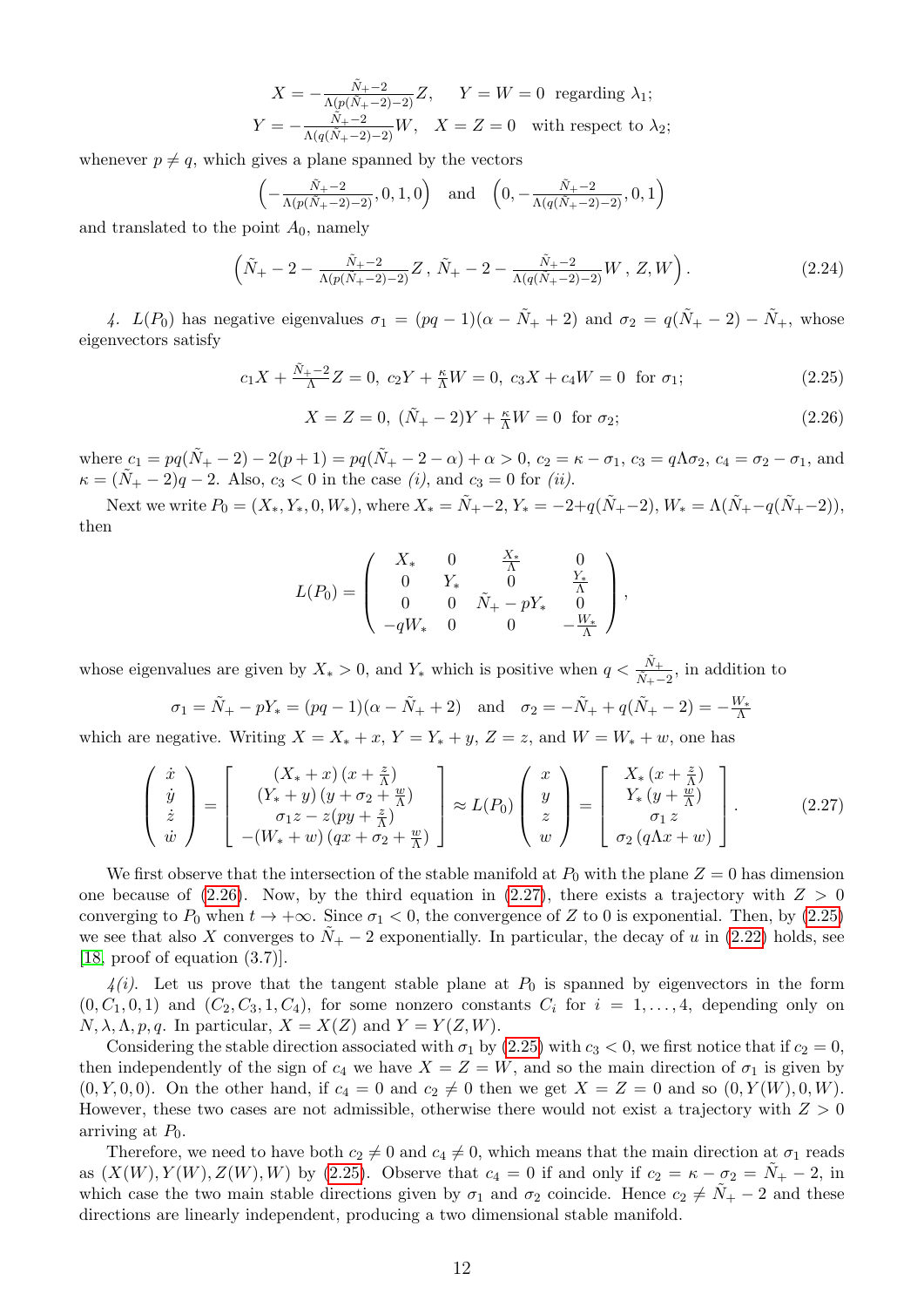We may rewrite the stable direction at  $\sigma_1$  as  $(X(Z), Y(Z), Z, W(Z))$ . Also, the main stable direction at  $\sigma_2$  is described through  $(0, Y(W), 0, W)$ . In particular,  $\mathcal{W}_s(P_0)$  is a two dimensional graph over the variables  $(Z, W)$ . Analogously one concludes item 5 for  $Q_0$ , by exchanging the roles of p and q, X and Y, Z and W, and  $\alpha$  and  $\beta$ .

 $4(ii)$ . We assume  $q = \frac{\tilde{N}_+}{\tilde{N}_+}$  $\frac{\tilde{N}_+}{\tilde{N}_+-2}$  and  $p > \frac{\tilde{N}_+}{\tilde{N}_+-2}$ . The eigenvalues at  $A_0 = P_0$  are  $X_* = \tilde{N}_+ - 2$  with multiplicity 2, in addition to  $\sigma_1 = \tilde{N}_+ - p(\tilde{N}_+ - 2) < 0$ , and  $\sigma_2 = \tilde{N}_+ - q(\tilde{N}_+ - 2) = 0$ . Recall that  $c_3 = 0$  in [\(2.25\)](#page-11-2) in this case.

Now, the linearization around the zero eigenvalue does not provide any information. So we address it by a center manifold argument, by showing its existence jointly with the stable and unstable manifolds at  $A_0 = P_0$ , in the spirit of [\[27,](#page-30-4) Theorem 3.2.1]. This extends the asymptotic analysis performed in [\[3,](#page-28-0) [16\]](#page-29-16) for the critical regime.

To see this we use [\(2.27\)](#page-11-1) with  $L_0 = L(A_0) = L(P_0)$ ,  $X_* = Y_*$ , and  $\sigma_2 = W_* = 0$  to get

$$
\begin{pmatrix} \dot{x} \\ \dot{y} \\ \dot{z} \\ \dot{w} \end{pmatrix} = L_0 \begin{pmatrix} x \\ y \\ z \\ w \end{pmatrix} + \begin{bmatrix} x(x + \frac{z}{\Lambda}) \\ y(y + \frac{w}{\Lambda}) \\ -z(py + \frac{z}{\Lambda}) \\ -w(qx + \frac{w}{\Lambda}) \end{bmatrix}, \quad L_0 = \begin{pmatrix} X_* & 0 & \frac{X_*}{\Lambda} & 0 \\ 0 & X_* & 0 & \frac{X_*}{\Lambda} \\ 0 & 0 & \sigma_1 & 0 \\ 0 & 0 & 0 & 0 \end{pmatrix}.
$$

Next, as in [\[14\]](#page-29-17), we write  $P^{-1}L_0 P = D$ , where

$$
D = \begin{pmatrix} X_* & 0 & 0 & 0 \\ 0 & X_* & 0 & 0 \\ 0 & 0 & \sigma_1 & 0 \\ 0 & 0 & 0 & 0 \end{pmatrix}, \quad P = \begin{pmatrix} 1 & 0 & -c & 0 \\ 0 & 1 & 0 & -\frac{1}{\Lambda} \\ 0 & 0 & 1 & 0 \\ 0 & 0 & 0 & 1 \end{pmatrix}, \quad c = \frac{X_*}{\Lambda(X_* - \sigma_1)}.
$$

Here, the columns of P form a basis of eigenvectors associated to the eigenvalues  $X_*, \sigma_1$  and 0, respectively. Then we introduce the new variables  $\bar{x}, \bar{y}, \bar{z}, \bar{w}$  satisfying

$$
\begin{pmatrix} x \\ y \\ z \\ w \end{pmatrix} = P \begin{pmatrix} \bar{x} \\ \bar{y} \\ \bar{z} \\ \bar{w} \end{pmatrix} = \begin{pmatrix} \bar{x} - c\bar{z} \\ \bar{y} - \frac{\bar{w}}{\bar{\Lambda}} \\ \bar{z} \\ \bar{w} \end{pmatrix},
$$

from which  $\bar{z} = z$ ,  $\bar{w} = w$ , and so  $\bar{x} = x + cz$ ,  $\bar{y} = y + \frac{w}{\Lambda}$  $\frac{w}{\Lambda}$ . Since  $c(\sigma_1 - X_*) + \frac{X_*}{\Lambda} = 0$ , it holds

$$
\begin{cases} \n\dot{\overline{x}} = \dot{x} + c\dot{z} = (X_* + x)(x + \frac{z}{\Lambda}) + cz(\sigma_1 - py - \frac{z}{\Lambda}) = X_*(x + cz) + x(x + \frac{z}{\Lambda}) - cz(py + \frac{z}{\Lambda}),\\ \n\dot{\overline{y}} = \dot{y} + \frac{\dot{w}}{\Lambda} = X_*(y + \frac{w}{\Lambda}) + (y + \frac{w}{\Lambda}) - \frac{w}{\Lambda}(qx + \frac{w}{\Lambda}). \n\end{cases}
$$

Hence  $(\bar{x}, \bar{y}, \bar{z}, \bar{w})$  solves the following system

$$
\begin{pmatrix}\n\dot{\bar{x}} \\
\dot{\bar{y}} \\
\dot{\bar{z}} \\
\dot{\bar{w}}\n\end{pmatrix} = D \begin{pmatrix}\n\bar{x} \\
\bar{y} \\
\bar{z} \\
\bar{w}\n\end{pmatrix} + \mathfrak{f} \begin{pmatrix}\n\bar{x} \\
\bar{y} \\
\bar{z} \\
\bar{w}\n\end{pmatrix}, \quad \mathfrak{f} \begin{pmatrix}\n\bar{x} \\
\bar{y} \\
\bar{z} \\
\bar{w}\n\end{pmatrix} = \begin{bmatrix}\n(\bar{x} - c\bar{z})(\bar{x} - c\bar{z} + \frac{\bar{z}}{\Lambda}) - c\bar{z}(p\bar{y} - \frac{p\bar{w}}{\Lambda} + \frac{\bar{z}}{\Lambda}) \\
(\bar{y} - \frac{\bar{w}}{\Lambda})\bar{y} - \frac{\bar{w}}{\Lambda}(q\bar{x} - qc\bar{z} + \frac{\bar{w}}{\Lambda}) \\
-\bar{z}(p\bar{y} - \frac{p\bar{w}}{\Lambda} + \frac{\bar{z}}{\Lambda}) \\
-\bar{w}(q\bar{x} - qc\bar{z} + \frac{\bar{w}}{\Lambda})\n\end{pmatrix},
$$

with  $f(0) = 0$  and  $Df(0) = 0$ . Now, by using [\[27,](#page-30-4) Theorem 3.2.[1](#page-12-0)]<sup>1</sup>, we obtain the existence of a unique center manifold around the point  $A_0 = P_0$ , described near  $\bar{w} = 0$  as

$$
\{ (\bar{x}, \bar{y}, \bar{z}, \bar{w}) : \bar{x} = h_1(\bar{w}), \ \bar{y} = h_2(\bar{w}), \ \bar{z} = h_3(\bar{w}), \ h_i(0) = h'_i(0) = 0, \ i = 1, 2, 3 \}.
$$

Here we may use Taylor's expansions for  $h_i$  as

$$
h_i(w) = a_i w^2 + O(w^3)
$$
 as  $w \to 0$ ,  $i = 1, 2, 3$   $(w = \bar{w})$ .

Next, we have locally,

$$
\dot{w} = -w \left\{ q h_1(w) - q c h_3(w) + \frac{w}{\Lambda} \right\} = -\frac{w^2}{\Lambda} + O(w^3),
$$

<span id="page-12-0"></span><sup>&</sup>lt;sup>1</sup>See also Theorem 2.1.1 in the third corrected printing of this book, 1996.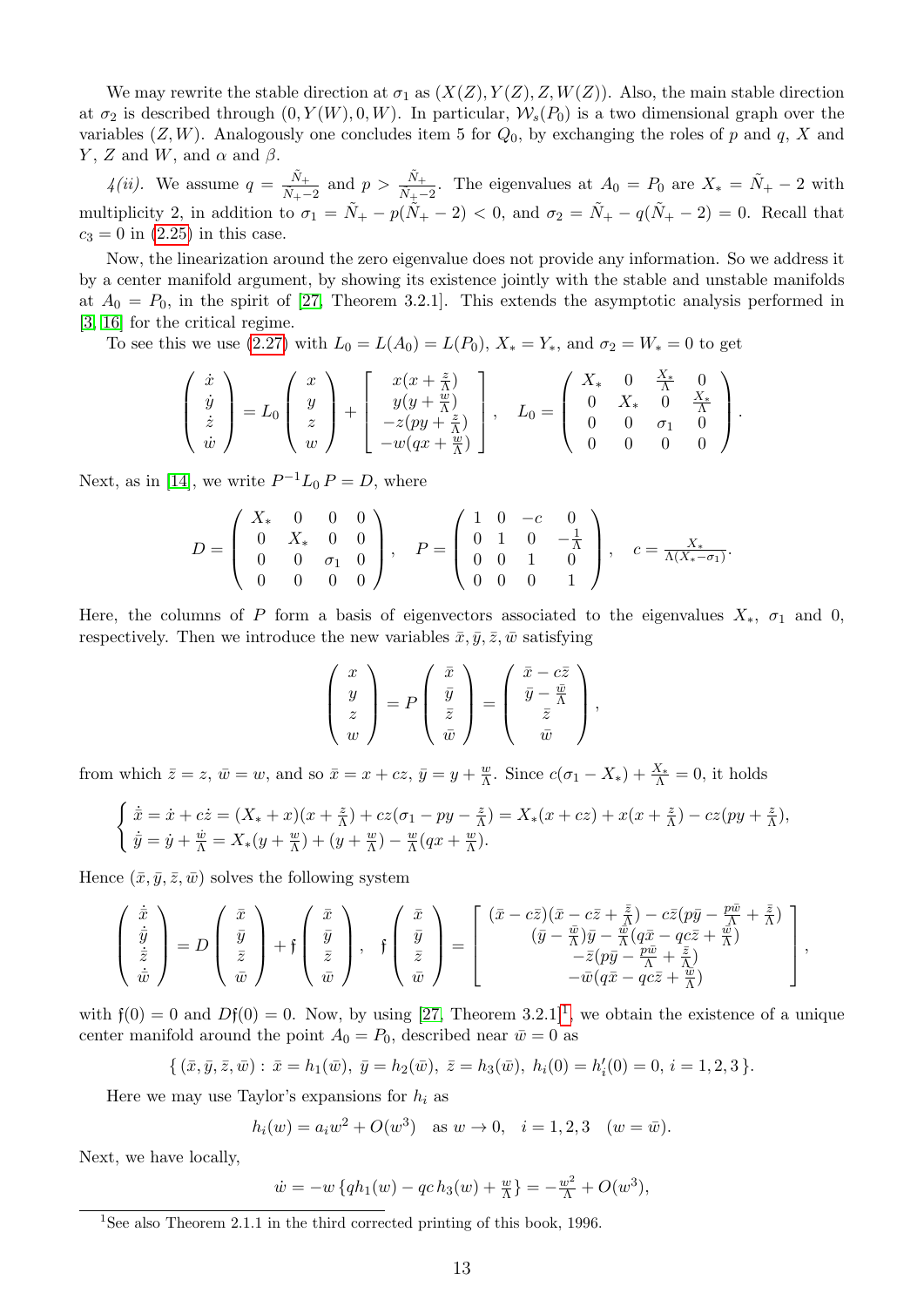from which we deduce that  $w(t) = \frac{\Lambda}{t} + O(t^{-\gamma})$ , for some  $\gamma > 1$ . Thus,

<span id="page-13-1"></span>
$$
y(t) = h_2(w) - \frac{w}{\Lambda} = -\frac{1}{t} + O(t^{-\gamma})
$$
 as  $t \to +\infty$ ,  $\gamma > 1$ .

By the theory of center manifolds, a trajectory  $\tau$  enters  $A_0 = P_0$ , via the center manifold just found. This gives the behavior of  $Y = N_+ - 2 + y$  as  $t \to +\infty$ , and in turn the decay [\(2.22\)](#page-10-0) of the corresponding function v as  $r \to \infty$ .

Similarly, the analysis at  $Q_0$  is performed by writing  $Q_0 = (X_*, Y_*, Z_*, 0)$ , where  $X_* = -2+p(\tilde{N}_+ - 2)$ ,  $Y_* = N_+ - 2$ ,  $Z_* = \Lambda(N_+ - p(N_+ - 2))$ , in addition to

$$
\sigma_1 = \tilde{N}_+ - qX_* = (pq - 1)(\beta - \tilde{N}_+ + 2)
$$
 and  $\sigma_2 = -\tilde{N}_+ + p(\tilde{N}_+ - 2) = -\frac{Z_*}{\Lambda}$ 

which are negative,  $X = X_* + x$ ,  $Y = Y_* + y$ ,  $Z = Z_* + z$ ,  $W = w$ , and

$$
\begin{pmatrix}\n\dot{x} \\
\dot{y} \\
\dot{z} \\
\dot{w}\n\end{pmatrix} = \begin{bmatrix}\n(X_* + x)(x + \sigma_2 + \frac{z}{\Lambda}) \\
(Y_* + y)(y + \frac{w}{\Lambda}) \\
-(Z_* + z)(py + \sigma_2 + \frac{z}{\Lambda})\n\end{bmatrix} \approx L(Q_0) \begin{pmatrix}\nx \\
y \\
z \\
w\n\end{pmatrix} = \begin{bmatrix}\nX_* (x + \frac{z}{\Lambda}) \\
Y_* (y + \frac{w}{\Lambda}) \\
\sigma_2 (p\Lambda y + z) \\
\sigma_1 w\n\end{bmatrix}.
$$
\n(2.28)

Next we analyze the directions of the vector field  $F$  in  $(2.13)$  on the  $X, Z$  axes, on the concavity sets  $\pi_{\lambda,Z}, \pi_{\lambda,W}, \pi_{\Lambda,Z}, \pi_{\Lambda,W}$  as well as on  $\pi_{1,\lambda} - \pi_{4,\lambda}$  and  $\pi_{1,\Lambda} - \pi_{4,\Lambda}$ .

<span id="page-13-0"></span>**Proposition 2.11.** Given a trajectory  $\tau = (X, Y, Z, W)$  of the system [\(2.6\)](#page-6-4), the following properties are verified for the operator  $\mathcal{M}^+$  in the region  $\mathcal{K}$ .

- (i) If  $\tau$  crosses  $\pi_{\lambda,Z}$ , then  $Y > 1/p$  when passing from  $R^+_{\lambda,Z}$  to  $R^-_{\lambda,Z}$ , and  $Y < 1/p$  when passing from  $R^{-}_{\lambda,Z}$  to  $R^{+}_{\lambda,Z}$ . If instead  $\tau$  crosses  $\pi_{\lambda,W}$ , then  $X > 1/q$  when passing from  $R^{+}_{\lambda,W}$  to  $R^{-}_{\lambda,W}$ , and  $X < 1/q$  when passing from  $R^{-}_{\lambda,W}$  to  $R^{+}_{\lambda,W}$ .
- (ii) If  $X(T) = \tilde{N}_+ 2$  then  $\dot{X} > 0$  from T on; in particular, if  $\tau$  crosses  $L_X^+$  then it never turns back by crossing  $L_X^+$  (see [\(2.21\)](#page-9-3)) another time. Also,  $\dot{W} < 0$  from T on if  $q \geq \frac{\tilde{N}_+}{\tilde{N}_+ - 1}$  $\frac{N_+}{\tilde{N}_+-2}$ . Analogously, if  $\tau$  crosses  $L_Y^+$  $_Y^+$  (see [\(2.21\)](#page-9-3)) at time T thus  $\dot{Y} > 0$  from T on. Further, we have  $\dot{Z} < 0$ from T on if  $p \geq \frac{\tilde{N}_{+}}{\tilde{N}_{+}}$  $\frac{N_+}{N_+-2}$ .
- (iii) If  $Z(T) = \lambda N$  then  $\dot{Z} < 0$  in K for all  $t \leq T$ . Similarly, if  $W(T) = \lambda N$  then  $\dot{W} < 0$  in K for all  $t \leq T$ . In particular, a regular trajectory satisfies  $Z, W < \lambda N$  whenever it is defined.
- (iv) The set  $\pi_{1,\lambda}$  in [\(2.14\)](#page-8-3) lies on the left hand side of  $L_X^+$ ; while  $\pi_{2,\lambda}$  in [\(2.15\)](#page-8-5) is on the left hand side of  $L_Y^+$  $_Y^+$ . Moreover, a point  $P = (X, Y, Z, W)$  on  $\pi_{3,\lambda}$  or  $\pi_{4,\lambda}$  in  $(2.16)$  satisfies:

$$
Y < 1/p \quad \text{if } P \in \pi_{3,\lambda}^+, \quad Y < \tilde{N}_+/p \quad \text{if } P \in \pi_{3,\lambda}^-,
$$
\n
$$
X < 1/q \quad \text{if } P \in \pi_{4,\lambda}^+, \quad X < \tilde{N}_+/q \quad \text{if } P \in \pi_{4,\lambda}^-.
$$

Here,  $\pi_{3,\lambda}^-$  is on the left hand side of  $L_Y^+$  when  $p \geq \frac{\tilde{N}_+}{\tilde{N}_+ -}$  $\frac{N_+}{\tilde{N}_+-2}$ , while  $\pi^-_{4,\lambda}$  is on the left hand side of  $L^+_X$ X if  $q \geq \frac{\tilde{N}_+}{\tilde{N}_-}$  $\frac{N_+}{\tilde{N}_+-2}$ .

The same results are true for the system [\(2.7\)](#page-6-5) when the operator is  $\mathcal{M}^-$ , by exchanging the roles of  $\lambda$ and  $\Lambda$ , X and Y, p and q, Z and W, and replacing  $N_+$  by  $N_-$ .

*Proof.* Let us consider the operator  $\mathcal{M}^+$ , since the proof for  $\mathcal{M}^-$  is analogous.

(i) One has  $\dot{Z} = Z(1 - pY)$  on  $\pi_{\lambda,Z}$ , and  $\dot{W} = Z(1 - qX)$  on  $\pi_{\lambda,W}$ .

(*ii*) If  $\tau(T) \in R_{\lambda,Z}^-$ , then  $\dot{X} > X(X - (\tilde{N}_+ - 2)) = 0$  at time T, since  $X, Z > 0$  in K. On the other hand, if  $\tau(T) \in R^+_{\lambda,Z} \cup \pi_{\lambda,Z}$  then  $\dot{X}(T) > 0$  by [\(2.14\)](#page-8-3). This shows that the vector field on  $L^+_X$  is going out, so the trajectory  $\tau$  can never turn back in the X direction after intersecting it.

Next, for  $q \geq \frac{\tilde{N}_+}{\tilde{N}_+}$  $\frac{N_+}{\tilde{N}_+-2}$ , we have  $\dot{W} \leq W(\tilde{N}_+-q(\tilde{N}_+-2)-\frac{W}{\Lambda})$  $\frac{W}{\Lambda}$ ) < 0 for  $t \geq T$  in the region  $R^{-}_{\lambda,W}$ ; while  $\dot{W} \leq W(1 - q(\tilde{N}_+ - 2)) < 0$  for  $t \geq T$  in  $R^+_{\lambda,W} \cup \pi_{\lambda,W}$ , since  $W \geq \lambda(N - 1)$  and  $\tilde{N}_+ > 1$ .

(iii) The hyperplane subset  $\chi = \{(X, Y, Z, W) \in \mathcal{K} : Z = \lambda N\}$  and the region in  $\mathcal K$  above  $\chi$  are contained in  $R^+_{\lambda,Z}$ . Moreover,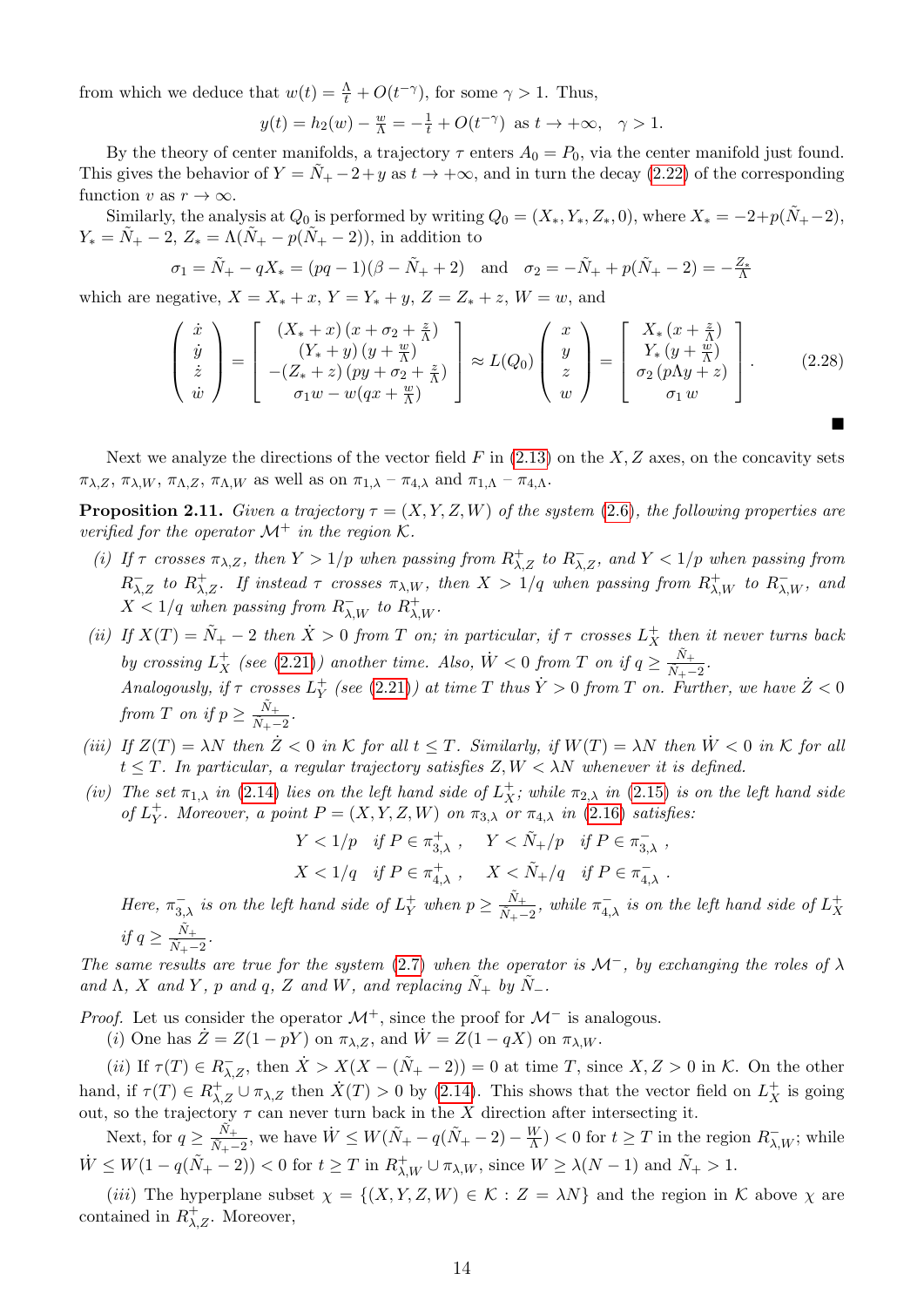$$
\dot{Z} = Z(N - Z/\lambda - pY) < 0 \text{ in } \mathcal{K} \text{ if } Z \ge \lambda N,
$$

since  $Y, Z > 0$ . In particular, if  $\tau$  crosses  $\chi$  at the time T, then  $Z > \lambda N$  for all  $t < T$ .

On the other hand, if  $\tau$  is a regular trajectory, then it starts at  $N_0 = (0, 0, \lambda N, \lambda N)$  at  $-\infty$ , by Proposition [2.10](#page-9-4) (2). But it can never reach  $\chi$  since the vector field on  $\chi$  is pointing down.

 $(iv)$  This comes from the definition of the hyperplanes in  $(2.14)$ – $(2.16)$  replaced into the equations of the system [\(2.6\)](#page-6-4). In fact, one has

$$
X = \tilde{N}_{+} - 2 - \frac{Z}{\Lambda} < \tilde{N}_{+} - 2 \quad \text{on } \pi_{1,\lambda} \;, \quad Y = \frac{\tilde{N}_{+}}{p} - \frac{Z}{\Lambda p} < \frac{\tilde{N}_{+}}{p} \quad \text{on } \pi_{3,\lambda} \;,
$$

and further

$$
Y = \frac{N}{p} - \frac{Z}{\lambda p} < \frac{1}{p} \quad \text{on } \pi_{3,\lambda}^+ \quad \text{since } Z > \lambda(N-1) \quad \text{in } R_{\lambda,Z}^+.
$$

Analogously one verifies the statements for  $\pi_{2,\lambda}$  and  $\pi_{4,\lambda}$ . We observe that  $\tilde{N}_+/p \leq \tilde{N}_+ - 2$  if  $p \geq \frac{\tilde{N}_+}{\tilde{N}_+ - 2}$  $\frac{N_+}{\tilde{N}_+-2},$ while  $\tilde{N}_+/q \leq \tilde{N}_+ - 2$  if  $q \geq \frac{\tilde{N}_+}{\tilde{N}_+}$  $\frac{\tilde{N}_{+}-2}{\tilde{N}_{+}-2}$ .

## <span id="page-14-0"></span>3 Global study

#### 3.1 A priori bounds

We start by deriving some a priori bounds for trajectories of the systems [\(2.6\)](#page-6-4) and [\(2.7\)](#page-6-5) which are defined backward or forward for all time.

<span id="page-14-3"></span>**Proposition 3.1.** Let  $\tau$  be a trajectory of [\(2.6\)](#page-6-4) or [\(2.7\)](#page-6-5) in K,  $\tau(t) = (X(t), Y(t), Z(t), W(t))$ .

- (i) If  $\tau$  is defined in  $[\hat{t}, +\infty)$  for some  $\hat{t} \in \mathbb{R}$ , then  $X(t), Y(t) < \tilde{N}_{\pm} 2$  for all  $t \geq \hat{t}$ .
- (ii) If instead  $\tau$  is defined in  $(-\infty, \hat{t}]$  for some  $\hat{t} \in \mathbb{R}$ , then  $Z(t), W(t) < \lambda N$  in the case of  $\mathcal{M}^+$ , or  $Z(t)$ ,  $W(t) < \Lambda N$  for  $\mathcal{M}^-$ , for all  $t < \hat{t}$ .

In particular, if  $\tau$  is a global trajectory of [\(2.6\)](#page-6-4) or [\(2.7\)](#page-6-5) in K defined for all  $t \in \mathbb{R}$ , then  $\tau$  remains inside the box  $\mathcal{B}_+ := (0, \tilde{N}_+ - 2) \times (0, \tilde{N}_+ - 2) \times (0, \lambda N) \times (0, \lambda N)$  in the case of  $\mathcal{M}^+$ ; whereas it stays  $in \mathcal{B}_- := (0, \tilde{N}_- - 2) \times (0, \tilde{N}_- - 2) \times (0, \Lambda N) \times (0, \Lambda N)$  for  $\mathcal{M}^-$ .

*Proof.* We only consider the operator  $\mathcal{M}^+$ , since the proof for  $\mathcal{M}^-$  is simpler by using  $\tilde{N}_-\geq N$ .

(i) Arguing by contradiction we assume that  $X(t_1) \geq \tilde{N}_+ - 2$  for some  $t_1 \geq \hat{t}$ . Then Proposition [2.11](#page-13-0) (ii) yields  $\overline{X} > 0$  for all  $t \geq t_1$ . Therefore, X has a limit when  $t \to +\infty$ , which is either  $+\infty$  or a positive constant  $A \geq N_{+} - 2$ .

Suppose first  $X(t) \to +\infty$  as  $t \to +\infty$ . Thus we can choose a time  $t_2$  such that  $X(t_2) > N-2 \geq \tilde{N}_+ -2$ for all  $t \geq t_2$ . In such a scenario the proof reduces to the one for the Laplacian given in [\[3\]](#page-28-0). Indeed, the first equation in [\(2.6\)](#page-6-4) and  $\tilde{N}_+ \leq N$  yield

$$
\frac{\dot{X}}{X[X-(N-2)]} \ge 1 \Rightarrow \frac{(N-2)\dot{X}}{X[X-(N-2)]} = \frac{\dot{X}}{X-(N-2)} - \frac{\dot{X}}{X} = \frac{d}{dt} \ln\left(\frac{X(t)-N+2}{X(t)}\right) \text{ for all } t \ge t_2.
$$
 (3.1)

Thus, by integrating  $(3.1)$  in the interval  $[t_2, t]$  we get

<span id="page-14-2"></span><span id="page-14-1"></span>
$$
X(t) \ge \frac{N-2}{1 - ce^{(N-2)(t-t_2)}}, \quad \text{where} \quad c = 1 - \frac{N-2}{X(t_2)} \in (0, 1). \tag{3.2}
$$

In the second case, i.e.  $X(t) \to A$  as  $t \to +\infty$  with  $A \in (0, +\infty)$ , we have  $\lim_{t \to +\infty} \dot{X}(t) = 0$ , and so  $\tau$  approaches the hyperplane  $\pi_{1,\lambda}$ . Now, since  $\pi_{1,\lambda}$  strictly lies in the region  $R_{\lambda,Z}^-$ , then there is some  $T \geq t_1$  such that  $\tau \in R_{\lambda,Z}^-$  for all  $t \geq T$ . Then one performs the calculations [\(3.1\)](#page-14-1), [\(3.2\)](#page-14-2) with  $\tilde{N}_+$  in place of N, which are similar to those in the scalar case [\[18\]](#page-29-10), and gets that X blows up in finite time, a contradiction. The proof of  $Y < N<sub>+</sub> - 2$  is analogous.

(*ii*) By Proposition [2.11](#page-13-0) (iii), if  $Z(T) = \lambda N$ , then  $\tau$  remains in the region  $R_{\lambda,Z}^+$  up to T. Since in  $R_{\lambda,Z}^+$  the operator is the Laplacian, the proof in [\[3\]](#page-28-0) applies. In fact, it is enough to integrate in  $[t, t_0]$  as before to see that Z blows up in finite backward time. The case  $W < \lambda N$  is similar.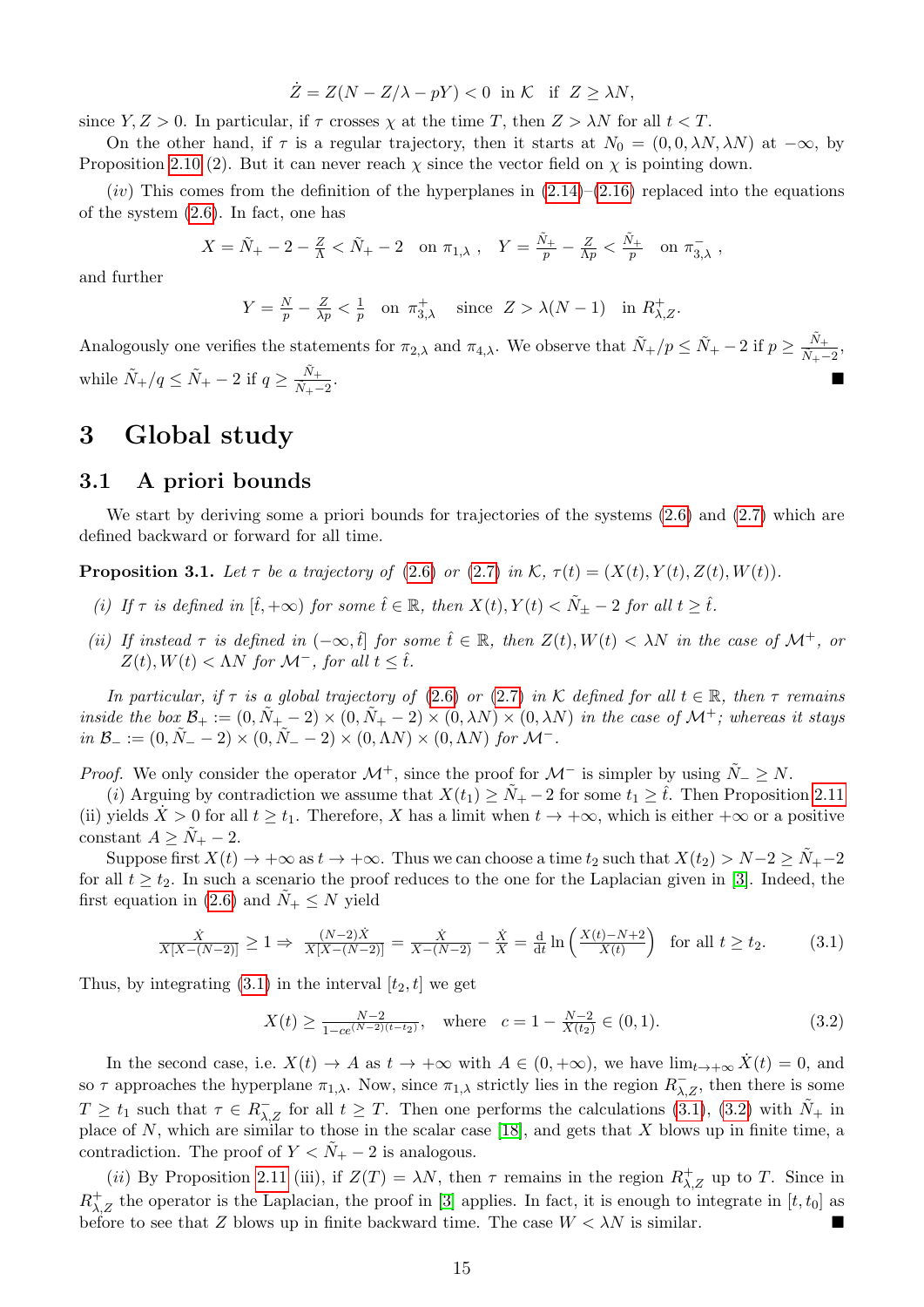<span id="page-15-0"></span>**Corollary 3.2** (Decay of regular solutions). Every positive solution pair u, v of the problem  $(P_+)$  $(P_+)$  $(P_+)$  or  $(P_{-})$  $(P_{-})$  $(P_{-})$  defined in  $[0, +\infty)$  is bounded and  $u(r) \leq Cr^{-\alpha}$  and  $v(r) \leq Cr^{-\beta}$  for all  $r > 0$ .

*Proof.* This comes from  $(2.8)$  and the a priori bounds from Proposition [3.1.](#page-14-3)

<span id="page-15-1"></span>**Remark 3.3.** Let us observe that if  $(u, v)$  is a regular solution of [\(1.1\)](#page-0-0), [\(1.3\)](#page-1-0) in the ball  $B_R$ ,  $R > 0$ , then for the corresponding trajectory  $\Gamma$  of [\(2.6\)](#page-6-4) or [\(2.7\)](#page-6-5) both X and Y blow up at the time  $T = \ln(R)$ . Viceversa, if  $\Gamma$  is a trajectory issued from  $N_0$  such that X and Y blow up at the same time T then for the corresponding solution pair  $(u, v)$  of  $(P_+)$  $(P_+)$  $(P_+)$  or  $(P_-)$  it holds  $u(R) = v(R) = 0$  for  $R = e^T$ . Thus there exists a radial solution of  $(1.1)$ ,  $(1.3)$  in  $B_R$ . This can be proved as in the scalar case, see [\[18,](#page-29-10) Section 3].

#### 3.2 The complementary cones

In this section we give a brief analysis on the other cones apart from  $K$ . We set:

$$
\mathcal{K}_0 = \{ (X, Y, Z, W) \in \mathbb{R}^4 : X, Y, Z, W < 0 \},
$$
\n
$$
\mathcal{K}_1 = \{ (X, Y, Z, W) \in \mathbb{R}^4 : X, Z > 0, Y, W < 0 \},
$$
\n
$$
\mathcal{K}_2 = \{ (X, Y, Z, W) \in \mathbb{R}^4 : X, Z < 0, Y, W > 0 \}.
$$

That is,  $\mathcal{K}_0$  is the region in  $\mathbb{R}^4$  such that the corresponding  $(u, v)$  satisfy  $u' > 0$  and  $v' > 0$ ; while  $\mathcal{K}_1$ concerns  $u' < 0$  and  $v' > 0$ ; and finally  $\mathcal{K}_2$  to those with  $u' > 0$  and  $v' < 0$ .

By Remark [2.4](#page-6-6) trajectories corresponding to regular and singular solutions do not intersect  $\mathcal{K}_0$  ∪  $\mathcal{K}_1 \cup \mathcal{K}_2$ . However, they will be essential for studying exterior domain solutions.

Since we are considering positive solutions of [\(1.1\)](#page-0-0), and  $u' > 0$  implies  $u'' < 0$ , as well as  $v' > 0$ produces  $v'' < 0$ , one finds out the following systems of ODEs:

for 
$$
\mathcal{M}^+
$$
 in  $\mathcal{K}_0$ : 
$$
\begin{cases} \lambda u'' = -\Lambda r^{-1} (N-1) u' - v^p, \\ \lambda v'' = -\Lambda r^{-1} (N-1) v' - u^q, u, v > 0; \end{cases}
$$
 (3.3)

for 
$$
\mathcal{M}^-
$$
 in  $\mathcal{K}_0$ : 
$$
\begin{cases} \Lambda u'' = -\lambda r^{-1} (N-1) u' - v^p, \\ \Lambda v'' = -\lambda r^{-1} (N-1) v' - u^q, u, v > 0; \end{cases}
$$
 (3.4)

for 
$$
\mathcal{M}^+
$$
 in  $\mathcal{K}_1$ : 
$$
\begin{cases} u'' = M_+(-\lambda r^{-1}(N-1)u' - v^p), \\ \lambda v'' = -\Lambda r^{-1}(N-1)v' - u^q; \end{cases}
$$
 (3.5)

for 
$$
\mathcal{M}^-
$$
 in  $\mathcal{K}_1$ : 
$$
\begin{cases} u'' = M_-(-\Lambda r^{-1}(N-1)u' - v^p), \\ \Lambda v'' = -\lambda r^{-1}(N-1)v' - u^q, u, v > 0; \end{cases}
$$
 (3.6)

for 
$$
\mathcal{M}^+
$$
 in  $\mathcal{K}_2$ : 
$$
\begin{cases} \lambda u'' = -\Lambda r^{-1}(N-1)u' - v^p, \\ v'' = M_+(-\lambda r^{-1}(N-1)v' - u^q), & u, v > 0; \end{cases}
$$
 (3.7)

for 
$$
\mathcal{M}^-
$$
 in  $\mathcal{K}_2$ : 
$$
\begin{cases} \Lambda u'' = -\lambda r^{-1} (N-1) u' - v^p, \\ v'' = M_-(-\Lambda r^{-1} (N-1) v' - u^q), & u, v > 0. \end{cases}
$$
 (3.8)

Now, in terms of the associated dynamical systems, we get:

$$
\mathcal{M}^+ \text{ in } \mathcal{K}_0: \begin{cases} \n\dot{X} = X \left[ X - (\tilde{N}_- - 2) + \frac{Z}{\lambda} \right], & \dot{Y} = Y \left[ Y - (\tilde{N}_- - 2) + \frac{W}{\lambda} \right], \\
\dot{Z} = Z \left[ \tilde{N}_- - pX - \frac{Z}{\lambda} \right], & \dot{W} = W \left[ \tilde{N}_- - qX - \frac{W}{\lambda} \right],\n\end{cases} \tag{3.9}
$$

$$
\mathcal{M}^+ \text{ in } \mathcal{K}_1: \begin{cases} \dot{X} = X \left[ X + 1 - M_+(\lambda(N-1) - Z) \right], & \dot{Y} = Y \left[ Y - (\tilde{N}_- - 2) + \frac{W}{\lambda} \right], \\ \dot{Z} = Z \left[ 1 - pY + M_+(\lambda(N-1) - Z) \right], & \dot{W} = W \left[ \tilde{N}_- - qX - \frac{W}{\lambda} \right], \end{cases} \tag{3.10}
$$

$$
\mathcal{M}^+ \text{ in } \mathcal{K}_2: \ \left\{ \begin{array}{c} \dot{X} = X \left[ X - (\tilde{N}_- - 2) + \frac{Z}{\lambda} \right], & \dot{Y} = Y \left[ Y + 1 - M_+ (\lambda (N - 1) - W) \right], \\ \dot{Z} = Z \left[ \tilde{N}_- - pX - \frac{Z}{\lambda} \right], & \dot{W} = W \left[ 1 - qX + M_+ (\lambda (N - 1) - W) \right]. \end{array} \right. \tag{3.11}
$$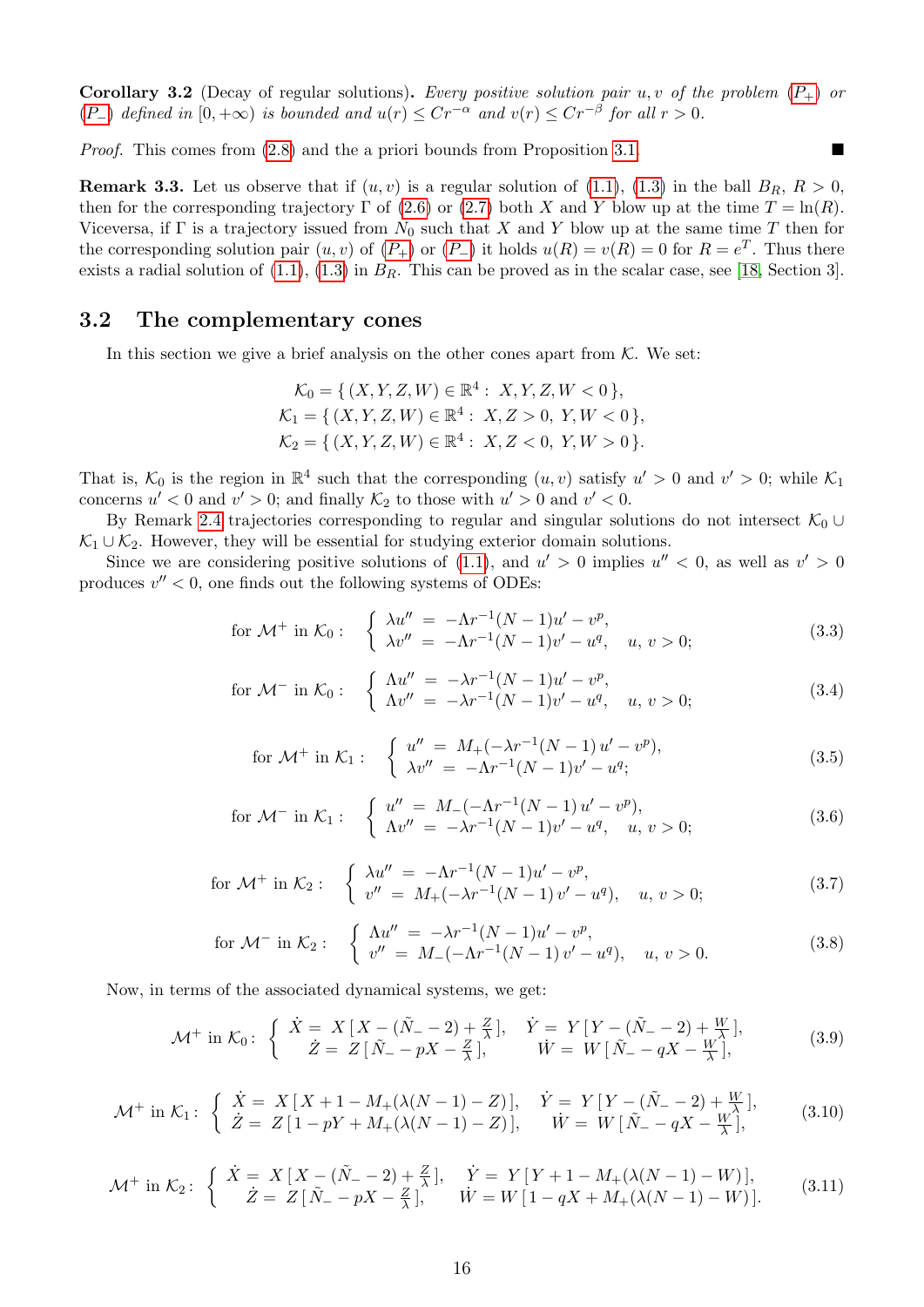Likewise, for the operator  $\mathcal{M}^-$  one has:

$$
\mathcal{M}^- \text{ in } \mathcal{K}_0: \ \left\{ \begin{array}{c} \dot{X} = X \left[ X - (\tilde{N}_+ - 2) + \frac{Z}{\Lambda} \right], & \dot{Y} = Y \left[ Y - (\tilde{N}_+ - 2) + \frac{W}{\Lambda} \right], \\ \dot{Z} = Z \left[ \tilde{N}_+ - pX - \frac{Z}{\Lambda} \right], & \dot{W} = W \left[ \tilde{N}_+ - qX - \frac{W}{\Lambda} \right], \end{array} \right. \tag{3.12}
$$

$$
\mathcal{M}^- \text{ in } \mathcal{K}_1: \begin{cases} \n\dot{X} = X \left[ X + 1 - M_-(\Lambda(N-1) - Z) \right], & \dot{Y} = Y \left[ Y - (\tilde{N}_+ - 2) + \frac{W}{\Lambda} \right], \\
\dot{Z} = Z \left[ 1 - pY + M_-(\Lambda(N-1) - Z) \right], & \dot{W} = W \left[ \tilde{N}_+ - qX - \frac{W}{\Lambda} \right],\n\end{cases} \tag{3.13}
$$

$$
\mathcal{M}^- \text{ in } \mathcal{K}_2: \begin{cases} \n\dot{X} = X \left[ X - (\tilde{N}_+ - 2) + \frac{Z}{\Lambda} \right], & \dot{Y} = Y \left[ Y + 1 - M_-(\Lambda(N - 1) - W) \right], \\
\dot{Z} = Z \left[ \tilde{N}_+ - pX - \frac{Z}{\Lambda} \right], & \dot{W} = W \left[ 1 - qX + M_-(\Lambda(N - 1) - W) \right].\n\end{cases} \tag{3.14}
$$

**Remark 3.4.** No stationary points exist in  $\mathcal{K}_0 \cup \mathcal{K}_1 \cup \mathcal{K}_2$ . Indeed, since  $v' > 0$  and  $v > 0$  yields  $v'' > 0$ then  $\dot{Y} > 0$  in  $\mathcal{K}_1$ . Analogously,  $\dot{X} > 0$  in  $\mathcal{K}_2$ , and  $\dot{X}, \dot{Y} > 0$  in  $\mathcal{K}_0$ . In other words, we do not have stationary points out of K when we are considering positive solutions  $(u, v)$  of  $(1.1)$ .

#### 3.3 Uniqueness of regular solutions

We first consider the case of the  $\mathcal{M}^+$  system. Let  $(u, v)$  be a regular solution of the initial value problem [\(1.6\)](#page-1-2) and  $\Gamma$  its corresponding trajectory of [\(2.6\)](#page-6-4) in K. The relations

<span id="page-16-1"></span><span id="page-16-0"></span>
$$
XZ = r^2 \frac{v^p}{u}, \qquad YW = r^2 \frac{u^q}{v},
$$

imply that there exist the limits

$$
\kappa := \lim_{r \to 0} \frac{X(\ln r)}{r^2} = \frac{\eta^p}{\lambda N \xi}, \qquad \ell := \lim_{r \to 0} \frac{Y(\ln r)}{r^2} = \frac{\xi^q}{\lambda N \eta}, \tag{3.15}
$$

and so

$$
\Phi(-\infty) := \lim_{t \to -\infty} \frac{X}{Y}(t) = \frac{\kappa}{\ell} = \frac{\eta^{p+1}}{\xi^{q+1}}, \quad \text{for } \Phi(t) = \Phi_{\Gamma}(t) := \frac{X(t)}{Y(t)}.
$$
\n(3.16)

As a consequence of [\(3.16\)](#page-16-0), for any fixed pair of initial values  $(\xi, \eta)$  it holds

$$
\eta = c_{\Gamma} \xi^{\frac{q+1}{p+1}}, \quad \text{where } c_{\Gamma}^{p+1} = \Phi(-\infty).
$$
\n(3.17)

We note that  $c_{\Gamma}^{p+1}$  $\Gamma_{\Gamma}^{p+1}$  gives the slope (of X with respect to Y) of the projection of the regular trajectory  $\Gamma$ on the plane  $(X, Y)$ , since  $X(-\infty) = Y(-\infty) = 0$ .

Recall that the rescaled solutions  $(u_{\gamma}, v_{\gamma})$  defined in Remark [2.3,](#page-6-0) by [\(2.3\)](#page-6-1), are associated with the functions

$$
X_{\gamma}(t) = X(t + \ln \gamma), \quad Y_{\gamma}(t) = Y(t + \ln \gamma), \quad Z_{\gamma}(t) = Z(t + \ln \gamma), \quad Z_{\gamma}(t) = W(t + \ln \gamma), \tag{3.18}
$$

whose corresponding trajectory in K is still  $\Gamma$  since the system [\(2.6\)](#page-6-4) is autonomous. This implies that

<span id="page-16-4"></span><span id="page-16-2"></span>
$$
\Phi_{\gamma}(-\infty) = \Phi(-\infty), \quad \text{for} \quad \Phi_{\gamma} = \frac{X_{\gamma}}{Y_{\gamma}}, \tag{3.19}
$$

In the case of  $\mathcal{M}^-$ , [\(3.15\)](#page-16-1)–[\(3.19\)](#page-16-2) hold in the same way just replacing  $\lambda$  by  $\Lambda$  in (3.15).

*Proof of Theorem [1.1.](#page-1-3)* Let  $(u, v)$ ,  $(\bar{u}, \bar{v})$  be two radial solution pairs of [\(1.1\)](#page-0-0), either in  $\mathbb{R}^N$ , or in the ball  $B_R$  when  $R < \infty$ ; in the latter case they also satisfy [\(1.3\)](#page-1-0). These are solutions of [\(1.6\)](#page-1-2), which are positively defined in the maximal radius R, where  $R \leq +\infty$ . One may choose  $\gamma > 0$  such that  $u(0) = \gamma^{\alpha} \bar{u}(0) = \bar{u}_{\gamma}(0) = \xi$ , where  $\bar{u}_{\gamma}(r) = \gamma^{\alpha} \bar{u}(\gamma r)$ ,  $\bar{v}_{\gamma}(r) = \gamma^{\beta} \bar{v}(\gamma r)$ , for  $\alpha, \beta$  as in [\(1.4\)](#page-1-5). Then  $(\bar{u}_{\gamma}, \bar{v}_{\gamma})$ is a positive solution pair of [\(1.6\)](#page-1-2) for  $R/\gamma$ . Set  $\mathfrak{m} = \min\{R, R/\gamma\}.$ 

Step 1)  $u(0) = \bar{u}_{\gamma}(0)$  yields  $\bar{v}_{\gamma}(0) = v(0)$ .

We suppose by contradiction that  $\bar{v}_{\gamma}(0) < v(0)$ ; for the other inequality it is analogous. If either  $I = (0, \mathfrak{m})$  if  $R < \infty$ , or  $I = (0, +\infty)$  if  $R = \infty$ , we first claim that

<span id="page-16-3"></span>
$$
\bar{v}_{\gamma}(r) < v(r) \quad \text{for all } r \in I. \tag{3.20}
$$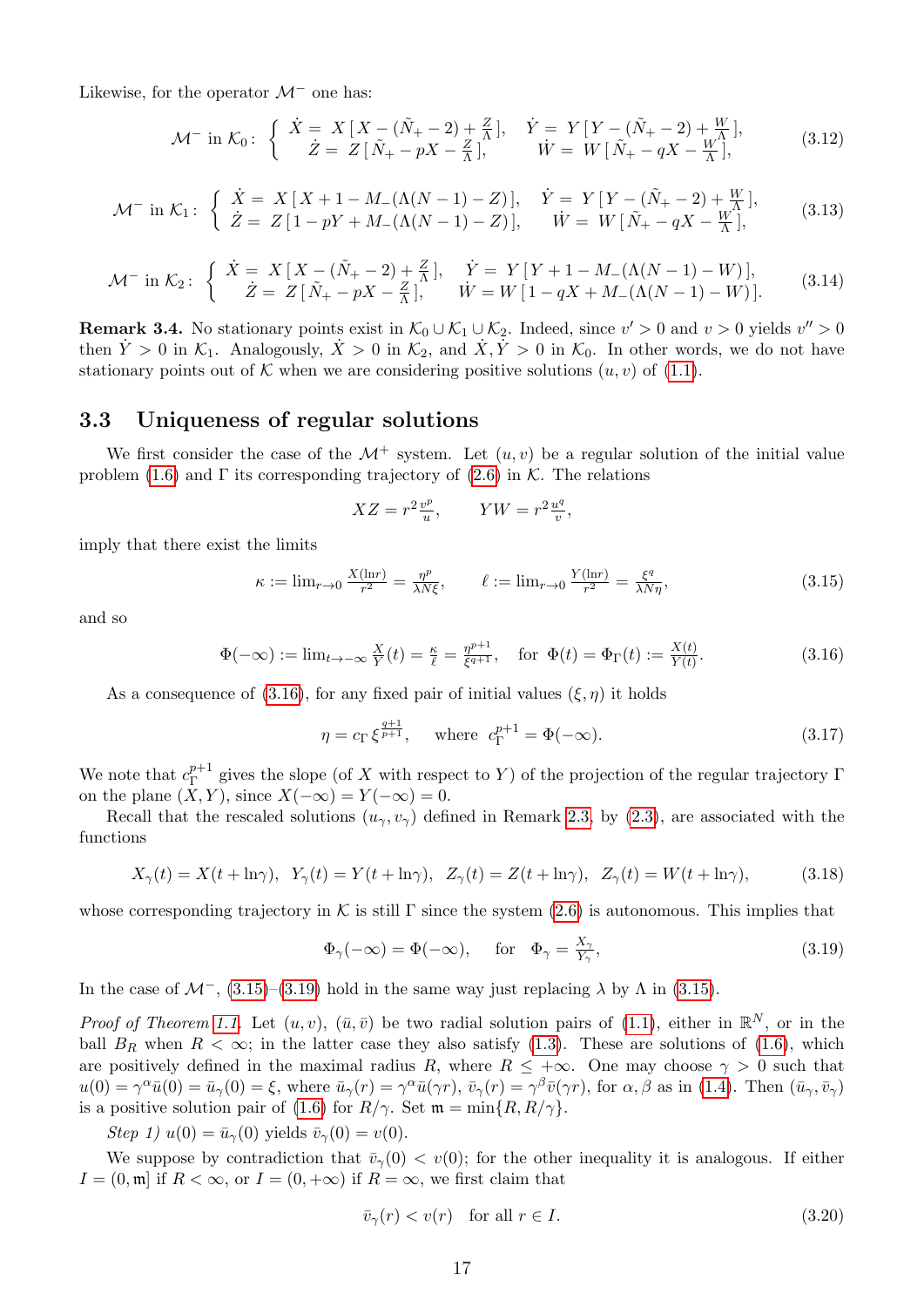Indeed, assume on the contrary that there exists  $a \in I$  such that  $\bar{v}_{\gamma}-v < 0$  in  $[0, a)$  and  $(\bar{v}_{\gamma}-v)(a) = 0$ . Let us first show this implies  $\bar{u}_{\gamma} - u > 0$  in  $(0, a]$  (here we do not include 0 since  $\bar{u}_{\gamma}(0) = u(0)$ ).

If this was not true, then there would exist  $b \in (0, a]$  such that  $(\bar{u}_{\gamma} - u)(b) \leq 0$ . Since

$$
\mathcal{M}^+(D^2(\bar{u}_\gamma - u)) \ge \mathcal{M}^+(D^2\bar{u}_\gamma) - \mathcal{M}^+(D^2u) = v^p - \bar{v}^p_\gamma > 0 \text{ in } B_b, \quad \bar{u}_\gamma - u \le 0 \text{ on } \partial B_b,
$$
 (3.21)

then the maximum principle (MP) implies  $\bar{u}_{\gamma}-u \leq 0$  in  $B_b$ , and the strong maximum principle (SMP) yields  $\bar{u}_{\gamma} - u < 0$  in  $B_b$ . We refer for instance [\[2,](#page-28-2) [4,](#page-29-18) [22\]](#page-29-19) on properties of Pucci operators, MP and SMP. But this contradicts our initial assumption  $\bar{u}_{\gamma}(0) = u(0)$ .

Now, by using the other equation we derive

$$
\mathcal{M}^+(D^2(v-\bar{v}_\gamma)) \ge \mathcal{M}^+(D^2v) - \mathcal{M}^+(D^2\bar{v}_\gamma) = \bar{u}^q_\gamma - u^q \ge 0 \text{ in } B_a, \quad v - \bar{v}_\gamma = 0 \text{ on } \partial B_a,
$$

then again MP and SMP (since  $\bar{u}_{\gamma} > u$  out of 0) give us  $v - \bar{v}_{\gamma} < 0$  in  $B_a$ , which in turn contradicts  $\bar{v}_{\gamma} < v$  in  $B_a$ , and the claim [\(3.20\)](#page-16-3) is proved.

Now we claim that, for the interval  $I$  as above, we have

<span id="page-17-1"></span><span id="page-17-0"></span>
$$
\bar{u}_{\gamma} > u \text{ in } I. \tag{3.22}
$$

Otherwise, there would exist  $b \in I$  ( $b \neq 0$ ), such that  $\bar{u}_{\gamma} - u \leq 0$  at  $r = b$ . Then it implies [\(3.21\)](#page-17-0) (recall that  $\bar{v}_{\gamma} < v$  in I holds due to the conclusion of Claim [3.20\)](#page-16-3). Thus we derive  $\bar{u}_{\gamma} \leq u$  in  $B_b$  by MP. Again  $\bar{u}_{\gamma} < u$  in  $B_b$  by SMP (since the strictly inequality is in force in [\(3.21\)](#page-17-0)); in particular it holds at 0. But this contradicts  $\bar{u}_{\gamma}(0) = u(0)$ , and so [\(3.22\)](#page-17-1) is proved.

(i) If  $R = \infty$ , then for  $\varepsilon > 0$  we set  $U = \bar{u}_{\gamma} - u - \varepsilon$ . Since  $u, \bar{u}_{\gamma} \to 0$  as  $r \to \infty$  (cf. Corollary [3.2\)](#page-15-0), then in particular there exists a large  $b > 0$  such that  $U \le 0$  for all  $|x| \ge b$ , and as in [\(3.21\)](#page-17-0),

$$
\mathcal{M}^+(D^2U) > 0 \text{ in } B_b, \qquad U \le 0 \text{ on } \partial B_b.
$$

Hence MP yields  $U \leq 0$  in  $B_b$ , and by letting  $b \to \infty$  we get  $\bar{u}_{\gamma} - u \leq \varepsilon$  in  $\mathbb{R}^N$ . Since  $\varepsilon$  is arbitrary, then  $\bar{u}_{\gamma} \leq u$  in  $\mathbb{R}^N$ , which contradicts [\(3.22\)](#page-17-1).

(ii) If  $R < \infty$ , then  $\sigma = (\bar{v}_{\gamma} - v)(\mathfrak{m}) < 0$ . But since

$$
\sigma = -v(R/\gamma) < 0 \quad \text{if } \gamma > 1, \qquad \sigma = 0 \quad \text{if } \gamma = 1, \qquad \sigma = \bar{v}_\gamma(R) > 0 \quad \text{if } \gamma < 1,
$$

then  $\gamma > 1$ . Next, by Claim [3.22](#page-17-1) we have  $\bar{u}_{\gamma} - u > 0$  in  $(0, \mathfrak{m})$ . So  $\theta = (\bar{u}_{\gamma} - u)(\mathfrak{m}) > 0$ , while

$$
\theta = -u(R/\gamma) < 0 \quad \text{if } \gamma > 1, \qquad \theta = 0 \quad \text{if } \gamma = 1, \qquad \theta = \bar{u}_{\gamma}(R) > 0 \quad \text{if } \gamma < 1.
$$

Therefore  $\gamma < 1$ , which is impossible. This proves that  $\bar{v}_{\gamma}(0) = v(0)$ .

Step 2) Equal shootings in  $(1.6)$  lead to equal solutions.

Note that if either  $R = \infty$  or  $R < \infty$  with  $p, q \ge 1$ , then the uniqueness of the ODE problem [\(1.6\)](#page-1-2) is a consequence of Lipschitz continuity; in particular (i) is proved. Assume then  $R < \infty$  in the general superlinear regime  $pq > 1$ .

Recall we have chosen  $\gamma > 0$  such that  $\xi = \gamma^{\alpha} \bar{\xi}$ . Next, by Step 1 we have obtained  $\eta = \gamma^{\beta} \bar{\eta}$ . Let  $\Gamma = (X, Y, Z, W)$  and  $\overline{\Gamma} = (\overline{X}, \overline{Y}, \overline{Z}, \overline{W})$  be the trajectories associated to  $(u, v)$  and  $(\overline{u}, \overline{v})$  respectively, with  $c_{\Gamma}$  and  $c_{\bar{\Gamma}}$  being the corresponding slopes of their projections on the plane  $(X, Y)$ . Further,  $\bar{\Gamma}$  is also the corresponding trajectory to  $(\bar{u}_{\gamma}, \bar{v}_{\gamma})$ , by [\(3.18\)](#page-16-4) since the system is autonomous.

Now we infer that  $\Gamma = \overline{\Gamma}$ . Indeed, if  $\overline{\kappa}$  and  $\overline{\ell}$  are the constants in [\(3.15\)](#page-16-1) related to  $\overline{X}$ ,  $\overline{Y}$ , then  $\bar{\kappa} = \kappa \gamma^{\alpha-\beta p}$  and  $\bar{\ell} = \ell \gamma^{\beta-\alpha q}$ , since  $\xi = \gamma^{\alpha} \bar{\xi}$  and  $\eta = \gamma^{\beta} \bar{\eta}$ . Hence  $c_{\bar{\Gamma}} = c_{\Gamma}$ , which means that the projections of  $\Gamma$  and  $\overline{\Gamma}$  on the plane  $(X, Y)$  coincide. Since the unstable manifold at  $N_0$  is a graph on the variables  $(X, Y)$  (see also Remark [3.5](#page-18-0) ahead), then the trajectories Γ and Γ are the same.

So we deduce that  $\gamma = 1$  and  $(u, v) = (\bar{u}, \bar{v}) = (\bar{u}_{\gamma}, \bar{v}_{\gamma})$  in  $B_R$ . Since any positive solution of [\(1.1\)](#page-0-0),  $(1.3)$  is radially symmetric by [\[9\]](#page-29-0), item *(ii)* is proved.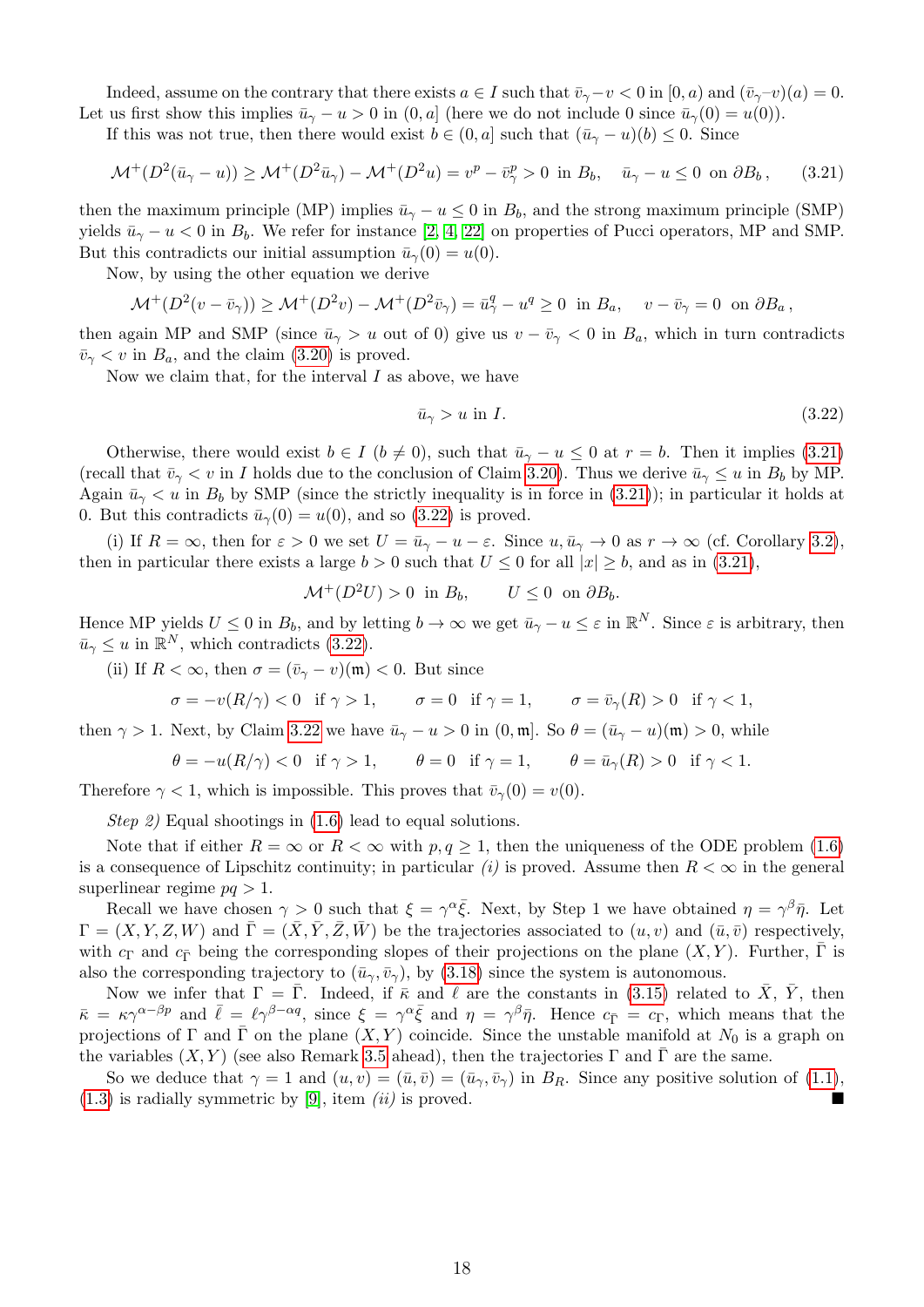#### 3.4 Blow-up analysis of regular solutions

As far as regular trajectories are concerned, the conclusion of Proposition [3.1](#page-14-3) (ii) is always verified. On the other hand, if (i) does not hold for such a trajectory  $\tau$ , it means that at least one of X, Y blows up in finite forward time. In the sequel we characterize the blow-up of regular trajectories.

<span id="page-18-0"></span>**Remark 3.5.** The local unstable manifold at the point  $N_0$ , which we denote by  $W_u(N_0)$ , is a two dimensional graph of smooth functions  $\varphi(X, Y)$ ,  $\psi(X, Y)$ , see Proposition [2.10\(](#page-9-4)2). Namely, for some  $\rho > 0$ , set  $\mathcal{U}(N_0) = B_\rho(0,0) \setminus \{(0,0)\} \subset \mathbb{R}^2$ , and write

$$
\mathcal{W}_u(N_0) = \{ (X, Y, \varphi(X, Y), \psi(X, Y)) \in \mathbb{R}^4 : (X, Y) \in \mathcal{U}(N_0) \}.
$$

Let  $\Gamma_{x,y} = (X, Y, Z, W)$  be the unique trajectory passing through the point  $(x, y, \varphi(x, y), \psi(x, y))$  in  $W_u(N_0)$  at time  $t = 0$ , where  $(x, y) \in \mathcal{U}(N_0)$ . Set  $T_* = T_*(x, y)$  so that  $(-\infty, T^*]$  is the maximal interval of existence for  $\Gamma_{x,y}$ .

We split the set  $\mathcal{U}(N_0)$  as the disjoint union  $\mathcal{U}(N_0) = \mathcal{N}_1 \cup \mathcal{N}_2 \cup \mathcal{D} \cup \mathcal{G}_{N_0}$ , where

$$
\mathcal{N}_1 = \{(x, y) \in \mathcal{U}(N_0) : x, y > 0, \text{ for } \Gamma_{x,y}, \lim_{t \to T_*} X(t) = +\infty, Y(T_*) < +\infty\},\
$$
  
\n
$$
\mathcal{N}_2 = \{(x, y) \in \mathcal{U}(N_0) : x, y > 0, \text{ for } \Gamma_{x,y}, X(T_*) < +\infty, \lim_{t \to T_*} Y(t) = +\infty\},\
$$
  
\n
$$
\mathcal{D} = \{(x, y) \in \mathcal{U}(N_0) : x, y > 0, \text{ for } \Gamma_{x,y}, \lim_{t \to T_*} X(t) = \lim_{t \to T_*} Y(t) = +\infty\},\
$$
  
\n
$$
\mathcal{G}_{N_0} = \{(x, y) \in \mathcal{U}(N_0) : x, y > 0, \Gamma_{x,y} \text{ stays in the box } \mathcal{B}_{\pm} \text{ of Proposition 3.1 }\}.
$$

<span id="page-18-1"></span>**Proposition 3.6.**  $\mathcal{N}_1$  and  $\mathcal{N}_2$  are open nonempty subsets. Moreover,  $\mathcal{N}_1$  contains a neighborhood of the  $X$ -axis, and  $\mathcal{N}_2$  contains a neighborhood of the Y-axis. Further,  $\mathcal{D} \cup \mathcal{G}_{N_0} = \overline{\mathcal{N}}_1 \cap \overline{\mathcal{N}}_2 \neq \emptyset$ .

The proof of Proposition [3.6](#page-18-1) is similar to [\[3,](#page-28-0) Theorem 1.1] once the correct correspondence with the case of the Pucci-Lane-Emden system [\(1.1\)](#page-0-0) is established. Since this result plays a pivotal role in our analysis, and for reader's convenience, we provide some details in what follows.

*Proof.* In order to fix the ideas we consider the operator  $\mathcal{M}^+$ , since for  $\mathcal{M}^-$  it is analogous.

We first infer that if  $(x, y) \notin \mathcal{G}_{N_0}$ , then

<span id="page-18-3"></span><span id="page-18-2"></span>
$$
\lim_{t \to T_*}(X(t) + Y(t)) = +\infty. \tag{3.23}
$$

Indeed, Proposition [3.1](#page-14-3) yields  $Z, W \in (0, \lambda N)$  for regular orbits. Now, if both components  $X, Y$  were bounded, then by the classical ODE theory we would have  $\Gamma_{x,y} = (X, Y, Z, W)$  defined for every time t, which contradicts the hypothesis. Thus, at least one of  $X, Y$  is unbounded. Hence there exists a first time T so that  $X(T) = \tilde{N}_+ - 2$  or  $Y(T) = \tilde{N}_+ - 2$ ,  $T < T_*$ . Recall that if  $X(T) = \tilde{N} - 2$  then  $\dot{X} > 0$ from  $T$  on by Proposition [2.11\(](#page-13-0)ii); the same for  $Y$ .

In terms of solutions  $(u, v)$  of  $(P_+)$  $(P_+)$  $(P_+)$ ,  $\mathcal{N}_1$  is the set where u vanishes before v; similarly for  $\mathcal{N}_2$ . Further, from D we obtain the set of solutions  $(u, v)$  of  $(P_+)$  $(P_+)$  $(P_+)$  with u and v vanishing at the same time  $R_* = e^{T_*}$ (see Remark [3.3\)](#page-15-1), so Hopf lemma yields

$$
\lim_{r \to R_*^-} \frac{u(r)}{(r - R_*)u'(r)} = \lim_{r \to R_*^-} \frac{v(r)}{(r - R_*)v'(r)} = 1, \quad \text{then} \quad \lim_{t \to T_*^-} \frac{X}{Y} = 1. \tag{3.24}
$$

Let  $\bar{x} \in (0, \rho)$ . Let us consider the borderline point  $(\bar{x}, 0)$  of  $\{(x, y) \in \mathcal{U}(N_0) : x, y > 0\}$ , where  $\Gamma_{\bar{x},0} = (\bar{X}, \bar{Y}, \bar{Z}, \bar{W})$  is the trajectory with  $\bar{Y} \equiv 0$  passing through the point  $(\bar{x}, 0, \varphi(\bar{x}, 0), \psi(\bar{x}, 0)) \in \mathcal{W}_u$ at time  $t = 0$ . Let us see that  $\overline{X}$  blows up in finite time and  $\Gamma_{\overline{x},0}$  does not correspond to a regular solution  $u, v$  of  $(P_+).$  $(P_+).$  $(P_+).$ 

Note that  $Y \equiv 0$  means that  $Y(t) = -\frac{d}{dt}$  $\frac{d}{dt}(\ln(v(e^t))) \equiv 0$ , and so v is a positive constant. Also, the system [\(2.6\)](#page-6-4) for  $Y \equiv 0$  becomes

$$
\dot{X} = X [X + 1 - M_{+}(\lambda(N - 1) - Z)], \quad \dot{Z} = Z [1 + M_{+}(\lambda(N - 1) - Z)],
$$
\n
$$
\dot{W} = W [1 - qX + M_{+}(\lambda(N - 1) - W)].
$$
\n(3.25)

The equation for Z in [\(3.25\)](#page-18-2) is autonomous, whose RHS is continuous and positive at  $\pi_{3,\lambda}$ . Thus a qualitative ODE analysis unveils that either: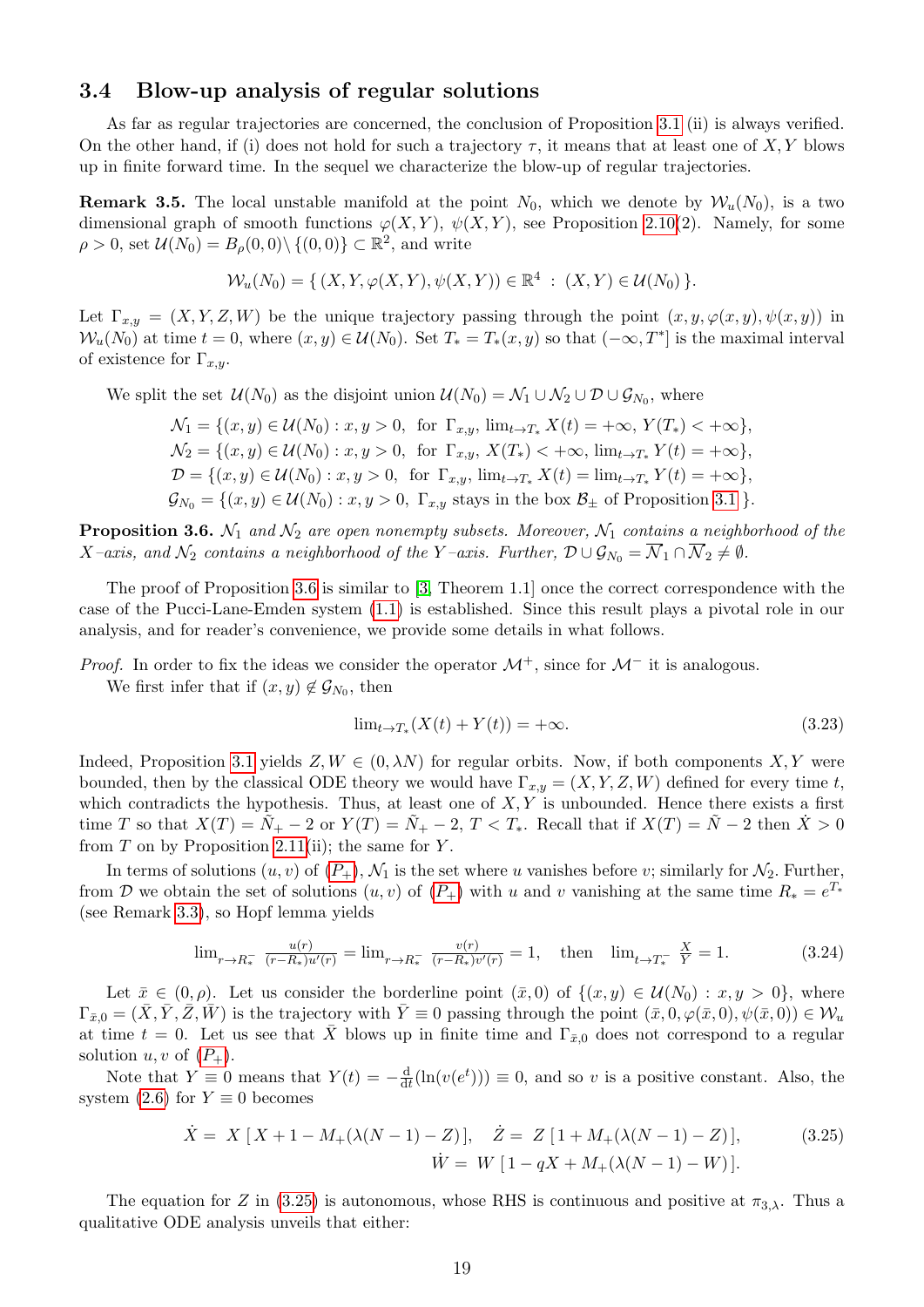- (a)  $Z \in (0, \lambda N)$  is defined for all time, and it is forward increasing;
- (b)  $Z \equiv \lambda N$  is a stationary orbit for all time;
- (c) or  $Z > \lambda N$  blows up in finite backward time, and it is forward decreasing for all time.

We infer that situation  $(c)$  is not admissible. In fact, a point of blow-up for Z would produce a positive radius  $r_0 > 0$  at which  $u'(r_0) = 0$ , and so  $X(\ln r_0) = 0$ . But this is impossible since the projection of the trajectory  $\Gamma_{\bar{x},0}$  on the plane  $(X, Y)$  lies on the X axis; i.e. it starts at  $(0, 0)$  and is increasing in the  $X$  direction.

If (b) is true, then  $X = X(X + 2) > 0$ , it is easy to see that X blows up in finite forward time, and we are done. Assume then (a) occurs, then the explicit expression for  $Z$  is given by

$$
Z(t) = \frac{\lambda N c_1 e^{N(t-t_1)}}{1 + c_1 e^{N(t-t_1)}}, \quad \text{where } c_1 = \frac{Z_1}{\lambda N - Z_1} > 0, \quad \text{for } Z_1 = Z(t_1).
$$

By replacing this into the definition of the variable Z (recall that  $v \equiv c$ ) yields an explicit expression for u in which  $u(0) = +\infty$  and  $u(+\infty) = -\infty$ . Hence by the Mean Value theorem there exists a radius  $R > 0$  at which  $u(R) = 0$ , and so X blows up in finite time, thus  $(\bar{x}, 0) \in \mathcal{N}_1$ . A simple computation shows that such a pair  $(u, c)$  does not satisfy our PDE system  $(1.1)$ .

The next step is to show that  $\mathcal{N}_1$  contains a neighborhood of  $(\bar{x}, 0)$ . Let us prove that a neighborhood of regular trajectories  $\Gamma_{x,y}$  with  $x, y > 0$  in  $\mathcal{W}_u(N_0)$  blows up only in X at  $T_*(x, y)$  whenever Y is taken sufficiently small.

Set  $A := 2N - \tilde{N} > 0$ , pick up  $\varepsilon \in (0, A)$  and  $\eta > 0$  such that  $B_n(\bar{x}, 0) \subset B_\rho(0, 0)$ . Since  $\lim_{t\to T_*}\overline{X}(t) = +\infty$ , by continuity of the ODE system with respect to the initial conditions, for any  $(x, y) \in B_n(\bar{x}, 0)$  with  $y > 0$  and  $\Gamma_{x,y} = (X, Y, Z, W)$  as above, there exists  $T_{\varepsilon} < T_*$  such that  $X(T_{\varepsilon}) = 2A$ , and  $Y(t) \in (0, \varepsilon)$  for all  $t \leq T_{\varepsilon}$ . Note that X is increasing from  $T_{\varepsilon}$  on. Now, define  $\Phi = X/Y$  in  $(-\infty, T_*)$ . By using

$$
M_{+}(\lambda(N-1)-Z) \le N-1-\frac{Z}{\Lambda}, \quad M_{+}(\lambda(N-1)-W) \ge \tilde{N}-1-\frac{W}{\lambda}, \tag{3.26}
$$

together with  $Z \geq 0$  and  $W \leq \lambda N$ , we obtain

$$
\frac{\dot{\Phi}}{\Phi} = X - Y - M_{+}(\lambda(N - 1) - Z) + M_{+}(\lambda(N - 1) - W) \ge X - Y - A,
$$
\n(3.27)

so  $\dot{\Phi}(T_{\varepsilon}) > 0$ . Set  $\theta = \sup\{t \in (T_{\varepsilon}, T_{*}] : \dot{\Phi} > 0 \text{ in } (T_{\varepsilon}, t) \}$ , then

<span id="page-19-2"></span><span id="page-19-1"></span><span id="page-19-0"></span>
$$
\Phi(t) \ge \Phi(T_{\varepsilon}) \ge 2A/\varepsilon > 2 \quad \text{for all } t \in (T_{\varepsilon}, \theta]. \tag{3.28}
$$

Here X, Y do not blow up in  $(T_{\varepsilon}, T_*)$  by definition of  $T_* = T_*(x, y)$  and construction of  $T_{\varepsilon}$ .

If we had  $\theta < T^*$  then  $\dot{\Phi}(\theta) = 0$ , so [\(3.27\)](#page-19-0) would imply  $X(\theta) \leq Y(\theta) + A$ . Also,  $Y(\theta) < X(\theta)/2$  by [\(3.28\)](#page-19-1). Thus  $X(\theta) < X(\theta)/2 + A$ , which contradicts the fact that  $X(\theta) \ge X(T_{\varepsilon}) = 2A$ . Hence  $\theta = T^*$ . If  $\lim_{t\to T^*} Y(t) = \infty$  then  $(x, y) \in \mathcal{D}$  and so  $\lim_{t\to T^*} \Phi(t) = 1$  by [\(3.24\)](#page-18-3); but this is impossible by [\(3.28\)](#page-19-1). Therefore  $(x, y) \in \mathcal{N}_1$ , for any  $(x, y) \in B_\eta(\bar{x}, 0)$ . This shows that a neighborhood of  $\Gamma_{\bar{x},0}$  is contained in  $\mathcal{N}_1$ . Reasoning similarly, one proves that  $\mathcal{N}_1$  is open. By exchanging the roles of X, Y one sees that  $\mathcal{N}_2$ is nonnempty and open.

Now, since  $\mathcal{U}(N_0)$  is connected, then either  $\mathcal{D}$  or  $\mathcal{G}_{N_0}$  is nonempty.

**Remark 3.7.** The solutions associated with trajectories on the axes  $X \equiv 0$  and  $Y \equiv 0$  in the plane  $(X, Y)$  can be seen as "infinite shootings", namely  $X \equiv 0 \leftrightarrow \forall \eta = +\infty$ " and  $Y \equiv 0 \leftrightarrow \forall \xi = +\infty$ ".

*Proof of Theorem [1.6.](#page-4-0)* Let us show that  $\overline{\mathcal{N}}_1 \cap \overline{\mathcal{N}}_2$  contains a unique trajectory. In terms of the second order PDE problem, this means that  $\mathcal G$  is empty if and only if  $\mathcal C$  is nonempty, and viceversa.

We fix a pair  $(p, q)$  with  $p, q > 0$  and  $pq > 1$ . By Proposition [3.6,](#page-18-1) any point of D or  $\mathcal{G}_{N_0}$  must lie in the intersection  $\overline{\mathcal{N}}_1 \cap \overline{\mathcal{N}}_2$ . Next we infer that D consists of a unique curve given by the projection of a unique trajectory, and the same holds for  $\mathcal{G}_{N_0}$ .

Indeed, recall that there is a biunivocal correspondence between  $\mathcal{U}(N_0)$  and the set of orbits in  $\mathbb{R}^4$ around  $N_0$  by Remark [3.5;](#page-18-0) in particular in  $\mathcal{U}(N_0)$  there cannot be orbits intersection. Formally, the uniqueness of projections is a consequence of uniqueness of trajectories. We infer that the latter for  $\mathcal D$ and  $\mathcal{G}_{N_0}$ , in turn, comes from uniqueness of solutions given in Theorem [1.1.](#page-1-3)

Indeed, if we had two trajectories  $\Gamma$  and  $\tilde{\Gamma}$  defined in  $\mathbb{R}^N$ , by the one to one correspondence between orbits of  $(2.6)$  and solutions of  $(1.1)$  given by  $(2.3)$  and  $(2.8)$ , these would be associated with two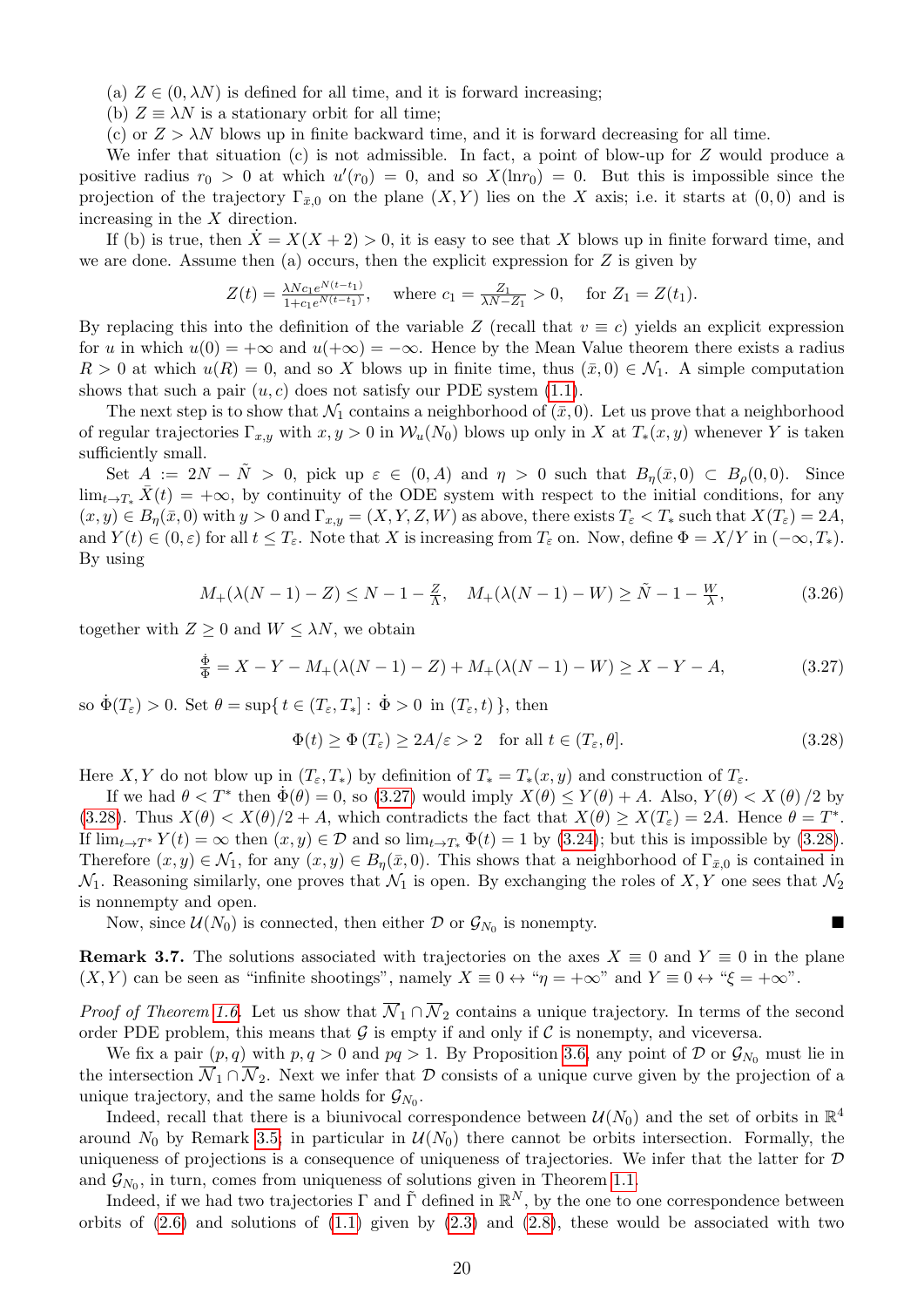solutions  $(u, v)$  and  $(\tilde{u}, \tilde{v})$  in  $\mathbb{R}^N$ . Then Theorem [1.1\(](#page-1-3)i) yields  $(\tilde{u}, \tilde{v}) = (u_{\gamma}, v_{\gamma})$  in  $\mathbb{R}^N$ . Since the system is autonomous,  $\Gamma = \Gamma_{\gamma} = \tilde{\Gamma}$ , see [\(3.18\)](#page-16-4). By a similar reasoning, any two trajectories corresponding to two regular solutions in the ball, even for different radii, represent the same trajectory by Theorem [1.1\(](#page-1-3)ii).

Therefore,  $\overline{\mathcal{N}}_1 \cap \overline{\mathcal{N}}_2 \cap \mathcal{G}_{N_0}$  consists of at most one trajectory in  $\mathcal{U}(N_0)$ , and the same is true for  $\overline{\mathcal{N}}_1 \cap \overline{\mathcal{N}}_2 \cap \mathcal{D}$ . This gives us at most two connected components for  $\overline{\mathcal{N}}_1 \cap \overline{\mathcal{N}}_2$ . Hence, we only need to prove that  $\mathcal{N}_1$  and  $\mathcal{N}_2$  are connected sets, which translates into saying that we do not have corresponding solutions both in a ball and in  $\mathbb{R}^N$  simultaneously.

<span id="page-20-1"></span>To see this, we use the fact that the ordering of the connected components around the axes  $X, Y$  is already prescribed, in the sense that one displays  $\mathcal{N}_1$  near  $Y \equiv 0$ , and  $\mathcal{N}_2$  near  $X \equiv 0$ . Thus  $\overline{\mathcal{N}}_1 \cap \overline{\mathcal{N}}_2$ must have an odd number of connected components. This means that if  $\overline{N}_1 \cap \overline{N}_2$  had more than one connected component, then it would need to have at least three (see Figure [3\)](#page-20-1); but this is impossible since we have at most two of them.



Figure 3: The projection of the stable manifold on the plan X, Y in the case that  $\overline{N}_1 \cap \overline{N}_2$  has three connected components.

<span id="page-20-2"></span>**Definition 3.8.** For each  $(p,q)$  with  $p,q>0$ ,  $pq>1$ , by Theorem [1.6,](#page-4-0) we define  $\Gamma_{p,q} \in \overline{\mathcal{N}_1}^{p,q} \cap \overline{\mathcal{N}_2}^{p,q}$  as the unique regular trajectory exiting  $N_0$  such that either  $(p, q) \in \mathcal{C}$  or  $(p, q) \in \mathcal{G}$ .

**Remark 3.9.** The mapping  $(p,q) \mapsto \Gamma_{p,q}$  is continuous. Indeed, this is a consequence of [\(2.23\)](#page-10-1) (see the proof of Proposition [2.10\(](#page-9-4)2)), since in a neighborhood of  $N_0$ , Z and W are continuous functions of  $X, Y, p, q.$ 

#### <span id="page-20-0"></span>Proposition 3.10. C is open.

*Proof.* For simplicity, let us consider the operator  $\mathcal{M}^+$ ; for  $\mathcal{M}^-$  it is similar.

Let  $(p_0, q_0) \in \mathcal{C}$ . Then there exists a regular trajectory  $\Gamma_0$  of  $(2.6)_{p_0,q_0}$  that crosses both  $L^{\pm}_{X}$ X and  $L_V^{\pm}$  $_Y^{\pm}$  before X, Y blowing up together at the finite time  $T_0^*$ . Say  $\Gamma_0$  passes through the point  $(x_0, y_0, \varphi(x_0, y_0), \psi(x_0, y_0)) \in \mathcal{W}_u(N_0)$  at time  $t = 0$ , for some  $(x_0, y_0) \in \mathcal{U}(N_0)$ , see Remark [3.5.](#page-18-0) By Theorem [1.6](#page-4-0) one knows that positive radial solutions of  $(1.1)_{(p_0,q_0)}$  in  $\mathbb{R}^N$  do not exist.

Fix  $(p, q)$  near  $(p_0, q_0)$ . By ODE properties of continuity with respect to data and parameters, any regular trajectory  $\Gamma_{x,y} = (X, Y, Z, W)$  of  $(2.6)_{p,q}$ , with  $(x, y)$  close to  $(x_0, y_0)$ , namely  $(x, y) \in B_\delta(x_0, y_0)$ , also has to cross both  $L_X^{\pm}$  and  $L_Y^{\pm}$  $_Y^{\pm}$ , in such a way that both X or Y blow up in finite time by Proposition [3.1,](#page-14-3) namely at  $T_X^*$  and  $T_Y^*$ .

Moreover,  $\Gamma_{p,q}$  (see Definition [3.8\)](#page-20-2) passing through the point  $(x, y)$  at  $t = 0$  is so that  $(x, y) \in$  $B_{\delta}(x_0, y_0)$  for  $(p, q)$  sufficiently close to  $(p_0, q_0)$ . So  $(p, q) \notin \mathcal{G}$ , and  $(p, q) \in \mathcal{C}$  by Theorem [1.6.](#page-4-0)

#### 3.5 Blow-up analysis of fast decaying solutions

In this section we pay a special attention to fast decaying trajectories.

**Definition 3.11.** The set of fast decaying solutions, which we denote by  $\mathcal{F}$ , is the set of  $(p, q)$  with  $p, q > 0$  and  $pq > 1$  such that solutions of  $(P_+)$  $(P_+)$  $(P_+)$  or  $(P_-)$  defined in  $\mathbb{R}^N$  have their respective trajectories of [\(2.6\)](#page-6-4) or [\(2.7\)](#page-6-5) converging to either  $A_0$ ,  $P_0$  or  $Q_0$ .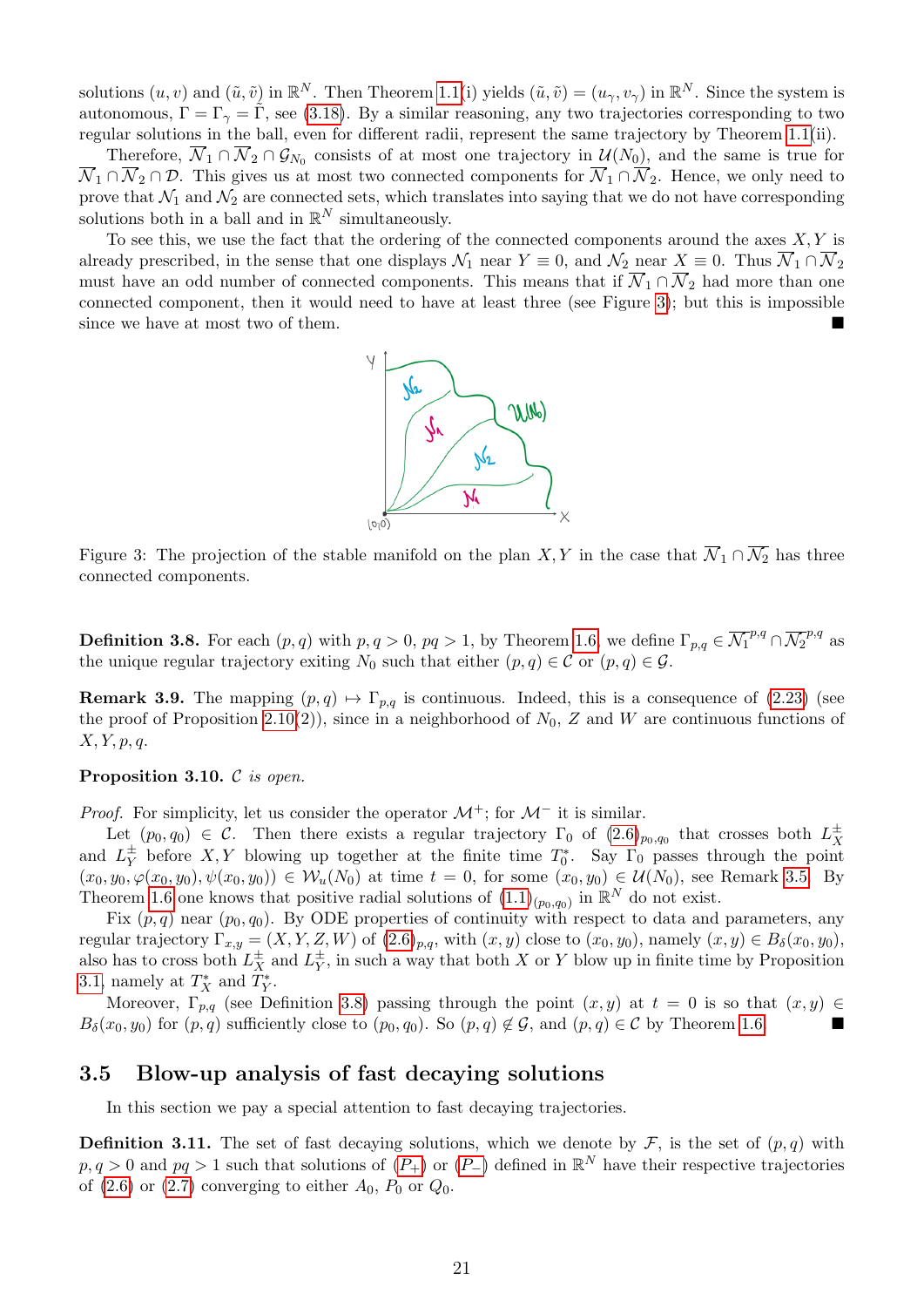We stress that fast decaying trajectories are in one to one correspondence (up to scaling) with fast decaying solutions settled in Definition [1.2,](#page-1-7) accordingly to Proposition [2.10\(](#page-9-4)3)–(5); see also [\[18,](#page-29-10) proof of Proposition 3.9].

Set  $\mathfrak{P} = (x_0, y_0, z_0, w_0)$  as either  $A_0$ ,  $P_0$  or  $Q_0$ . Here,

$$
(z_0, w_0) = (0, 0) \text{ if } \mathfrak{P} = A_0 \text{ for } p, q > \frac{\tilde{N}_{\pm}}{\tilde{N}_{\pm} - 2};
$$
  
\n
$$
(z_0, w_0) = (0, \Lambda(\tilde{N}_{\pm} - q(\tilde{N}_{\pm} - 2))) \text{ if } \mathfrak{P} = P_0 \text{ and } p > \frac{\tilde{N}_{\pm}}{\tilde{N}_{\pm} - 2};
$$
  
\n
$$
(z_0, w_0) = (\Lambda(\tilde{N}_{\pm} - p(\tilde{N}_{\pm} - 2)), 0) \text{ if } \mathfrak{P} = Q_0 \text{ and } q > \frac{\tilde{N}_{\pm}}{\tilde{N}_{\pm} - 2}.
$$

When  $A_0 \neq P_0$  and  $A_0 \neq Q_0$ , we recall that  $W_s(\mathfrak{P})$  is locally a two dimensional graph of smooth functions  $\varphi(Z, W)$ ,  $\psi(Z, W)$ ; see Proposition [2.10](#page-9-4) (3)–(5), [\(2.24\)](#page-11-3), and the proof item (4) there. For some  $\rho > 0$ , set  $\mathcal{U}(\mathfrak{P}) = B_{\rho}(z_0, w_0) \setminus \{(z_0, w_0)\} \subset \mathbb{R}^2$ , and write

$$
\mathcal{W}_s(\mathfrak{P})=\{\, (\varphi(Z,W), \psi(Z,W), Z, W)\in \mathbb{R}^4\;:\; (Z,W)\in \mathcal{U}(\mathfrak{P})\,\}.
$$

Given  $(z, w) \in \mathcal{U}(\mathfrak{P})$ , let  $\Upsilon_{z,w} = (X, Y, Z, W)$  be the unique trajectory passing through the point  $(\varphi(z, w), \psi(z, w), z, w)$  in  $\mathcal{W}_s(\mathfrak{P})$  at time  $t = 0$ . Then set  $T_* = T_*(z, w)$  so that  $[T^*, +\infty)$  is maximal interval of existence for  $\Upsilon_{z,w}$ .

At the collision points  $A_0 = P_0$  and  $A_0 = Q_0$ , a trajectory in K enters by a center manifold of dimension one, while its stable manifold is also one dimensional, i.e.

$$
\mathcal{W}_c(\mathfrak{P}) = \{ (X(W), Y(W), Z(W), W) \in \mathbb{R}^4 \}, \quad \mathcal{W}_s(\mathfrak{P}) = \{ (X(Z), 0, Z, 0) \in \mathbb{R}^4 \}.
$$

Thus, any trajectory converging either to  $A_0 = P_0$  or  $A_0 = Q_0$  is a local graph on the variables  $(Z, W)$ , which again can be represented by

$$
\{ \Upsilon_{z,w} = (\varphi(Z,W), \psi(Z,W), Z, W) \in \mathbb{R}^4 \} \quad \text{near either } A_0 = P_0 \text{ or } A_0 = Q_0,
$$
 (3.29)

whose projection we still denote by  $(z, w) \in \mathcal{U}(\mathfrak{P})$  w.l.g.

Now, we split the set  $\mathcal{U}(\mathfrak{P})$  as the disjoint union  $\mathcal{U}(\mathfrak{P}) = \mathcal{A}_1 \cup \mathcal{A}_2 \cup \Sigma \cup \mathcal{G}_{\mathfrak{P}}$ , where

 $\mathcal{A}_1 = \{(z, w) \in \mathcal{U}(\mathfrak{P}) : z, w > 0, \text{ for } \Upsilon_{z,w}, \lim_{t \to T_*} Z(t) = +\infty, W(T_*) < +\infty \},$  $\mathcal{A}_2 = \{(z, w) \in \mathcal{U}(\mathfrak{P}) : z, w > 0, \text{ for } \Upsilon_{z,w}, Z(T_*) < +\infty, \lim_{t \to T_*} W(t) = +\infty\},\$  $\Sigma = \{(z, w) \in \mathcal{U}(\mathfrak{P}) : z, w > 0, \text{ for } \Upsilon_{z,w}, \lim_{t \to T_*} Z(t) = \lim_{t \to T_*} W(t) = +\infty\},\$  $\mathcal{G}_{\mathfrak{P}} = \{(z, w) \in \mathcal{U}(\mathfrak{P}) : z, w > 0, \Upsilon_{z,w} \text{ stays in the box } \mathcal{B}_{\pm} \text{ of Proposition 3.1 }\}.$  $\mathcal{G}_{\mathfrak{P}} = \{(z, w) \in \mathcal{U}(\mathfrak{P}) : z, w > 0, \Upsilon_{z,w} \text{ stays in the box } \mathcal{B}_{\pm} \text{ of Proposition 3.1 }\}.$  $\mathcal{G}_{\mathfrak{P}} = \{(z, w) \in \mathcal{U}(\mathfrak{P}) : z, w > 0, \Upsilon_{z,w} \text{ stays in the box } \mathcal{B}_{\pm} \text{ of Proposition 3.1 }\}.$ 

<span id="page-21-1"></span>**Proposition 3.12.** The sets  $A_1$  and  $A_2$  are nonempty and open. Also,  $A_1$  contains a neighborhood of the Z-axis, and  $\mathcal{A}_2$  contains a neighborhood of the W-axis. Further,  $\Sigma \cup \mathcal{G}_{\mathfrak{P}} = \overline{\mathcal{A}}_1 \cap \overline{\mathcal{A}}_2 \neq \emptyset$ .

*Proof.* We fix the operator  $\mathcal{M}^+$ , since for  $\mathcal{M}^-$  will be analogous. Our strategy is to show that  $\mathcal{A}_1$  is nonempty and open. By symmetry it will follow that  $A_2$  is also nonnempty and open. Thus, since  $\mathcal{U}(A_0)$ is connected, either  $\Sigma$  or  $\mathcal{G}_{A_0}$  will be nonempty.

We first infer that if  $(z, w) \notin \mathcal{G}_{A_0}$ , then

<span id="page-21-0"></span>
$$
\lim_{t \to T_*} (Z(t) + W(t)) = +\infty. \tag{3.30}
$$

Indeed, Proposition [3.1](#page-14-3) yields  $X, Y \in (0, \tilde{N}_+ - 2)$  for fast decaying orbits. Now, if both components Z, W were bounded, then by classical ODE theory we would have  $\Upsilon_{z,w} = (X, Y, Z, W)$  defined for every time  $t$ , which contradicts the hypothesis. Thus, at least one between  $Z, W$  is unbounded. Hence there exists a first time T so that  $Z(T) = \lambda N$  or  $W(T) = \lambda N$ ,  $T > T_*$ . Recall that if  $Z(T) = \lambda N$  then  $Z < 0$ up to time T, by Proposition [2.11\(](#page-13-0)iii); the same for  $Z$ .

In terms of solutions  $(u, v)$  of  $(P_+)$  $(P_+)$  $(P_+)$ ,  $\mathcal{A}_1$  is the set where u' vanishes before v'; similarly for  $\mathcal{A}_2$ . Further, from  $\Sigma$  we obtain the set of solutions  $(u, v)$  of  $(P_+)$  $(P_+)$  $(P_+)$  with u' and v' vanishing at the same time  $R_* = e^{T_*}$ , which gives us a solution in the exterior of a ball.

We first consider  $\mathfrak{P} = A_0$ , with  $A_0 \neq P_0$  and  $A_0 \neq Q_0$ , and the operator  $\mathcal{M}^+$ .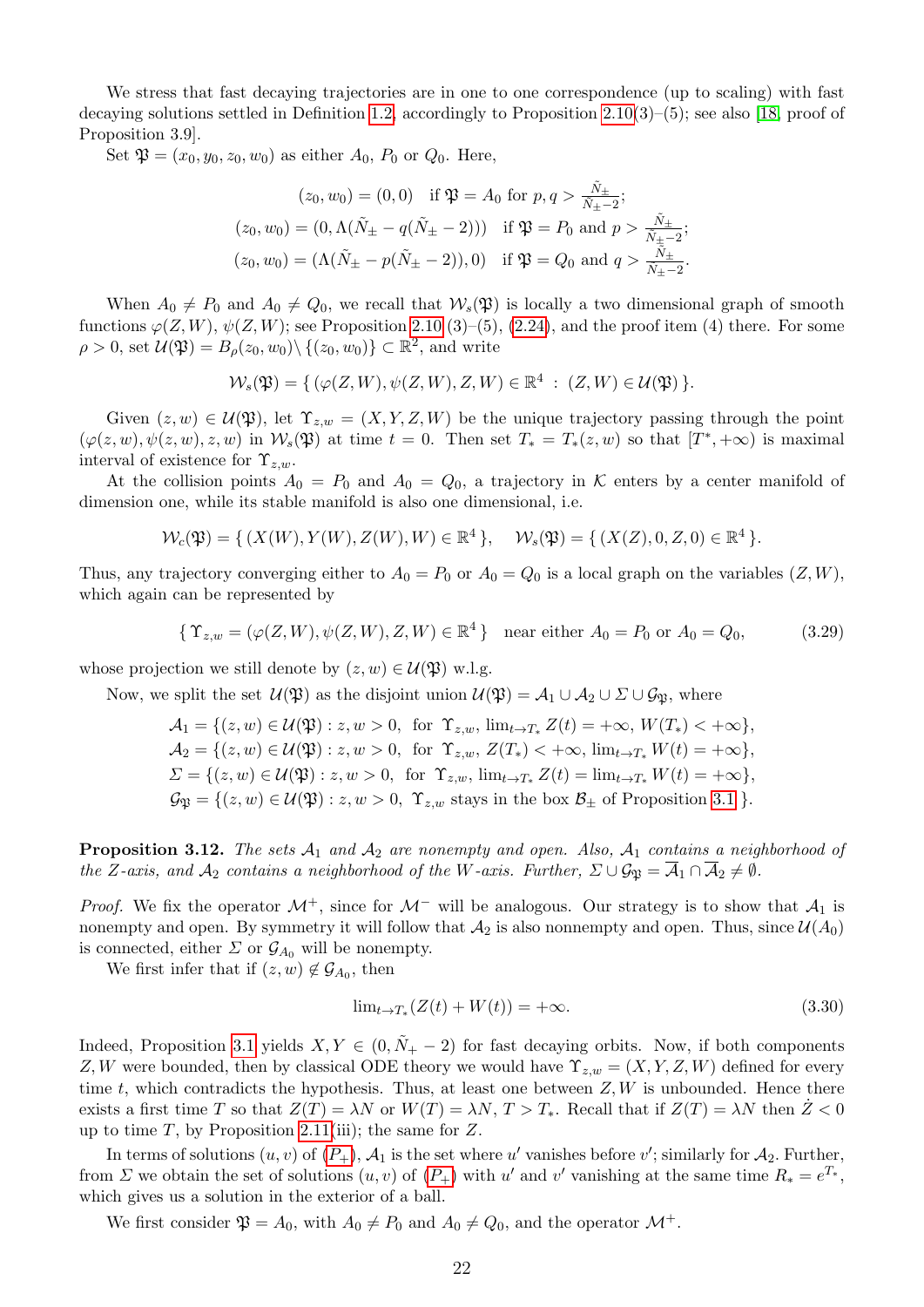Step 1)  $\mathcal{A}_1$  is nonempty.

We recall that the stable manifold at the point  $A_0$  is also a graph of the variables  $X, Y$ , due to the tangent direction expressions in [\(2.24\)](#page-11-3). So we may consider the trajectory  $\Upsilon_{\bar{z},\bar{w}} = \Upsilon_{\bar{x},\tilde{N}_+-2} =$  $(\bar{X}, \bar{Y}, \bar{Z}, \bar{W})$  with  $\bar{Y} \equiv \tilde{N}_+ - 2$  passing through the point  $(\bar{x}, \tilde{N}_+ - 2, \bar{z}, \bar{w}) \in \mathcal{W}_s(A_0)$  at time  $t = 0$ . Let us see that  $\bar{Z}$  blows up in finite time.

When  $Y \equiv \tilde{N}_+ - 2$ , the equation for Z in the system [\(2.6\)](#page-6-4) becomes independently expressed by

<span id="page-22-0"></span>
$$
\dot{Z} = Z \left[ 1 - p(\tilde{N}_+ - 2) + M_+(\lambda(N - 1) - Z) \right] = \begin{cases} Z \left[ \tilde{N}_+ - p(\tilde{N}_+ - 2) - \frac{Z}{\lambda} \right] & \text{in } R_{\lambda, Z}^+ \\ Z \left[ N - p(\tilde{N}_+ - 2) - \frac{Z}{\lambda} \right] & \text{in } R_{\lambda, Z}^- . \end{cases} \tag{3.31}
$$

Recall that  $p > \frac{\tilde{N}_+}{\tilde{N}_+ - 2}$  since we are in the range of  $(p, q)$  corresponding to the point  $A_0$ . Thus, in the region  $R_{\lambda,Z}^-$  the stationary points Z for the equation [\(3.31\)](#page-22-0) are  $Z = \tilde{N}_+ - p(\tilde{N}_+ - 2) < 0$  and  $Z = 0$ . A qualitative analysis then unveils that solutions  $Z(t) > 0$  are decreasing for all time, by converging to zero when  $t \to +\infty$  and blowing up in finite backward time.

On the other hand, in the region  $R^+_{\lambda,Z}$  one finds a possible positive stationary point for [\(3.31\)](#page-22-0), namely  $Z = N - p(N_{+} - 2)$ . In this case, an increasing orbit  $Z(t)$  defined for  $t \to -\infty$  also exists, but it is not admissible for our problem since at the concavity plane  $\pi_{\lambda,Z}$  the equation [\(3.31\)](#page-22-0) produces  $\dot{Z}_{|Z=\lambda(N-1)} < 0$ .

Anyways, solutions are differentiable and decreasing for all time, by converging to zero when  $t \to +\infty$ , and blow up in finite backward time T. Note that  $\Upsilon_{\bar{z},\bar{w}}$  does not correspond to a fast decaying positive solution u, v of [\(1.1\)](#page-0-0). Indeed,  $Y \equiv \tilde{N}_+ - 2$  yields  $v(r) = Cr^{2-\tilde{N}_+}$  and so  $\mathcal{M}^+(D^2v) = 0$  in  $R^-_{\lambda,W}$ .

Step 2)  $A_1$  is open.

Let us show that  $\mathcal{A}_1$  contains a neighborhood of  $(\bar{z}, \bar{w})$ , that is, all fast decaying trajectories  $\Upsilon_{z,w}$ near  $A_0$  in  $W_s(A_0)$  blow up only in Z at  $T_*(x, y)$  whenever W is sufficiently small. The proof that  $A_1$ is open will be a consequence of such argument.

We set  $D := q(N_+ - 2) + N - N_+ \ge 1$ , and choose  $\varepsilon \in (0, \lambda D)$ ,  $\eta > 0$  so that  $B_{\eta}(\bar{z}, 0) \subset B_{\rho}(0, 0)$ . Since  $\lim_{t\to T_*}\bar{Z}(t) = +\infty$ , by continuity of the ODE system with respect to data, for any  $(z, w) \in B_{\eta}(\bar{z}, 0)$ with  $w > 0$  and  $\Upsilon_{z,w} = (X, Y, Z, W)$ , there exists  $T_{\varepsilon} > T_{*}$  such that  $Z(T_{\varepsilon}) = 2\Lambda D$ , and  $W(t) \in (0, \varepsilon)$  for all  $t \geq T_{\varepsilon}$ . Note that Z is decreasing up to  $T_{\varepsilon}$  by Proposition [2.11\(](#page-13-0)iii). Define  $\Psi = Z/W$  in  $(T_*, +\infty)$ . By using [\(3.26\)](#page-19-2) in addition to  $X \leq N_+ - 2$  and  $Y \geq 0$ , one finds

$$
\frac{\dot{\Psi}}{\Psi} = qX - pY + M_{+}(\lambda(N-1) - Z) - M_{+}(\lambda(N-1) - W) \le D - \frac{Z}{\Lambda} + \frac{W}{\lambda},\tag{3.32}
$$

thus  $\Psi(T_{\varepsilon})$  < 0. Set  $\theta = \inf\{t \in [T_*, T_{\varepsilon}) : \Psi < 0 \text{ in } (t, T_{\varepsilon})\}\,$ , then

<span id="page-22-2"></span><span id="page-22-1"></span>
$$
\Psi(t) \ge \Psi(T_{\varepsilon}) \ge \frac{2\Lambda D}{\varepsilon} > \frac{2\Lambda}{\lambda} \quad \text{for all } t \in [\theta, T_{\varepsilon}).
$$
\n(3.33)

Here Z, W do not blow up in  $(T_*, T_\varepsilon)$  by definition of  $T_* = T_*(z, w)$  and construction of  $T_\varepsilon$ .

If we had  $\theta > T^*$  then  $\dot{\Psi}(\theta) = 0$ , so [\(3.32\)](#page-22-1) yields  $Z(\theta) \leq \frac{\Lambda}{\lambda} W(\theta) + \Lambda D < \frac{Z(\theta)}{2} + \lambda D$ , by using [\(3.33\)](#page-22-2) at  $t = \theta$ , from which we deduce  $Z(\theta) < 2\Lambda D$ . But this contradicts  $Z(\theta) \geq Z(T_{\varepsilon}) = 2\Lambda D$ . Hence  $\theta = T^*$ . If  $\lim_{t \to T^*} Z(t) = \infty$  then  $(z, w) \in \Sigma_{A_0}$ , and for  $R_* = e^{T_*}$  it holds

$$
\lim_{t \to T_*} \Psi(t) = \lim_{r \to R_*} \frac{v^p v'}{u^q u'} = \lim_{r \to R_*} \frac{p v^{p-1} (v')^2 + v^p v''}{q u^{q-1} (u')^2 + u^q u''} = \lim_{r \to R_*} \frac{p v^{p-1} (v')^2 - v^p \left\{ \frac{(N-1)}{r} v' + \frac{u^q}{\lambda} \right\}}{q u^{q-1} (u')^2 - u^q \left\{ \frac{(N-1)}{r} u' + \frac{v^p}{\lambda} \right\}} = 1,
$$

by using L'Hospital rule and the fact  $u, v$  are concave near  $T^*$ . But this contradicts [\(3.33\)](#page-22-2), since  $\Psi$  is decreasing. Hence  $(z, w) \in \mathcal{A}_1$ , for any  $(z, w) \in \mathcal{U}(\mathcal{A}_0)$ . Then a neighborhood of  $\Upsilon_{\bar{z}, \bar{w}}$  is contained in  $\mathcal{A}_1$ .

Next we look at the colision point  $\mathfrak{P} = Q_0 = A_0$  (the case  $\mathfrak{P} = P_0 = A_0$  will be similar), in which we need to replace  $\mathcal{W}_s(\mathfrak{P})$  by [\(3.29\)](#page-21-0). When  $Y \equiv \tilde{N}_+ - 2$  and  $p = \frac{\tilde{N}_+}{\tilde{N}_+}$  $\frac{N_+}{N_+-2}$  the system [\(2.6\)](#page-6-4) becomes

$$
\dot{Z} = -\frac{Z^2}{\Lambda} \quad \text{in} \ R^-_{\lambda, Z}, \quad \dot{Z} = Z(N - \tilde{N}_+ - \frac{Z}{\lambda}) \quad \text{in} \ R^+_{\lambda, Z}.
$$

A qualitative analysis on these autonomous equations in Z gives us that the resulting trajectory in  $R_{\lambda}^$ λ,Z is forever decreasing and blows up in finite backward time.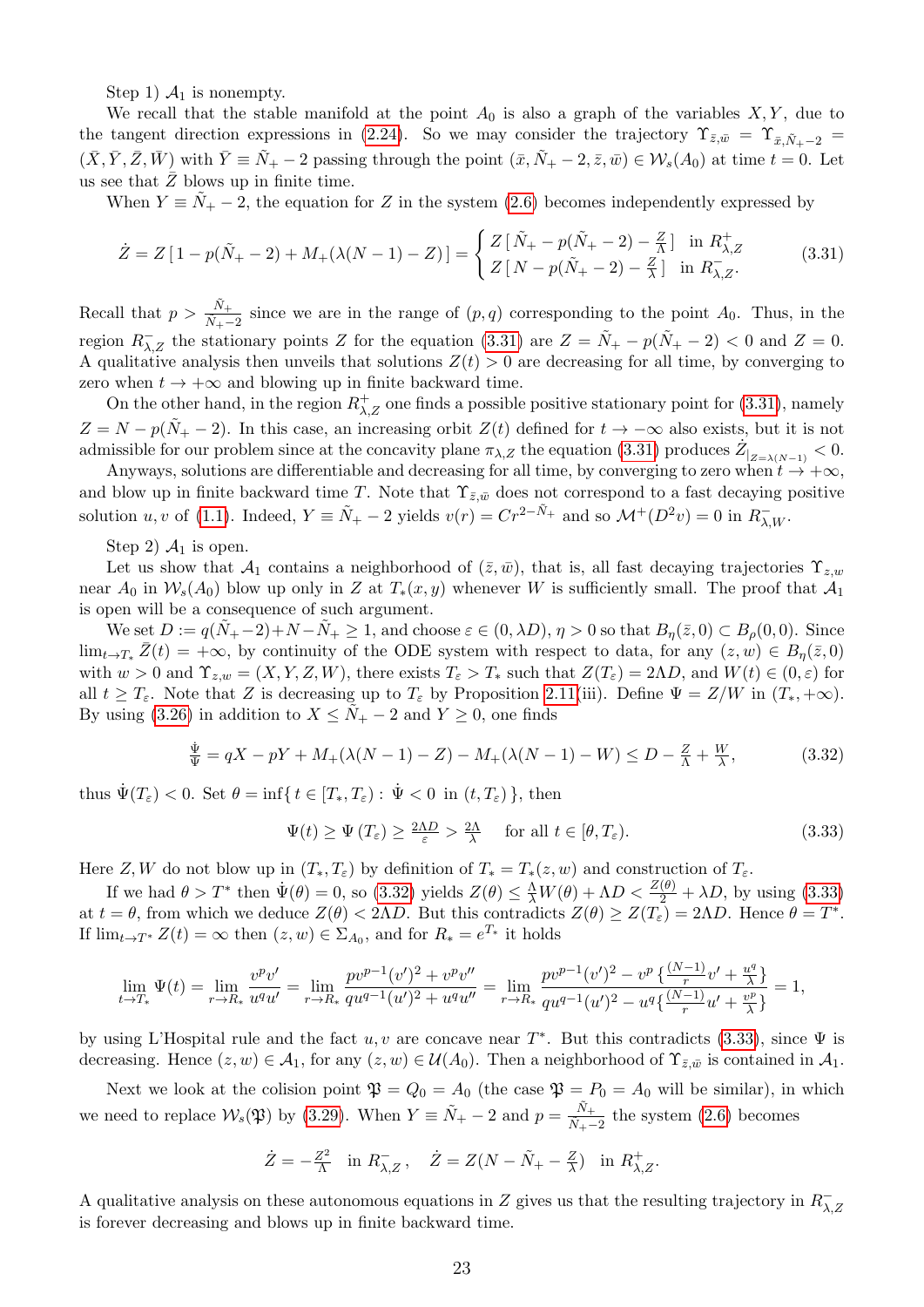Meanwhile, in  $R^+_{\lambda,Z}$  we have a positive stationary point  $Z = N - \tilde{N}_+$  which produces two types of orbits: one decreasing and blowing up in finite backward time, and another one increasing and defined for all backward time. The latter is not admissible because in the point  $Z = \lambda(N-1)$  where the solution  $\dot{Z}$  changes definition we have  $\dot{Z}$  < 0. Hence, the trajectory needs to blow up in finite backward time, from which  $Z \to +\infty$  as  $t \to t_0$  for some  $t_0 \in \mathbb{R}$ .

Observe that when  $Y \equiv \tilde{N}_+ - 2$ , then  $y \equiv 0$  in [\(2.28\)](#page-13-1) and the linearized direction that gives us  $W \equiv 0$ . In particular, the trajectory  $\overline{\Upsilon} := (\overline{X}, \overline{N}_+ - 2, \overline{Z}, 0)$  satisfying  $\overline{\Upsilon} = \Upsilon_{\overline{x}, \overline{N}_+ - 2}$  is such that  $(\overline{x}, \overline{N}_+ - 2) \in \mathcal{A}_1$ . As in Step 2 one finds that  $\mathcal{A}_1$  is open.

Finally we treat the case  $\mathfrak{P} = Q_0 \neq A_0$  (the corresponding  $\mathfrak{P} = P_0 \neq A_0$  will be analogous).

By the proof of Proposition [2.10](#page-9-4) 4(i), the formulas [\(2.25\)](#page-11-2), [\(2.26\)](#page-11-0) with  $c_2 \neq 0$ ,  $c_4 \neq 0$ , by properly changing the roles of X and Y, Z and W, p and q) and the two main principal tangent directions gives us that Z and W only depend on  $X, Y$ . So the manifold around  $Q_0$  is also a graph on the variables  $X, Y$ . Thus, one may consider the trajectory  $\overline{\Upsilon} = \Upsilon_{\bar{z},\bar{w}} = \Upsilon_{\bar{x},\tilde{N}_+-2} = (\overline{X}, \overline{Y}, \overline{Z}, \overline{W})$  such that  $Y \equiv \tilde{N}_+ - 2$ . Arguing as in Steps 1 and 2 we get that  $A_1$  is nonempty and open.

### <span id="page-23-0"></span>4 Energy analysis

Our first goal in this section is to prove our main existence and nonexistence results; see Figure [2.](#page-3-2) In terms of regular solutions, we will show that  $\mathcal{R}^+_u \subset \mathcal{G}$  and  $\mathcal{R}^+_d \subset \mathcal{C}$ .

We define the following auxiliary hyperbolas for the study of the  $\mathcal{M}^+$  operator.

<span id="page-23-1"></span>
$$
\overline{\mathcal{H}}_{+}: \frac{1}{p+1} + \frac{1}{q+1} = \frac{\tilde{N}_{+} - 2}{N}, \qquad \underline{\mathcal{H}}_{+}: \frac{1}{p+1} + \frac{1}{q+1} = \frac{N-2}{\tilde{N}_{+}},
$$
\n(4.1)

We observe that the upper region  $\mathcal{R}_u^+$  contains the hyperbola  $\overline{\mathcal{H}}_+$ , and the down region  $\mathcal{R}_d^+$  contains the hyperbola  $\underline{\mathcal{H}}_+$ , see Figure [2](#page-3-2) where [\(4.1\)](#page-23-1) are dashedly displayed. Here,  $\underline{\mathcal{H}}_+$  gives the asymptotic behavior of the upper boundary of  $\mathcal{R}_d^+$  when either  $p \to \infty$  or  $q \to \infty$ , and  $\overline{\mathcal{H}}_+$  gives the asymptotic behavior of the boundary of  $\mathcal{R}_u^+$  when either  $p \to \infty$  or  $q \to \infty$ . Note that for the region  $\mathcal{R}_s^+$  in [\(1.12\)](#page-2-1), its upper boundary asymptotic is described through  $\mathcal{H}_+$  when either  $p \to +\infty$  or  $q \to +\infty$ .

Let  $\sigma$  be a positive parameter, and define the energy functional  $E = E_{\sigma}(u, v) : [0, \infty) \to \mathbb{R}$  of a solution  $u, v$  of  $(P_+)$  $(P_+)$  $(P_+)$  with  $u', v' < 0$  as follows:

$$
E(r) = \begin{cases} r^{N} \left( u'v' + \frac{1}{\lambda} \frac{v^{p+1}}{p+1} + \frac{1}{\lambda} \frac{u^{q+1}}{q+1} + \frac{N}{p+1} \frac{v u'}{r} + \frac{N}{q+1} \frac{u v'}{r} \right) & \text{in } \{u'' < 0\} \cap \{v'' < 0\}, \\ r^{\sigma} \left( u'v' + \frac{1}{\lambda} \frac{v^{p+1}}{p+1} + \frac{1}{\lambda} \frac{u^{q+1}}{q+1} + \frac{N}{p+1} \frac{v u'}{r} + \frac{\tilde{N}_{+}}{q+1} \frac{u v'}{r} \right) & \text{in } \{u'' < 0\} \cap \{v'' > 0\}, \\ r^{\sigma} \left( u'v' + \frac{1}{\lambda} \frac{v^{p+1}}{p+1} + \frac{1}{\lambda} \frac{u^{q+1}}{q+1} + \frac{\tilde{N}_{+}}{p+1} \frac{v u'}{r} + \frac{N}{q+1} \frac{u v'}{r} \right) & \text{in } \{u'' > 0\} \cap \{v'' < 0\}, \\ r^{\tilde{N}_{+}} \left( u'v' + \frac{1}{\lambda} \frac{v^{p+1}}{p+1} + \frac{1}{\lambda} \frac{u^{q+1}}{q+1} + \frac{\tilde{N}_{+}}{p+1} \frac{v u'}{r} + \frac{\tilde{N}_{+}}{q+1} \frac{u v'}{r} \right) & \text{in } \{u'' > 0\} \cap \{v'' > 0\}. \end{cases}
$$

Equivalently, in terms of the variables  $X, Y, Z, W$ , the energy  $E(t) = E_{\sigma, A_i}(t, X, Y, Z, W)$  reads as

$$
E(t) = \begin{cases} e^{t(N-2-\alpha-\beta)} (XZ)^{\frac{\beta}{2}} (YW)^{\frac{\alpha}{2}} \left(XY + \frac{XZ}{\lambda(p+1)} + \frac{YW}{\lambda(q+1)} - \frac{NX}{p+1} - \frac{NY}{q+1}\right) & \text{in } R_{\lambda,Z}^{+} \cap R_{\lambda,W}^{+}, \\ e^{t(\sigma-2-\alpha-\beta)} (XZ)^{\frac{\beta}{2}} (YW)^{\frac{\alpha}{2}} \left(XY + \frac{XZ}{\lambda(p+1)} + \frac{YW}{\lambda(q+1)} - \frac{NX}{p+1} - \frac{\tilde{N}_+Y}{q+1}\right) & \text{in } R_{\lambda,Z}^{+} \cap R_{\lambda,W}^{-}, \\ e^{t(\sigma-2-\alpha-\beta)} (XZ)^{\frac{\beta}{2}} (YW)^{\frac{\alpha}{2}} \left(XY + \frac{XZ}{\Lambda(p+1)} + \frac{YW}{\lambda(q+1)} - \frac{\tilde{N}_+X}{p+1} - \frac{NY}{q+1}\right) & \text{in } R_{\lambda,Z}^{-} \cap R_{\lambda,W}^{+}, \\ e^{t(\tilde{N}_+-2-\alpha-\beta)} (XZ)^{\frac{\beta}{2}} (YW)^{\frac{\alpha}{2}} \left(XY + \frac{XZ}{\Lambda(p+1)} + \frac{YW}{\Lambda(q+1)} - \frac{\tilde{N}_+X}{p+1} - \frac{\tilde{N}_+Y}{q+1}\right) & \text{in } R_{\lambda,Z}^{-} \cap R_{\lambda,W}^{-}, \end{cases}
$$

We observe that  $E(t, O) = E(t, N_0) = E(t, A_0) = E(t, K_0) = E(t, L_0) \equiv 0$  for all t. Besides,

$$
E(t, M_0) = -\frac{4}{pq-1} e^{t(\tilde{N}_+ - 2 - \alpha - \beta)} < 0 \quad \text{for all } t \in \mathbb{R},
$$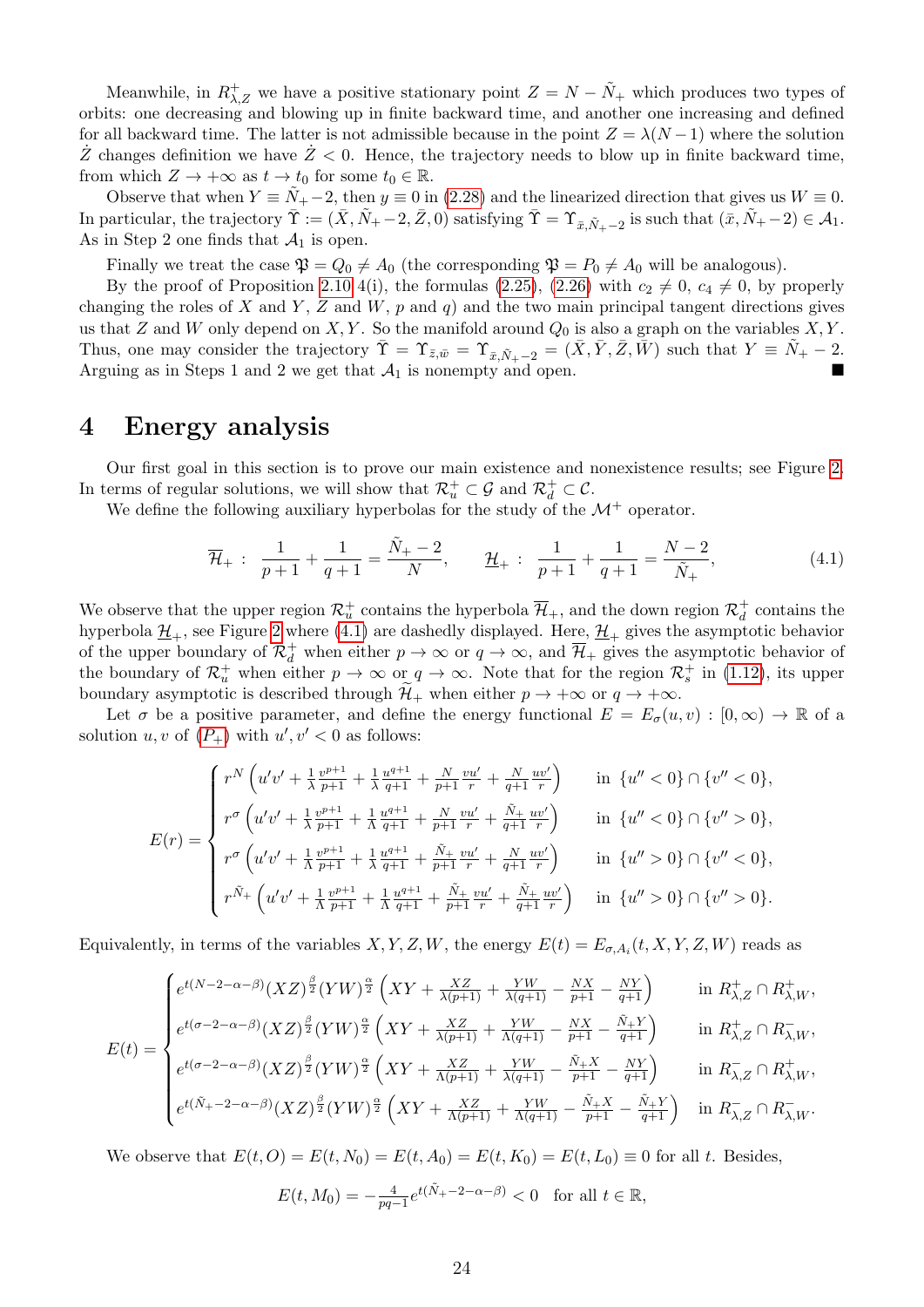thus a trajectory which converges to  $M_0$  attains the energy value

$$
E(M_0) < 0 \quad \text{on } \widetilde{\mathcal{H}}_+, \quad E(M_0) = 0 \quad \text{below } \widetilde{\mathcal{H}}_+, \quad E(M_0) = -\infty \quad \text{above } \widetilde{\mathcal{H}}_+, \tag{4.2}
$$

by understanding the previous expressions as limits as  $t \to +\infty$ , for  $\widetilde{\mathcal{H}}_+$  defined in [\(1.10\)](#page-1-6). Also,

$$
E(t, P_0) = -(\tilde{N}_+ - 2)e^{t(\tilde{N}_+ - 2 - \alpha - \beta)} \{\frac{\tilde{N}_+}{p+1} - \frac{-2 + q(\tilde{N}_+ - 2)}{q+1}\},
$$
  

$$
E(t, Q_0) = -(\tilde{N}_+ - 2)e^{t(\tilde{N}_+ - 2 - \alpha - \beta)} \{\frac{\tilde{N}_+}{q+1} - \frac{-2 + p(\tilde{N}_+ - 2)}{p+1}\}.
$$

In particular, if a trajectory  $\tau(t)$  converges either to  $P_0$  or  $Q_0$  as  $t \to +\infty$ , then

<span id="page-24-4"></span><span id="page-24-3"></span>
$$
E(P_0) = 0, \quad E(Q_0) = 0 \quad \text{below } \widetilde{\mathcal{H}}_+.
$$
\n
$$
(4.3)
$$

Notice that the energy (defined in  $\mathcal{K}$ ) is not continuous in the variables  $X, Y, Z, W$  when crossing the concavity hyperplanes  $\pi_{\lambda,Z}$  and  $\pi_{\lambda,W}$ . However, the expressions in brackets are so, and the energy preserves sign when the respective solutions  $u, v$  change concavity.

Moreover, the derivative of E with respect to  $r = e^t$  is given by

$$
E'(r) = \begin{cases} r^{N-1} u'v' \left\{ \frac{N}{p+1} + \frac{N}{q+1} - (N-2) \right\} & \text{in } R_{\lambda,Z}^+ \cap R_{\lambda,W}^+, \\ r^{\tilde{N}-1} u'v' \left\{ \frac{\tilde{N}_\pm}{p+1} + \frac{\tilde{N}_\pm}{q+1} - (\tilde{N}_\pm - 2) \right\} & \text{in } R_{\lambda,Z}^- \cap R_{\lambda,W}^-.\end{cases}
$$

Now, since regular positive solutions satisfy  $u', v' < 0$ , it follows that

$$
\dot{E} \le 0 \quad \text{above or on } \widetilde{\mathcal{H}}_{\pm} \quad \text{in } R_{\lambda,Z}^+ \cap R_{\lambda,W}^+ \text{ and in } R_{\lambda,Z}^- \cap R_{\lambda,W}^-, \tag{4.4}
$$

<span id="page-24-1"></span><span id="page-24-0"></span>
$$
\dot{E} > 0 \quad \text{below } \mathcal{H} \quad \text{in } R_{\lambda, Z}^+ \cap R_{\lambda, W}^+ \quad \text{and} \quad \text{in } R_{\lambda, Z}^- \cap R_{\lambda, W}^-.
$$

Furthermore, in the mixed regions where the dependence of the parameter  $\sigma$  appears, one finds

$$
E'(r) = \begin{cases} r^{\sigma - 1} u' v' (2 - N - \tilde{N}_+ + \sigma + \frac{N}{p+1} + \frac{\tilde{N}_+}{q+1}) + r^{\sigma - 1} \mathcal{E}_{\sigma,1}(r) & \text{in } R^+_{\lambda, Z} \cap R^-_{\lambda, W}, \\ r^{\sigma - 1} u' v' (2 - N - \tilde{N}_+ + \sigma + \frac{\tilde{N}_+}{p+1} + \frac{N}{q+1}) + r^{\sigma - 1} \mathcal{E}_{\sigma,2}(r) & \text{in } R^-_{\lambda, Z} \cap R^+_{\lambda, W}, \end{cases}
$$
(4.6)

where

$$
\mathcal{E}_{\sigma,1}(r) = \left\{ \frac{v^{p+1}}{\lambda(p+1)} + \frac{Nvu'}{r(p+1)} \right\} (\sigma - N) + \left\{ \frac{u^{q+1}}{\Lambda(q+1)} + \frac{\tilde{N}_+ v'u}{r(q+1)} \right\} (\sigma - \tilde{N}_+),
$$
  

$$
\mathcal{E}_{\sigma,2}(r) = \left\{ \frac{v^{p+1}}{\Lambda(p+1)} + \frac{\tilde{N}_+ vu'}{r(p+1)} \right\} (\sigma - \tilde{N}_+) + \left\{ \frac{u^{q+1}}{\lambda(q+1)} + \frac{Nv'u}{r(q+1)} \right\} (\sigma - N),
$$

or in terms of the dynamical system variables [\(2.3\)](#page-6-1),

$$
\mathcal{E}_{\sigma,1}(t) = e^{-t(2+\alpha+\beta)} (XZ)^{\frac{\beta}{2}} (YW)^{\frac{\alpha}{2}} \left\{ \frac{\sigma-N}{p+1} X(\frac{Z}{\lambda} - N) + \frac{\sigma-\tilde{N}_+}{q+1} Y(\frac{W}{\Lambda} - \tilde{N}_+) \right\},
$$
  

$$
\mathcal{E}_{\sigma,2}(t) = e^{-t(2+\alpha+\beta)} (XZ)^{\frac{\beta}{2}} (YW)^{\frac{\alpha}{2}} \left\{ \frac{\sigma-\tilde{N}_+}{p+1} X(\frac{Z}{\Lambda} - \tilde{N}_+) + \frac{\sigma-N}{q+1} Y(\frac{W}{\lambda} - N) \right\}.
$$
 (4.7)

On the other hand, for the operator  $\mathcal{M}^-$  we consider the auxiliary hyperbolas

<span id="page-24-2"></span>
$$
\overline{\mathcal{H}}_{-}: \frac{1}{p+1} + \frac{1}{q+1} = \frac{N-2}{\tilde{N}_{-}}, \qquad \underline{\mathcal{H}}_{-}: \frac{1}{p+1} + \frac{1}{q+1} = \frac{\tilde{N}_{-} - 2}{N}, \tag{4.8}
$$

which are contained in the regions  $\mathcal{R}_u^-$  in [\(1.16\)](#page-2-4) and  $\mathcal{R}_d^-$  in [\(1.15\)](#page-2-5), respectively.

The energy for the system involving  $\mathcal{M}^-$  is established by exchanging the roles of  $\lambda$  and  $\Lambda$  in the definition of the energy  $E(r)$  for  $\mathcal{M}^+$ .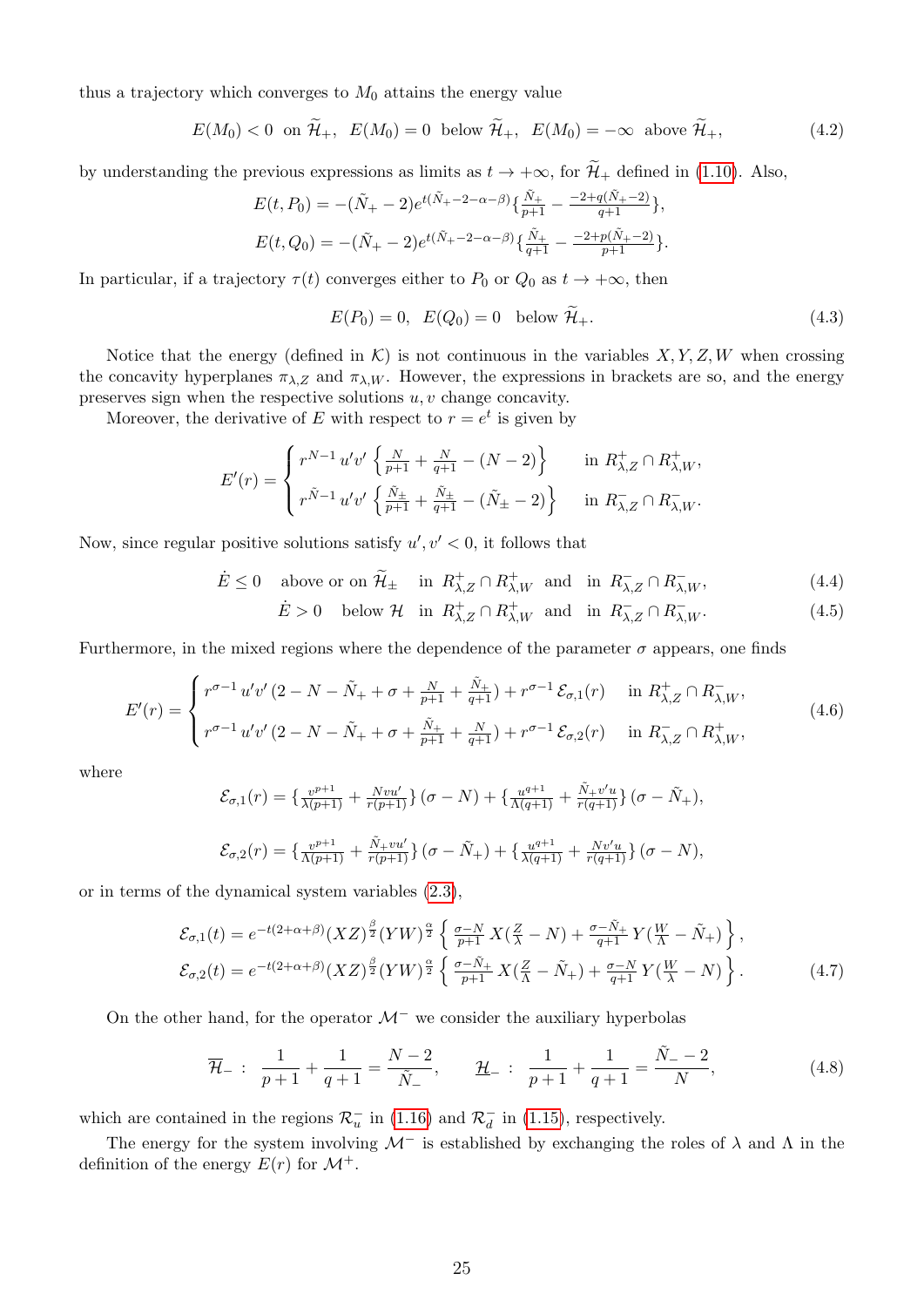*Proof of Theorem [1.5.](#page-3-1)* Step 1) Existence of ground state solutions in  $\overline{\mathcal{R}}_u^+$  $\frac{\tau}{u}$  .

Let us first consider the operator  $\mathcal{M}^+$ . We fix a pair  $(p, q)$  in the region  $\mathcal{R}_u^+$ . Recall  $\mathcal{R}_u^+$  is contained in the region lying above or on  $\mathcal{H}_+$ .

We infer that E is nonincreasing for all  $t \in (-\infty, T]$ . Indeed, we set  $\sigma = N$ , then

<span id="page-25-2"></span>
$$
\mathcal{E}_{N,1}(t) = e^{-t(2+\alpha+\beta)} (XZ)^{\frac{\beta}{2}} (YW)^{\frac{\alpha}{2}} \left\{ \frac{N-\tilde{N}_{+}}{q+1} Y(\frac{W}{\Lambda} - \tilde{N}_{+}) \right\} \leq 0,
$$
  

$$
\mathcal{E}_{N,2}(t) = e^{-t(2+\alpha+\beta)} (XZ)^{\frac{\beta}{2}} (YW)^{\frac{\alpha}{2}} \left\{ \frac{N-\tilde{N}_{+}}{p+1} X(\frac{Z}{\Lambda} - \tilde{N}_{+}) \right\} \leq 0,
$$
 (4.9)

since  $\tilde{N}_+ \leq N$  and Proposition [2.11](#page-13-0) (iii), from which  $Z, W < \lambda N \leq \Lambda \tilde{N}_+$ . This fact and the inequalities coming from the region [\(1.14\)](#page-2-3) applied to [\(4.6\)](#page-24-0) yield  $E' \leq 0$  in the mixed regions. Since  $\mathcal{R}_u^+$  in (1.14) is a region located above the hyperbolas [\(1.9\)](#page-1-4) and [\(1.10\)](#page-1-6), with [\(4.5\)](#page-24-1) being true, then the desired monotonicity follows.

We assume by contradiction that there not exists any regular solution in  $\mathbb{R}^N$  of [\(1.1\)](#page-0-0) for this pair  $(p, q)$ . Then, by Theorem [1.6,](#page-4-0) there exists a regular solution  $(u, v)$  of [\(1.1\)](#page-0-0), [\(1.3\)](#page-1-0) in the ball  $B_R$ , with corresponding regular trajectory  $\Gamma(t) = (X(t), Y(t), Z(t), W(t))$  of [\(2.6\)](#page-6-4) such that  $X(T) = Y(T) = +\infty$ for  $T = \ln(R)$ .

Recall that there exists a one to one correspondence between solutions of [\(1.1\)](#page-0-0) and trajectories of  $(2.6)$ , in particular between their energies. We know that the solution  $(u, v)$  starts at  $r = 0$  with zero energy. Thus, as a nonincreasing function, the energy of  $(u, v)$  remains nonpositive whenever it is defined, in particular at the limit point.

On the other hand, observe that

$$
u''(R) = M(-\lambda r^{-1}(N-1)u') > 0
$$
, and  $v''(R) = M(-\lambda r^{-1}(N-1)v') > 0$ .

Then at  $r = R$  we have  $E(R) = r^{\tilde{N}_+} u'(R) v'(R) > 0$ . This yields a contradiction with  $E(R) \leq 0$ . So by Theorem [1.6](#page-4-0) there exists a solution of  $(1.1)$  in  $\mathbb{R}^N$ .

The proof for  $\mathcal{M}^-$  in [\(1.16\)](#page-2-4) is analogous, by taking instead  $\sigma = \tilde{N}_- = \max\{N, \tilde{N}_-\}.$ 

Step 2) Nonexistence of ground states in  $\mathcal{R}_d^+$ .

We consider the operator  $\mathcal{M}^+$ . Set  $\sigma = \tilde{N}_+$ . With this choice in [\(4.6\)](#page-24-0) and [\(4.5\)](#page-24-1), we infer that E is a nondecreasing function for all  $t \in \mathbb{R}$  when the pair p, q lies in the region  $\mathcal{R}_d^+$  in [\(1.13\)](#page-2-2). Indeed, by [\(4.7\)](#page-24-2),

$$
\mathcal{E}_{\tilde{N}_{+},1}(t) = e^{-t(2+\alpha+\beta)} (XZ)^{\frac{\beta}{2}} (YW)^{\frac{\alpha}{2}} \left\{ \frac{\tilde{N}_{+}-N}{p+1} X(\frac{Z}{\lambda}-N) \right\} \ge 0,
$$
\n
$$
\mathcal{E}_{\tilde{N}_{+},2}(t) = e^{-t(2+\alpha+\beta)} (XZ)^{\frac{\beta}{2}} (YW)^{\frac{\alpha}{2}} \left\{ \frac{\tilde{N}_{+}-N}{q+1} Y(\frac{W}{\lambda}-N) \right\} \ge 0,
$$
\n(4.10)

since  $N_+ \leq N$ , and  $Z, W < \lambda N$  by Proposition [2.11](#page-13-0) (iii).

Assume by contradiction that there exists a nontrivial positive regular solution in  $\mathbb{R}^N$ . Then the correspondent regular trajectory  $\Gamma$  starts at  $-\infty$  with zero energy from  $N_0$ .

Note that it holds the bound  $E(r) \le Cr^{N-2-\alpha-\beta}$  for large r when  $\sigma = \tilde{N}_{+}$ , by Proposition [3.1](#page-14-3) and  $\tilde{N}_+ \leq N$ . Then, since the region  $\mathcal{R}_d^+$  in [\(1.13\)](#page-2-2) is situated below the hyperbola  $\mathcal{H}$ , one has  $\lim_{r\to\infty} E(r)$ 0. But this contradicts the monotonicity of E in the case of a nontrivial pair solution  $u, v$  in  $\mathbb{R}^N$ . So, by Theorem [1.6](#page-4-0) there exists a solution of the Dirichlet problem in a ball.

The results for  $\mathcal{M}^-$  in the region [\(1.15\)](#page-2-5) are analogous, by taking  $\sigma = N = \min\{N, \tilde{N}_-\}.$ 

<span id="page-25-1"></span>**Lemma 4.1.** Let  $\Gamma = (X, Y, Z, W)$  be a regular trajectory of [\(2.6\)](#page-6-4). If

<span id="page-25-0"></span>
$$
E \ge 0 \quad in \ R^-_{\lambda,Z} \cap R^-_{\lambda,W} \tag{4.11}
$$

then X and Y may have at most one extremal point, which is a maximum. Moreover,

- (i) if the trajectory  $\Gamma$  is defined for all t, then it converges to a stationary point;
- (ii) if instead Γ blows up in finite time, then  $\dot{X}, \dot{Y} > 0$  in its whole interval of definition.

An analogous result holds for the system [\(2.7\)](#page-6-5) with respect to the operator  $\mathcal{M}^-$ .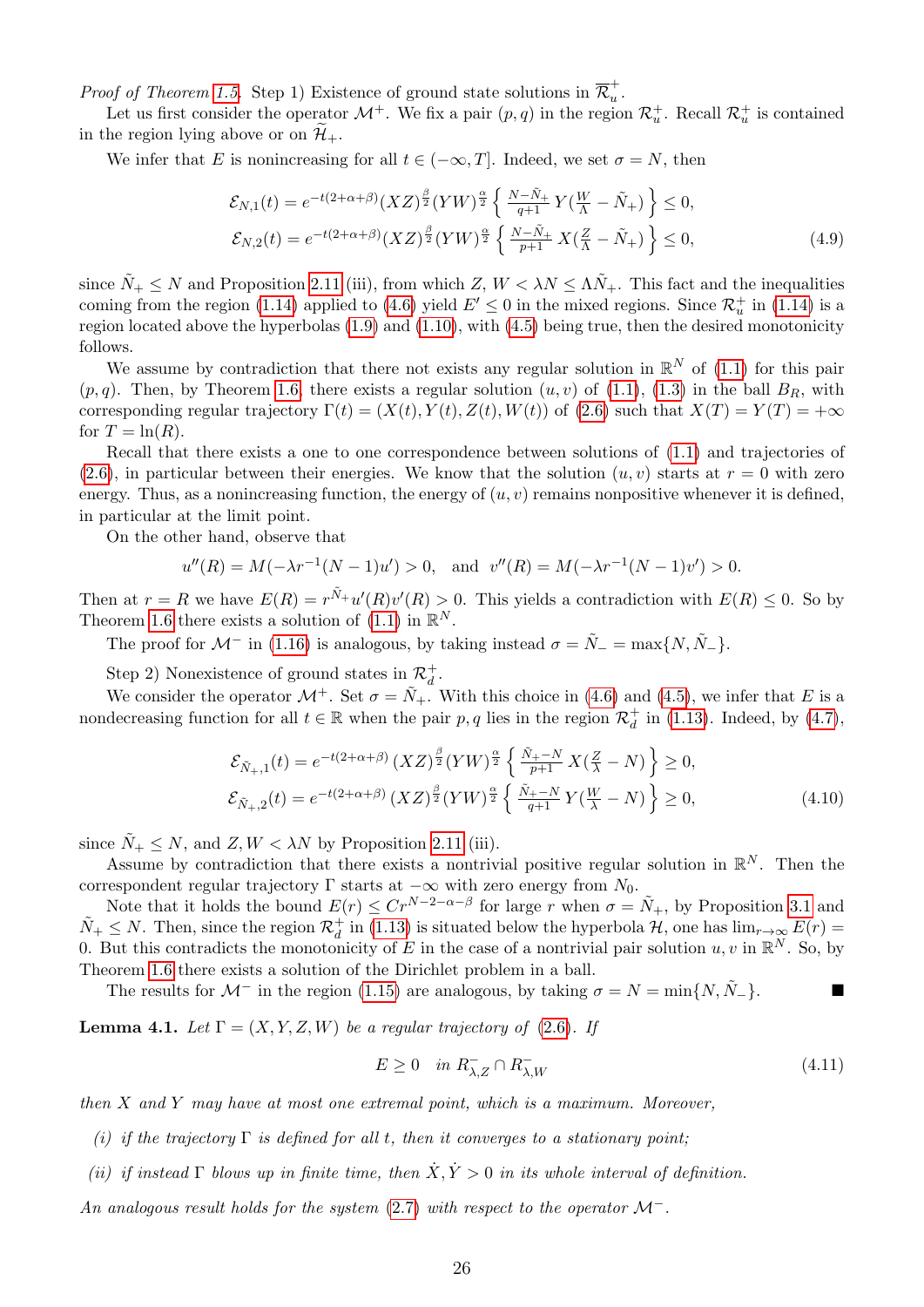*Proof.* Recall  $\dot{X} > 0$  in  $R_{\lambda,Z}^+$  and  $\dot{Y} > 0$  in  $R_{\lambda,W}^+$ . We observe that hypothesis [\(4.11\)](#page-25-0) yields

$$
XY + \frac{XZ}{\Lambda(p+1)} + \frac{YW}{\Lambda(q+1)} - \frac{\tilde{N}_+X}{p+1} - \frac{\tilde{N}_+Y}{q+1} \ge 0 \quad \text{in } R_{\lambda,Z}^- \cap R_{\lambda,W}^-,
$$

and so, by  $(2.6)$ ,

<span id="page-26-4"></span>
$$
\dot{Y} = Y(Y + 2 - \tilde{N}_+ + \frac{W}{\Lambda}) \ge Y[Y + 2 - (q+1)X] + \frac{q+1}{p+1}X(\tilde{N}_+ - \frac{Z}{\Lambda}) \text{ in } R_{\lambda, Z}^- \cap R_{\lambda, W}^-.
$$
 (4.12)

Using [\(2.6\)](#page-6-4) again, we get

<span id="page-26-1"></span>
$$
\dot{X} = X(X + 2 - \tilde{N}_+ + \frac{Z}{\Lambda}), \quad \dot{Z} = Z(\tilde{N}_+ - pY - \frac{Z}{\Lambda}) \quad \text{in } R_{\lambda, Z}^-.
$$
\n(4.13)

By Lemma [2.1,](#page-5-3)  $\Gamma$  starts from  $N_0$  in the region  $R_{\lambda,Z}^+\cap R_{\lambda,W}^+$ . Suppose that X has a maximum at  $t_0$ followed by a minimum at  $t_1$ . At these times we have  $\dot{X} = 0$ , and so  $\Gamma(t_0)$ ,  $\Gamma(t_1) \in R_{\lambda,Z}^-$ . From [\(4.13\)](#page-26-1) we have  $\Lambda \partial_{tt} X = X \dot{Z}$  thus  $\dot{Z}(t_0) \leq 0 \leq \dot{Z}(t_1)$ . There exists  $t_2 \in [t_0, t_1]$  such that  $\dot{Z}(t_2) = 0$ , with  $t_2$  being a minimum. We obtain  $\dot{X}(t_2) \leq 0$  by construction, and so  $\Gamma(t_2) \in R_{\lambda,Z}^-$ . By definition [\(2.16\)](#page-8-1) one has

<span id="page-26-5"></span>
$$
\frac{Z}{\Lambda}(t_2) = \tilde{N}_+ - pY(t_2),\tag{4.14}
$$

then  $0 \leq Z_{tt}(t_2) = -p(Z\dot{Y})(t_2)$ , so  $\dot{Y}(t_2) \leq 0$ . In particular,  $\Gamma(t_2) \in R_{\lambda,W}^-$ , besides

<span id="page-26-3"></span>
$$
Y(t) < \tilde{N}_{+} - 2 \text{ for all } t \le t_2 \tag{4.15}
$$

by Proposition [2.11](#page-13-0) (ii). We infer that

<span id="page-26-7"></span><span id="page-26-6"></span><span id="page-26-2"></span>
$$
X(t_0) < p(\tilde{N}_{\pm} - 2) - 2. \tag{4.16}
$$

Indeed, by putting  $\dot{X}(t_0) = 0$  and  $\dot{Z}(t_0) \leq 0$  in [\(4.13\)](#page-26-1) one has  $\tilde{N}_+ - pY(t_0) \leq \frac{Z(t_0)}{\Lambda} = \tilde{N}_+ - 2 - X(t_0);$ then we get  $(4.16)$  by  $(4.15)$ . Further,  $(4.12)$ ,  $(4.14)$  yield

$$
0 \ge \dot{Y}(t_2) \ge Y(t_2) \left[ Y(t_2) + 2 - \frac{q+1}{p+1} X(t_2) \right]. \tag{4.17}
$$

Again by  $\dot{X}(t_2) \leq 0$  one gets  $(X + \frac{Z}{\Lambda})$  $\frac{Z}{\Lambda}(t_2) \leq \tilde{N}_+ - 2$ . This and [\(4.14\)](#page-26-5), [\(4.17\)](#page-26-6) imply

$$
\tilde{N}_{+} - 2 - X(t_2) \ge \frac{Z}{\Lambda}(t_2) \ge \tilde{N}_{+} - p\left(\frac{q+1}{p+1}X(t_2) - 2\right)
$$

from which

$$
2(p+1) \le \left(p \frac{q+1}{p+1} - 1\right) X(t_2) = \frac{2(p+1)}{(\tilde{N}_+ - 2)p - 2} X(t_2) \quad \text{i.e.} \quad X(t_2) \ge p(\tilde{N}_+ - 2) - 2. \tag{4.18}
$$

On the other hand  $X(t_2) \leq X(t_0) < p(\tilde{N}_+ - 2) - 2$  by [\(4.16\)](#page-26-2), which contradicts [\(4.18\)](#page-26-7). Then X has at most one extremum. Hence, either  $X$  is an increasing function, or it has one extremum. In the latter case this extremum is a maximum, so  $\overline{X}$  < 0 for some time on. By symmetry of X and Y with respect to their equations, also Y has at most one extremum.

Concerning (i), independently of having an extremum or not, X has a finite limit in  $(0, N<sub>+</sub> - 2]$  at +∞, by Proposition [3.1.](#page-14-3) In this case, Z also has at most one extremum, which is a minimum. Indeed, at the points where  $\dot{Z}=0$  it happens that  $-Z_{tt}$  has the sign of  $\dot{Y}$ . Thus  $Z, W$  both have limits in the interval  $[0, \lambda N)$ . Therefore, Γ converges to a stationary point.

Under  $(ii)$  though,  $\Gamma$  cannot have a maximum point since it is unbounded from above.

### <span id="page-26-0"></span>**Corollary 4.2.** In  $\mathcal{R}_d^{\pm}$  regular solutions of  $(P_+)$  $(P_+)$  $(P_+)$  or  $(P_-)$  in a ball change concavity only once.

*Proof.* Let us argue with the region  $\mathcal{R}_d^+$  since for  $\mathcal{R}_d^-$  it is analogous. By taking  $\sigma = \tilde{N}_+$  in the expression of the energy, we obtain that the energy is nondecreasing in the region  $\mathcal{R}_d^+$  whenever it is defined. Since a corresponding regular trajectory  $\Gamma_p$  starts with zero energy at  $N_0$  then hypothesis [\(4.11\)](#page-25-0) is verified.

Hence, hypothesis [\(4.11\)](#page-25-0) is verified and so Lemma [4.1](#page-25-1) (ii) applies to ensure that

<span id="page-26-8"></span>
$$
\dot{X}, \dot{Y} > 0 \quad \text{for all } t < T. \tag{4.19}
$$

Now we claim that  $u, v$  change concavity only once. Recall that they start concave in a neighborhood of 0 by Lemma [2.1.](#page-5-3) If for instance u changed concavity twice, then Γ would cross the hyperplane  $\pi_{\lambda,Z}$ at times  $s_1, s_2$ , first from  $R_{\lambda,Z}^+$  to  $R_{\lambda,Z}^-$  and then from  $R_{\lambda,Z}^-$  to  $R_{\lambda,Z}^+$ . By Proposition [2.11](#page-13-0) (i) we need to have at these times  $Y(s_1) > 1/p$  and  $Y(s_2) < 1/p$ . But then  $Y(s_0) < 0$  for some  $s_0 \in (s_1, s_2)$ , which contradicts  $(4.19)$ . The argument for v is the same.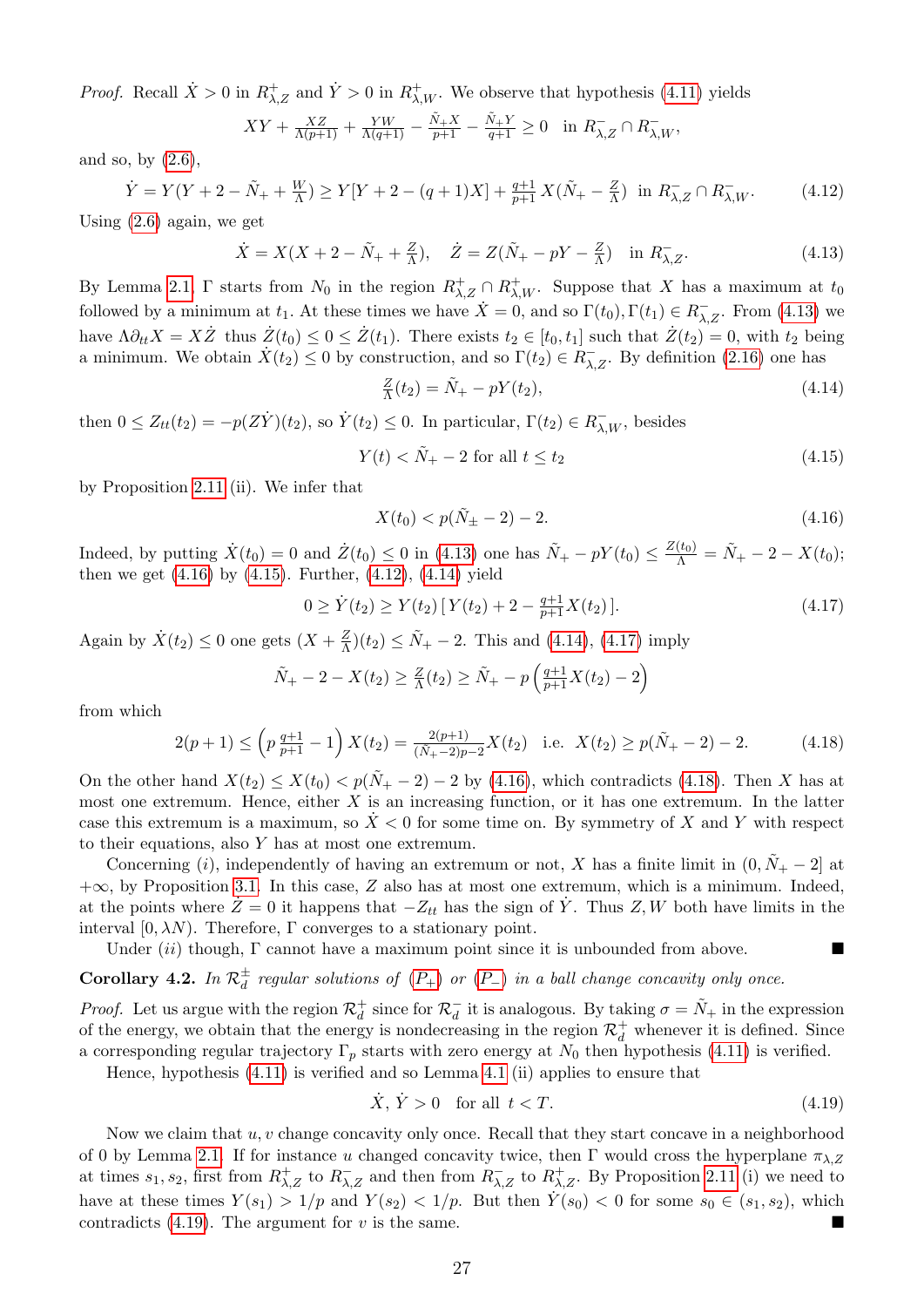*Proof of Theorem [1.4.](#page-2-6)* We have already seen that a regular solution  $(u, v)$  is such that  $u, v$  change concavity at least once. When  $\lambda = \Lambda$  we have  $\tilde{N}_{\pm} = N$  and the operator is a multiple of the Laplacian.

By taking  $\sigma = N = \tilde{N}_{\pm}$ , the energy for  $\mathcal{M}^+ = \mathcal{M}^- = \lambda \Delta$  is defined through a single continuous function, and so is monotonous with respect to the radius, see also [\[3,](#page-28-0) proof of Theorem 1.6]. Namely, the energy is always increasing in the subcritical case  $\alpha + \beta < N - 2$ , while it is constant on the critical one  $\alpha + \beta = N - 2$ . Anyway, the corresponding regular trajectory  $\Gamma = (X, Y, Z, W)$  starts with zero energy and remains nonnegative forward in time, in particular in the region  $R_{\lambda,Z}^- \cap R_{\lambda,W}^-$ . Thus, hypothesis [\(4.11\)](#page-25-0) is verified and Lemma [4.1](#page-25-1) is applicable. Under the subcritical case, the proof of Corollary [4.2](#page-26-0) with  $\lambda = \Lambda$  already implies the desired conclusion.

In the critical case though, we are in the situation of Lemma [4.1](#page-25-1) (i), and  $(p,q) \in \mathcal{F}$  by [\[3,](#page-28-0) proof of Theorem 1.6]. Note that if we had  $\dot{X} > 0$  and  $\dot{Y} > 0$  for all  $t \in \mathbb{R}$ , then arguing as in the proof of of Corollary [4.2](#page-26-0) one already obtains the conclusion.

Thus, let us assume that at least one between  $X$  or  $Y$  has exactly one extremal point, which is a maximum. For instance, say it happens for X at time T, then  $\dot{X} > 0$  for  $t < T$ , while  $\dot{X} < 0$  for all  $t > T$ .

We claim that, since  $X$  has a maximal point at  $T$ , then  $v$  cannot change its concavity twice. Otherwise, if v changed it at the points  $t_1$  and  $t_2$  consecutively, then at these points we would have  $X(t_1) > 1/q$ ,  $X(t_2) < 1/q$  by Proposition [2.11](#page-13-0) (i). Thus X decreases somewhere in  $(t_1, t_2)$  and so  $T \in (t_1, t_2)$ . Now, using that the hyperplane  $\pi_{\lambda, W}$  is contained in the region where  $\dot{X} > 0$ , we know that  $\overline{X}(t_2) > 0$ , which contradicts the fact that  $\overline{X} < 0$  for all  $t > T$ .

Now it remains to be proved that  $u$  does not change concavity twice. Recall that  $Y$  also has at most one extremal point. First, similarly to the preceding paragraph, one proves that if  $Y$  has a maximal point at  $T$  then  $u$  cannot change its concavity twice.

To finish, suppose that  $\dot{Y} > 0$  for all  $t \in \mathbb{R}$ . If  $\Gamma$  crossed  $\pi_{\lambda, Z}$  at times  $s_1$  and  $s_2$  consecutively, we would have  $Y(s_1) > 1/p$  and  $Y(s_2) < 1/p$  by Proposition [2.11](#page-13-0) (i). Again, this means that Y decreases at some point before reaching  $s_2$ . But by the mean value theorem, this yields the existence of a critical point  $s_3 \in (s_1, s_2)$  for Y, i.e.  $Y(s_3) = 0$ , which contradicts the fact that Y has no extremal points. The proof is then concluded.

**Remark 4.3.** The situation of having one extremal point is only admissible if  $\Gamma$  converges to either  $P_0$ or  $Q_0$ . In other words, if Γ converges to  $A_0$  then both X and Y cannot have extremal points. Indeed, since  $M_0 = (\alpha, \beta, Z_0, W_0) \in \pi_{1,\lambda} \cap \pi_{3,\lambda}$  we have  $X(T) < \alpha < N_{\pm} - 2$  and  $Y(T) < \beta < N_{\pm} - 2$ . So, in order to converge to  $A_0$  at  $+\infty$  both X and Y need to increase and reach  $\tilde{N}_\pm$  − 2, instead of decreasing in some interval of time.

*Proof of Theorem [1.7.](#page-4-1)* Step 1) Existence of fast decaying exterior domain solutions in  $\mathcal{R}_u^{\pm}$ .

We assume by contradiction the conclusion does not hold. Then, by Theorem [3.12](#page-21-1) there exists a fast decaying trajectory  $\Upsilon$ , with corresponding solution  $(u, v)$  of  $(1.1)$  defined in the whole  $\mathbb{R}^N$ . Thus, the a priori bounds in Proposition [3.1](#page-14-3) imply that  $\Upsilon$  stays in the box  $\mathcal{B}_+$ , in particular satisfying  $Z, W < \lambda N$ for all  $t \in \mathbb{R}$ . As a consequence, by [\(4.9\)](#page-25-2) the energy of  $\Upsilon$  is a nonincreasing function.

Observe that  $\Upsilon$  arrives at  $+\infty$  with zero energy at the point  $A_0$ . Set  $\sigma = N$ . Then the energy of  $\Upsilon$ remains nonnegative whenever it is defined. Once again we use Proposition [3.1](#page-14-3) to infer

<span id="page-27-0"></span>
$$
|E(\Upsilon, r)| \le Cr^{N-2-\alpha-\beta} \to 0 \quad \text{as } r \to 0,
$$

since  $\alpha + \beta < N - 2$  represents the region above H, which in turn contains  $\mathcal{R}_u^+$ . Thus  $E(0) = 0$ , which is impossible for a nontrivial trajectory.

Step 2) Nonexistence in  $\overline{\mathcal{R}}_D^{\pm}$ .

Assume on the contrary that there exists a nontrivial exterior domain solution of [\(1.1\)](#page-0-0) in  $\mathbb{R}^N \setminus B_R$ , for some  $R > 0$  with  $\partial_{\nu}u = \partial_{\nu}v = 0$  and  $u, v = \kappa$  on  $\partial B_R$  for some  $\kappa > 0$ . Its corresponding trajectory T blows up at finite time  $T = \ln(R) \in \mathbb{R}$  such that  $\lim_{t \to T^+} Z(t) = \lim_{t \to T^+} W(t) = +\infty$ .

We fix the operator  $\mathcal{M}^+$ . For  $\mathfrak{A}, \mathfrak{B}$  we define a new energy function as follows

$$
\mathbb{E}(r) = r^{\tilde{N}_+} \left( u'v' + \frac{1}{\Lambda} \frac{v^{p+1}}{p+1} + \frac{1}{\Lambda} \frac{u^{q+1}}{q+1} + \mathfrak{A} \frac{vu'}{r} + \mathfrak{B} \frac{uv'}{r} \right).
$$
 (4.20)

Then we rewrite the problem  $(P_+)$  $(P_+)$  $(P_+)$  as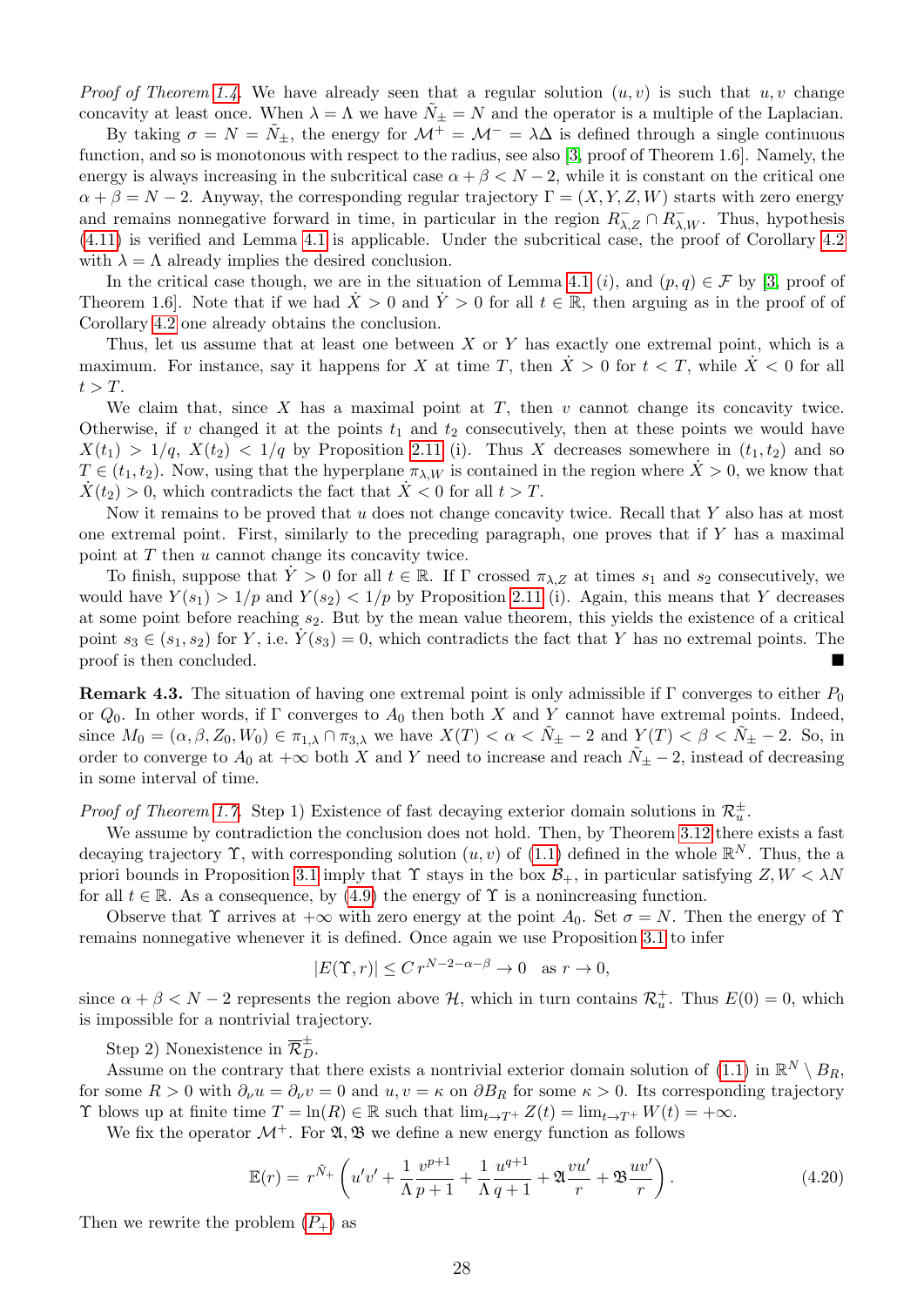$$
u'' + \frac{\hat{N}-1}{r}u' = -\frac{v^p}{\hat{\sigma}}, \qquad v'' + \frac{\bar{N}-1}{r}v' = -\frac{u^q}{\bar{\sigma}},
$$

where  $(\hat{N}, \hat{\sigma})$  and  $(\bar{N}, \bar{\sigma})$  are either  $(N, \lambda)$  or  $(\tilde{N}_+, \Lambda)$ . So we deduce

$$
\mathbb{E}'(r) \geq r^{\tilde{N}_+ - 1} u'v' (2 - \hat{N} - \bar{N} + \tilde{N}_+ + \mathfrak{A} + \mathfrak{B}) + r^{\tilde{N}_+ - 2} \mathfrak{A}(\tilde{N}_+ - \hat{N})vu' + r^{\tilde{N}_+ - 2} \mathfrak{B}(\tilde{N}_+ - \bar{N})uv'
$$
  
+  $v^{p+1}r^{\tilde{N}_+ - 1} \left\{ \frac{1}{\Lambda} \frac{\tilde{N}_+}{p+1} - \frac{\mathfrak{A}}{\tilde{\sigma}} \right\} + u^{q+1}r^{\tilde{N}_+ - 1} \left\{ \frac{1}{\Lambda} \frac{\tilde{N}_+}{q+1} - \frac{\mathfrak{B}}{\tilde{\sigma}} \right\}.$ 

Let  $\delta \geq 0$  be such that  $\frac{1}{p+1} + \frac{1}{q+1} = \frac{\Lambda}{\lambda}$ λ  $2N-\tilde{N}_{+}-2$  $\frac{-N_{+}-2}{\tilde{N}_{+}}+\delta$ . Then we define  $\mathfrak{A} := \frac{\lambda}{\Lambda}$  $\frac{\tilde{N}_+}{p+1} - \frac{\delta}{2}$  $\frac{\delta}{2}$  and  $\mathfrak{B}:=\frac{\lambda}{\Lambda}$  $\frac{\tilde{N}_+}{q+1} - \frac{\delta}{2}$  $\frac{\delta}{2}$ . Hence  $\mathfrak{A} + \mathfrak{B} = 2N - \tilde{N}_+ - 2$ . These and  $u', v' < 0$  yield  $\mathbb{E}'(r) \geq 0$  for all  $r \geq R$ .

Note that  $E(\Upsilon, T) > 0$ , since  $u'(R) = v'(R) = 0$ . Thus  $E(t) > 0$  for all  $t \geq T$ .

Firstly, if  $\Upsilon$  were a fast decaying trajectory, then it would end at  $+\infty$  on either  $A_0$ ,  $P_0$  or  $Q_0$ . But all of these points have zero energy, see  $(4.3)$ , which is impossible due to the monotonicity of  $E$ .

Now assume by contradiction  $\Upsilon$  is a slow decaying trajectory i.e.  $\omega(\Upsilon) = M_0$ . Since the region  $\mathcal{R}_d^+$ is contained in the region below  $\widetilde{\mathcal{H}}_+$ , then  $\Upsilon$  would end with zero energy by [\(4.2\)](#page-24-4). But this contradicts the sign of the energy at the blow-up point T. Finally, Lemma [4.1](#page-25-1) concludes that no exterior domain oscillating solutions are admissible.

For  $\mathcal{M}^-$  it is analogous, by considering the energy

$$
\mathbb{E}(r) = r^N \left( u'v' + \frac{1}{\Lambda} \frac{v^{p+1}}{p+1} + \frac{1}{\Lambda} \frac{u^{q+1}}{q+1} + \mathfrak{A} \frac{vu'}{r} + \mathfrak{B} \frac{uv'}{r} \right),
$$

with  $\mathfrak{A} := \frac{\lambda}{\Lambda}$  $\frac{N}{p+1}-\frac{\delta}{2}$  $\frac{\delta}{2}$  and  $\mathfrak{B} := \frac{\lambda}{\Lambda}$  $\frac{N}{q+1}-\frac{\delta}{2}$  $\frac{\delta}{2}$ , whenever  $\frac{1}{p+1} + \frac{1}{q+1} = \frac{\Lambda}{\lambda}$ λ  $2\tilde{N}-N-2$  $\frac{\delta}{\tilde{N}_-}$  +  $\delta$ , for some  $\delta \geq 0$ .

If  $\lambda = \Lambda$ , on the hyperbola H in [\(1.9\)](#page-1-4), the fast decaying trajectory corresponds to a solution defined in the whole  $\mathbb{R}^N$ . Moreover, the energy of any trajectory of  $(2.6)$  is identically zero. This reduces the dimension of the system, where for instance the variable W disappears. It follows by  $[3, 16]$  $[3, 16]$  the analysis associated to the 3-dimensional dynamical system in this case.

Proof of Theorem [1.8.](#page-4-2) The existence follows from item 1.1 in the proof of Theorem [1.7.](#page-4-1) Indeed, the nonexistence of fast decaying exterior domain solutions and the alternative in Theorem [3.12](#page-21-1) leads to a fast decaying solution of [\(1.1\)](#page-0-0) in  $\mathbb{R}^N$ . Similarly, the nonexistence part follows from Step 2 in the proof of Theorem [1.7](#page-4-1) Theorem [3.12.](#page-21-1)

Proof of Theorem [1.9.](#page-4-3) Let  $\lambda = \Lambda$  and  $R > 0$ . Assume by contradiction there exists a nontrivial exterior domain solution of [\(1.1\)](#page-0-0) in  $\mathbb{R}^N \setminus B_R$ , with  $u, v = 0$  on  $\partial B_R$ .

For  $\mathfrak{A}, \mathfrak{B}$  we consider the energy [\(4.20\)](#page-27-0). Now, since  $N = \tilde{N}_{+}$ , by taking  $\delta \geq 0$  so that  $\frac{N}{p+1} + \frac{N}{q+1} =$  $N-2+\delta$ , with  $\mathfrak{A}=\frac{N}{p+1}-\frac{\delta}{2}$  $\frac{\delta}{2}$  and  $\mathfrak{B} = \frac{N}{q+1} - \frac{\delta}{2}$  $\frac{\delta}{2}$ , then we get  $\mathbb{E}'(r) = \frac{\delta r^{N-1}}{2\Lambda} (v^{p+1} + u^{q+1}) \ge 0$  for all  $r \ge R$ .

Since E is increasing and  $\mathbb{E}(\Upsilon, R) > 0$ , we have  $\mathbb{E} > 0$  for all  $r \geq R$ . Now, as in Step 1 of the proof of Theorem [1.7,](#page-4-1)  $\Upsilon$  cannot approach neither  $A_0$ ,  $P_0$ ,  $Q_0$  nor  $M_0$  at infinity because they have zero energy; while  $\Upsilon$  is not oscillating at infinity by Lemma [4.1.](#page-25-1) Hence, the existence of  $\Upsilon$  is denied.

Acknowledgments. L. Maia was supported by FAPDF, CAPES, and CNPq grant 309866/2020-0. G. Nornberg was supported by FAPESP grants 2018/04000-9 and 2019/03101-9, São Paulo Research Foundation. F. Pacella was supported by INDAM-GNAMPA.

### References

- <span id="page-28-1"></span>[1] S. N. Armstrong and B. Sirakov. Nonexistence of positive supersolutions of elliptic equations via the maximum principle. Communications in Partial Differential Equations, 36(11):2011–2047, 2011.
- <span id="page-28-2"></span>[2] M. Bardi and F. Da Lio. On the strong maximum principle for fully nonlinear degenerate elliptic equations. Arch. Math. (Basel), 73(4):276–285, 1999.
- <span id="page-28-0"></span>[3] M. F. Bidaut-Veron and H. Giacomini. A new dynamical approach of Emden-Fowler equations and systems. Adv. Differential Equations, 15(11-12):1033–1082, 2010.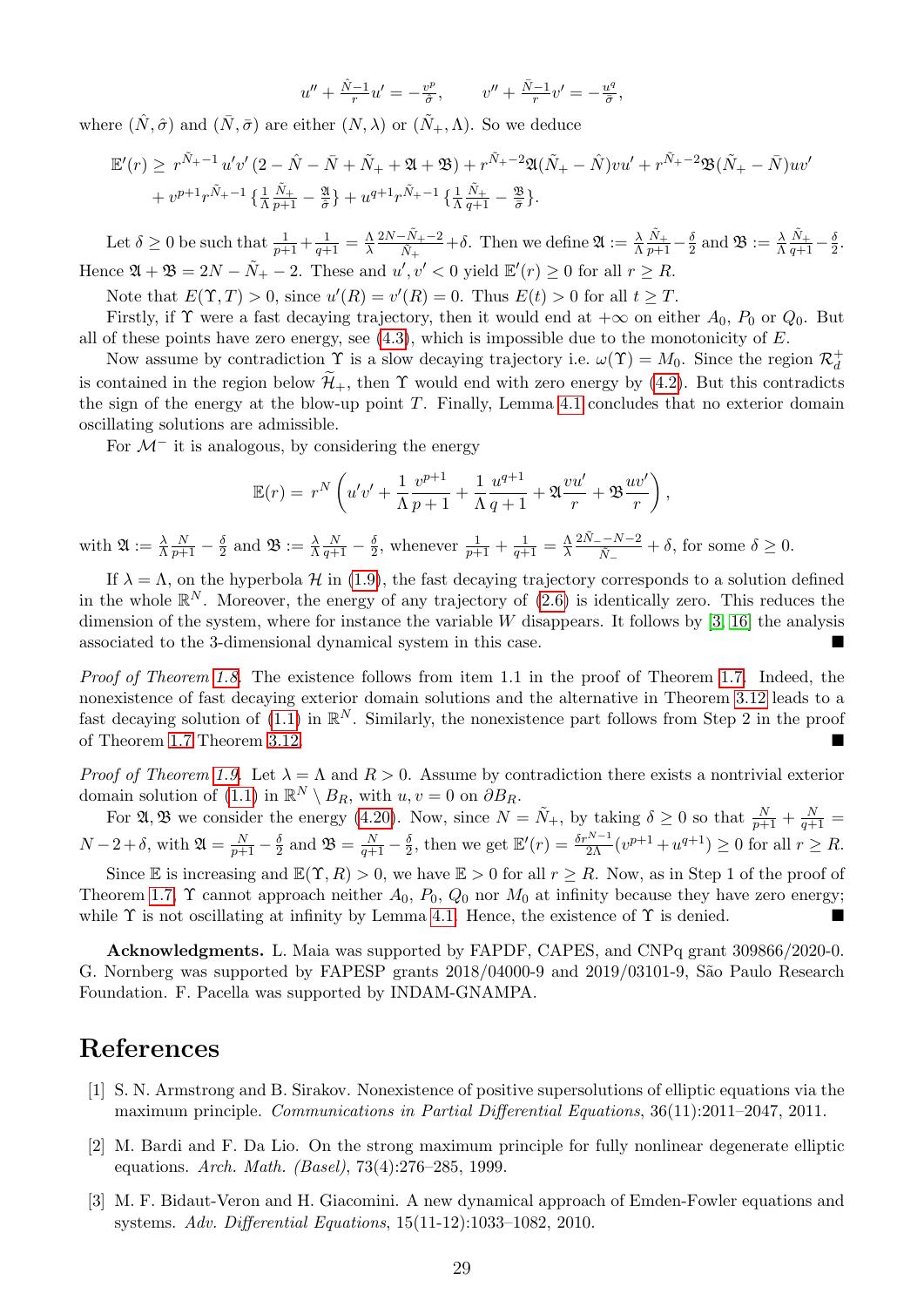- <span id="page-29-18"></span>[4] L. A. Caffarelli and X. Cabré. Fully nonlinear elliptic equations, volume 43 of American Mathematical Society Colloquium Publications. American Mathematical Society, Providence, RI, 1995.
- <span id="page-29-13"></span>[5] A. Cutri and F. Leoni. On the Liouville property for fully nonlinear equations. Annales de l'Institut Henri Poincare, Section (C), 17(2):219–245, 2000.
- <span id="page-29-1"></span>[6] F. Da Lio and B. Sirakov. Symmetry results for viscosity solutions of fully nonlinear uniformly elliptic equations. J. Eur. Math. Soc. (JEMS), 9(2):317–330, 2007.
- <span id="page-29-2"></span>[7] R. Dalmasso. Existence and uniqueness of positive radial solutions for the Lane-Emden system. Nonlinear Anal., 57(3):341–348, 2004.
- <span id="page-29-4"></span>[8] D. G. de Figueiredo. Positive solutions of semilinear elliptic problems. In Differential equations (Sao Paulo, 1981), volume 957 of Lecture Notes in Math., pages 34–87. Springer, Berlin-New York, 1982.
- <span id="page-29-0"></span>[9] E. M. dos Santos and G. Nornberg. Symmetry properties of positive solutions for fully nonlinear elliptic systems. Journal of Differential Equations, 269(5):4175–4191, 2020.
- <span id="page-29-6"></span>[10] P. L. Felmer and A. Quaas. On critical exponents for the Pucci's extremal operators. Ann. Inst. H. Poincaré Anal. Non Linéaire, 20(5):843–865, 2003.
- <span id="page-29-7"></span>[11] P. L. Felmer and A. Quaas. Critical exponents for uniformly elliptic extremal operators. Indiana Univ. Math. J., 55(2):593–629, 2006.
- <span id="page-29-9"></span>[12] G. Galise, A. Iacopetti, and F. Leoni. Liouville-type results in exterior domains for radial solutions of fully nonlinear equations. Journal of Differential Equations, 269(6):5034–5061, 2020.
- <span id="page-29-8"></span>[13] G. Galise, F. Leoni, and F. Pacella. Existence results for fully nonlinear equations in radial domains. Comm. Partial Differential Equations, 42(5):757–779, 2017.
- <span id="page-29-17"></span>[14] I. Guerra. A note on nonlinear biharmonic equations with negative exponents. Journal of Differential Equations, 253(11):3147–3157, 2012.
- <span id="page-29-15"></span>[15] J. K. Hale and H. Koçak. Dynamics and bifurcations, volume 3 of Texts in Applied Mathematics. Springer-Verlag, New York, 1991.
- <span id="page-29-16"></span>[16] J. Hulshof and R. C. A. M. Van der Vorst. Asymptotic behaviour of ground states. Proc. Amer. Math. Soc., 124(8):2423–2431, 1996.
- <span id="page-29-11"></span>[17] C. Jones. On reducible non-linear differential equations occurring in mechanics. Proceedings of the Royal Society of London. Series A. Mathematical and Physical Sciences, 217(1130):327–343, 1953.
- <span id="page-29-10"></span>[18] L. Maia, G. Nornberg, and F. Pacella. A dynamical system approach to a class of radial weighted fully nonlinear equations. Comm. Partial Differential Equations, 46(4):573–610, 2021.
- <span id="page-29-3"></span>[19] E. Mitidieri. Nonexistence of positive solutions of semilinear elliptic systems in  $\mathbb{R}^N$ . Differential Integral Equations, 9(3):465–479, 1996.
- <span id="page-29-14"></span>[20] J. Palis, Jr. and W. de Melo. Geometric theory of dynamical systems. Springer-Verlag, New York-Berlin, 1982. An introduction, Translated from the Portuguese by A. K. Manning.
- <span id="page-29-5"></span>[21] P. Poláčik, P. Quittner, and P. Souplet. Singularity and decay estimates in superlinear problems via Liouville-type theorems. I. Elliptic equations and systems. Duke Math. J., 139(3):555–579, 2007.
- <span id="page-29-19"></span>[22] A. Quaas. Existence of a positive solution to a "semilinear" equation involving Pucci's operator in a convex domain. Differential Integral Equations, 17(5-6):481–494, 2004.
- <span id="page-29-12"></span>[23] A. Quaas and B. Sirakov. Existence and non-existence results for fully nonlinear elliptic systems. Indiana Univ. Math. J., 58(2):751–788, 2009.